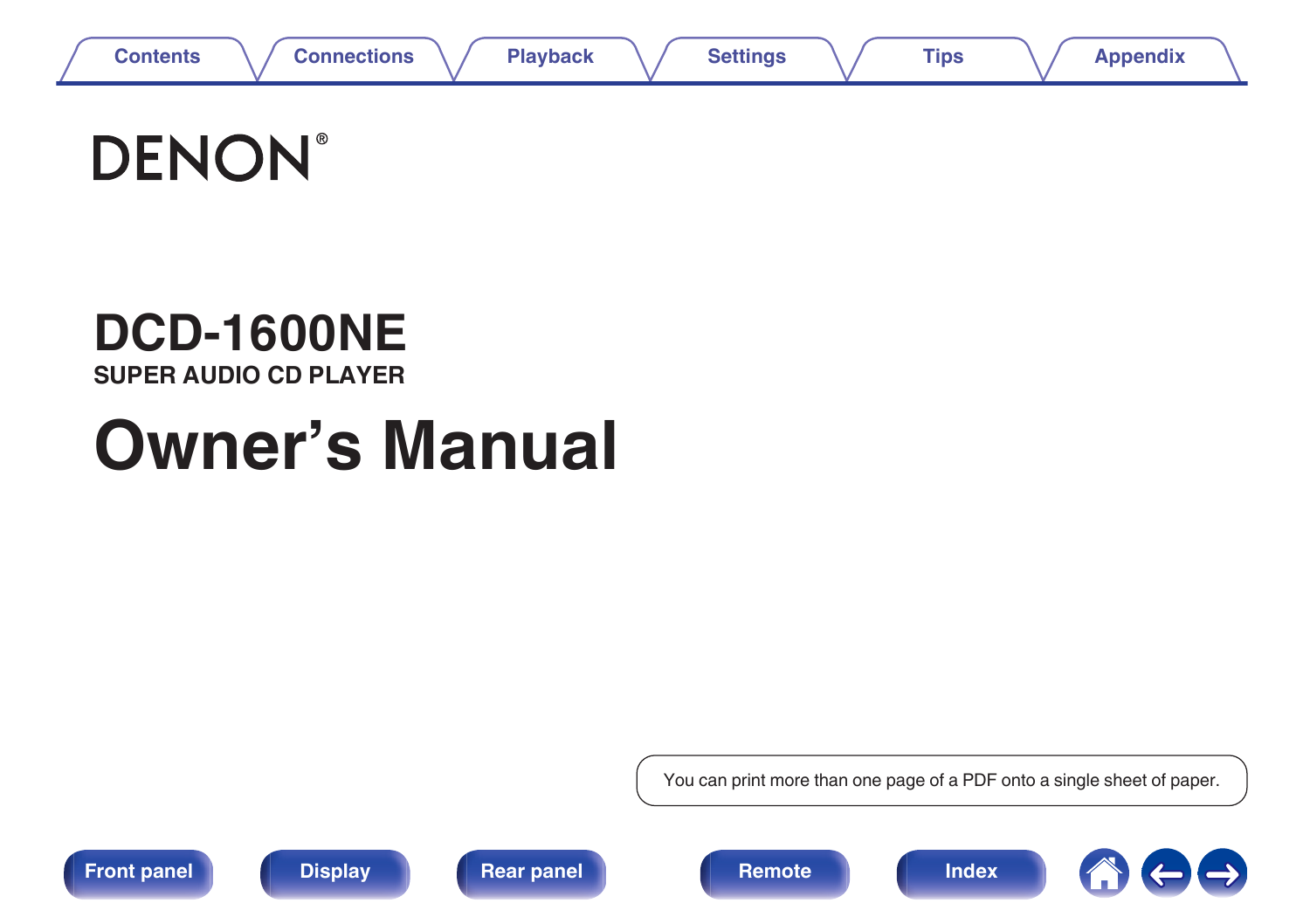<span id="page-1-0"></span>**Contents [Connections](#page-17-0)**  $\setminus$  **[Playback](#page-22-0)**  $\setminus$  **[Settings](#page-34-0)**  $\setminus$  **[Tips](#page-35-0)**  $\setminus$  **[Appendix](#page-41-0)** 

| <b>Accessories</b>                         |    |
|--------------------------------------------|----|
| Inserting the batteries                    | 5  |
| Operating range of the remote control unit | 5  |
| <b>Features</b>                            | 6  |
| High quality sound                         | 6  |
| High performance                           |    |
| Part names and functions                   | 8  |
| Front panel                                | 8  |
| Display                                    | 10 |
| Rear panel                                 | 11 |
| Remote control unit                        | 12 |

## **Connections**

| 19 |
|----|
| 20 |
| 21 |
| 22 |
|    |

## **Playback**

| <b>Basic operation</b>                                      | 24 |
|-------------------------------------------------------------|----|
| Turning the power on                                        | 24 |
| Switching the display's brightness                          | 25 |
| Switching the Pure Direct mode                              | 25 |
| Setting the top priority playback layer for Super Audio CDs | 26 |
| <b>Playing CDs/Super Audio CDs</b>                          | 27 |
| Playing CDs and Super Audio CDs                             | 27 |
| Playing tracks in a specific order (Program playback)       | 29 |
| <b>Playing Data CDs and Data DVDs</b>                       | 31 |
| <b>Playing files</b>                                        | 32 |
| Using the timer play function                               | 34 |
|                                                             |    |

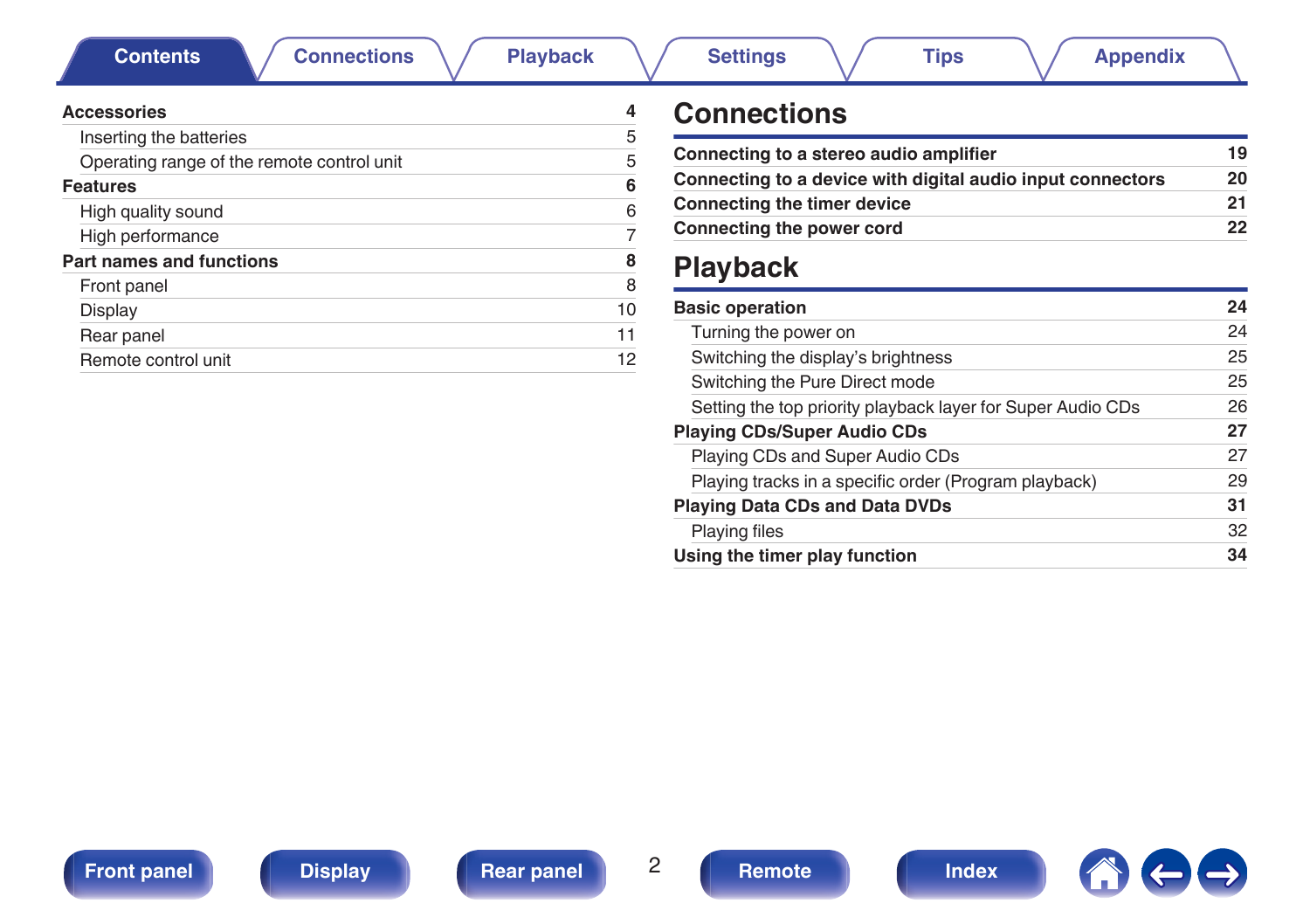| <b>Connections</b><br><b>Playback</b><br><b>Contents</b> |    | <b>Settings</b><br><b>Tips</b><br><b>Appendix</b>  |  |  |  |  |
|----------------------------------------------------------|----|----------------------------------------------------|--|--|--|--|
| <b>Settings</b>                                          |    | <b>Appendix</b>                                    |  |  |  |  |
| Setting the Auto Standby mode                            | 35 | Playable media                                     |  |  |  |  |
| Turning Auto Standby mode on                             | 35 | <b>Discs</b>                                       |  |  |  |  |
| Turning Auto Standby mode off                            | 35 | Playback order of music files                      |  |  |  |  |
|                                                          |    | About discs and files                              |  |  |  |  |
| <b>Tips</b>                                              |    | Cautions on using media                            |  |  |  |  |
| <b>Tips</b>                                              | 37 | Inserting a disc                                   |  |  |  |  |
| 38<br>Troubleshooting                                    |    | How to handle media                                |  |  |  |  |
|                                                          |    | Cleaning discs                                     |  |  |  |  |
|                                                          |    | <b>Explanation of terms</b>                        |  |  |  |  |
|                                                          |    | The constitution of a control of a constitution of |  |  |  |  |

## **Appendix**

| Playable media                | 42 |
|-------------------------------|----|
| <b>Discs</b>                  | 42 |
| Playback order of music files | 44 |
| About discs and files         | 45 |
| Cautions on using media       | 46 |
| Inserting a disc              | 46 |
| How to handle media           | 47 |
| Cleaning discs                | 47 |
| <b>Explanation of terms</b>   | 48 |
| <b>Trademark information</b>  | 51 |
| <b>Specifications</b>         | 52 |
| Index                         | 55 |



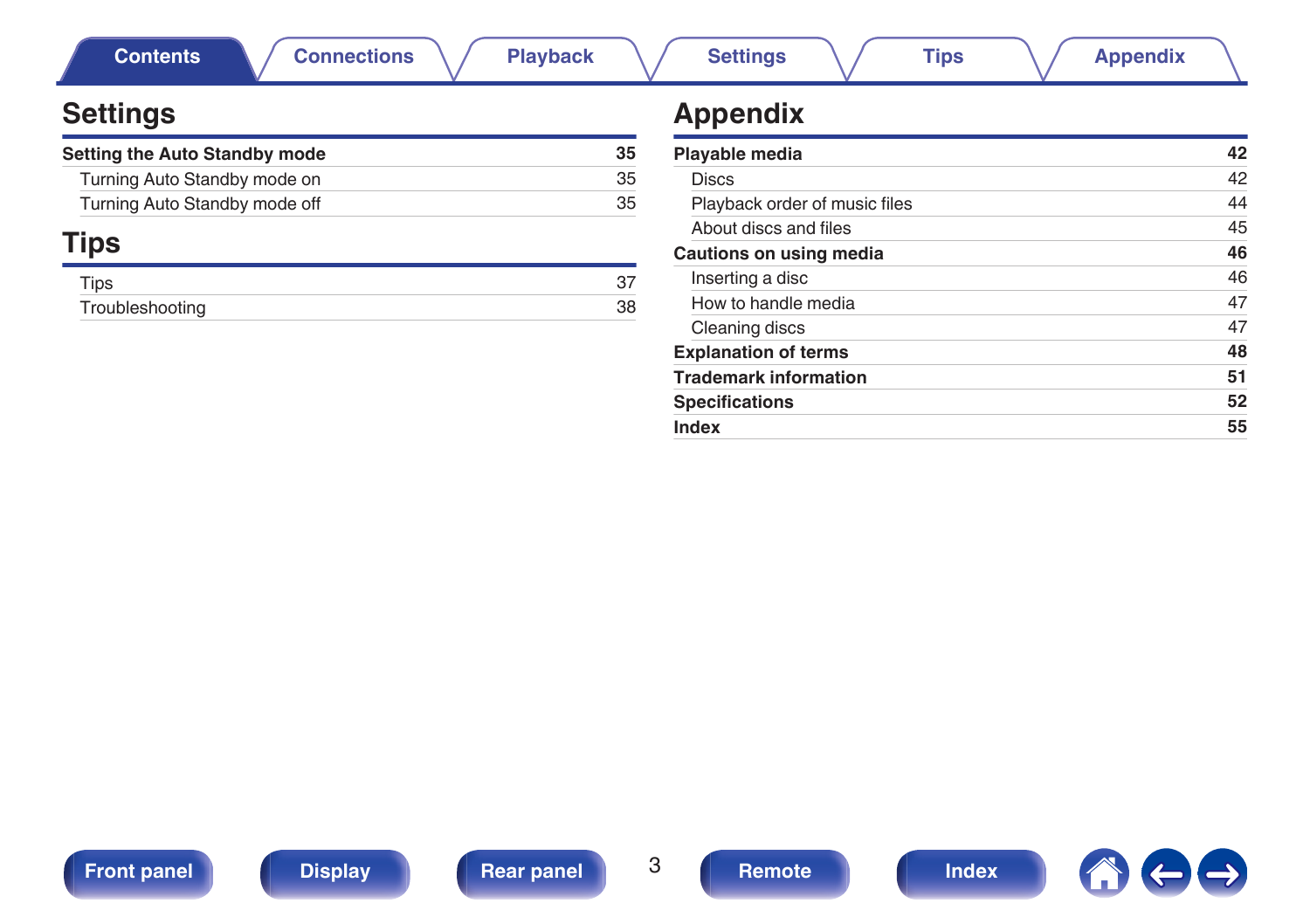<span id="page-3-0"></span>

Thank you for purchasing this Denon product. To ensure proper operation, please read this owner's manual carefully before using the product. After reading this manual, be sure to keep it for future reference.

## **Accessories**

Check that the following parts are supplied with the product.

| Quick Start Guide | $\circ$<br>CD-ROM<br>(Owner's Manual) | Safety Instructions | Warranty<br>(for North America model only) |
|-------------------|---------------------------------------|---------------------|--------------------------------------------|
| Power cord        | Remote control unit<br>$(RC-1213)$    | R03/AAA batteries   | Audio cable                                |



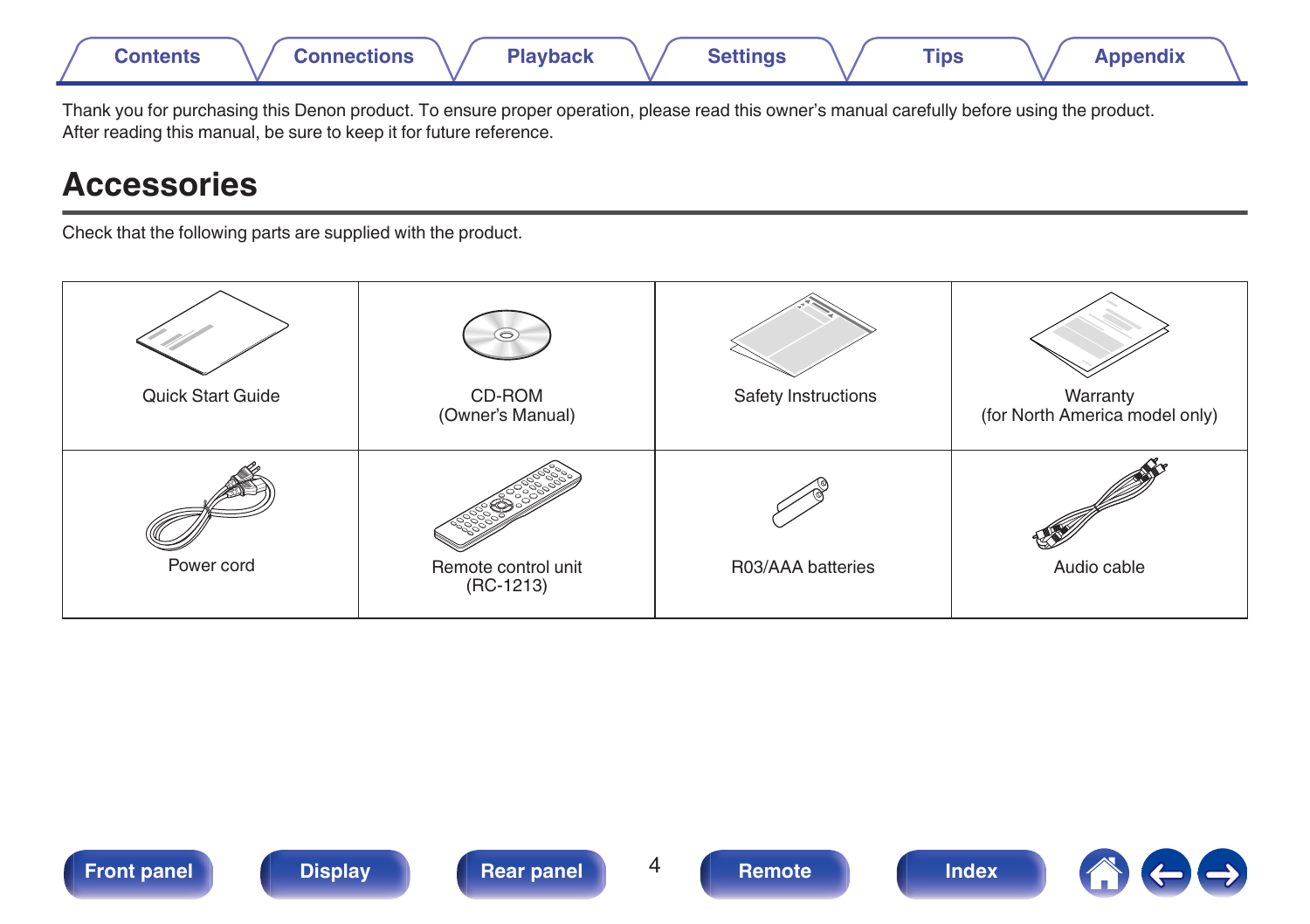## <span id="page-4-0"></span>**Inserting the batteries**

**1 Remove the rear lid in the direction of the arrow and remove it.**



**2 Insert two batteries correctly into the battery compartment as indicated.**



**3 Put the rear cover back on.**

### **NOTE**

- When inserting the batteries, be sure to do so in the proper direction, following the  $\oplus$  and  $\ominus$  marks in the battery compartment.
- To prevent damage or leakage of battery fluid:
	- Do not use a new battery together with an old one.
	- Do not use two different types of batteries.
- 0 Remove the batteries from the remote control unit if it will not be in use for long periods.
- If the battery fluid should leak, carefully wipe the fluid off the inside of the battery compartment and insert new batteries.

## **Operating range of the remote control unit**

Point the remote control unit at the remote sensor when operating it.





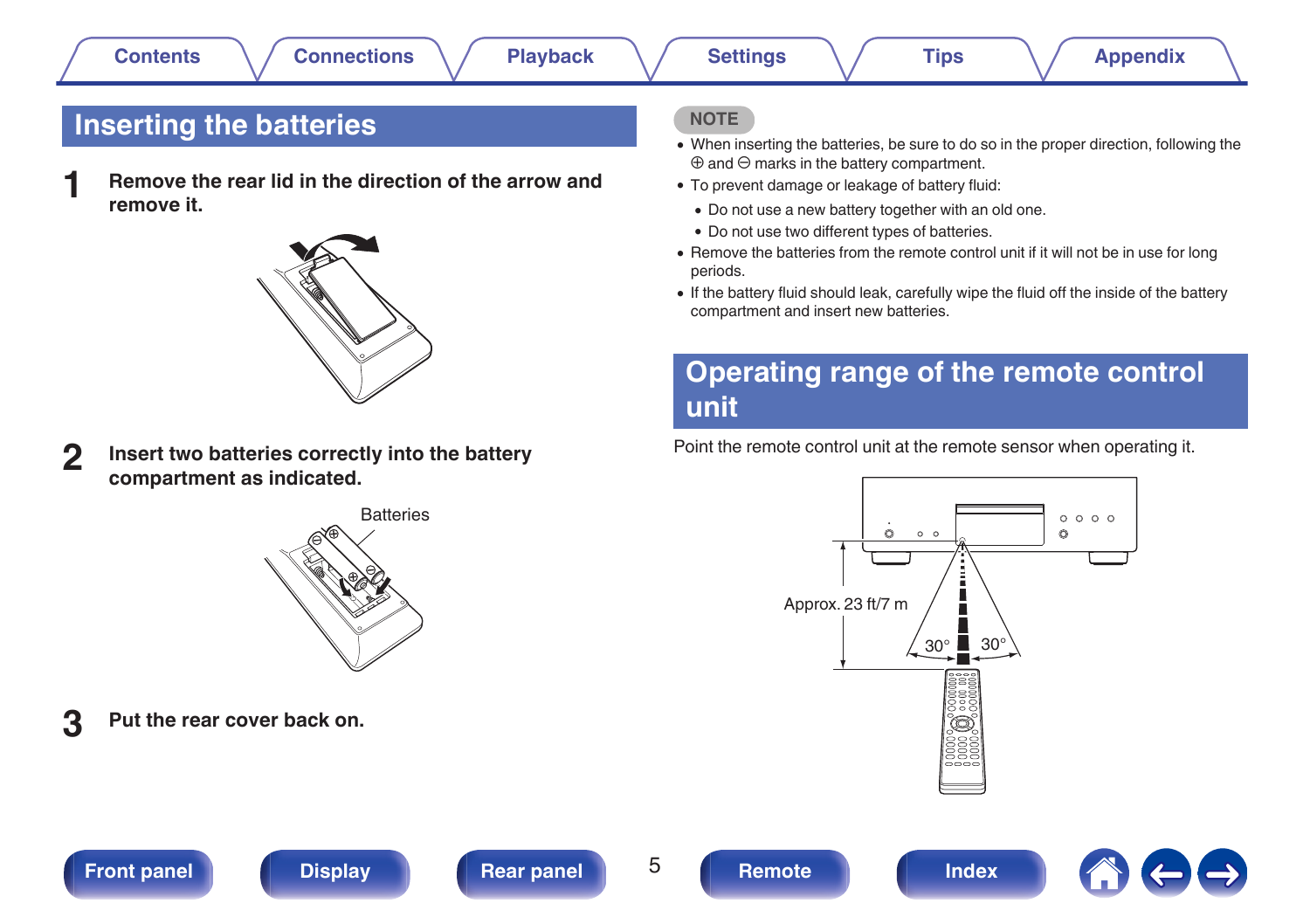## <span id="page-5-0"></span>**Features**

## **High quality sound**

#### 0 **High Bitrate and High Sampling with Advanced AL32 Processing Plus**

A high bitrate and high sampling has been achieved with Denon's unique data interpolation algorithm. 16 bit audio signals are converted to a high bitrate of 32 bit and 44.1 kHz sampling signals are up-sampled by 16x to achieve smoother recreation of sound waves. Data interpolation is also used, predicting interpolation points from a large number of surrounding points to provide audio as close as possible to the original sound. This elaborate restoration of data lost during digital recording achieves fine, distortion-free rendering, accurate sound localizing, rich bass and recreation that is faithful to the original sound.

#### 0 **DAC Master Clock Design for the Ideal Clock**

To make full use of the properties of this unit's semiconductor, it was important to use a highly accurate clock signal for the semiconductor's operations. This model contains 2 oscillators, one for each frequency. These oscillators are developed to dramatically decrease phase noise caused by frequency displacement, achieving a more stable and more accurate clock than ever before. The master clock is near the D/A converter, reducing jittering to achieve faithful playback.

#### 0 **Advanced S.V.H. Mechanism & Direct Mechanical Ground Construction**

Advanced S.V.H. Mechanism, each individual part, including the disc tray made of Xylon with 2 metal damper plates, is composed of different metallic materials each designed for their specific purpose. This produces outstanding vibration-damping properties, including damping enhancement and diffusion of the resonance point due to the high mass. The mechanism is designed with a low center of gravity, reducing vibration from the inner area during disc rotation, and its structure is also highly resistant to external vibration. It also employs Direct Mechanical Ground Construction, which completely eliminates the impact of internal and external vibration, for example by locating the power transformer close to the foot. This prevents the transmission of unwanted vibration as well as noise outflow.

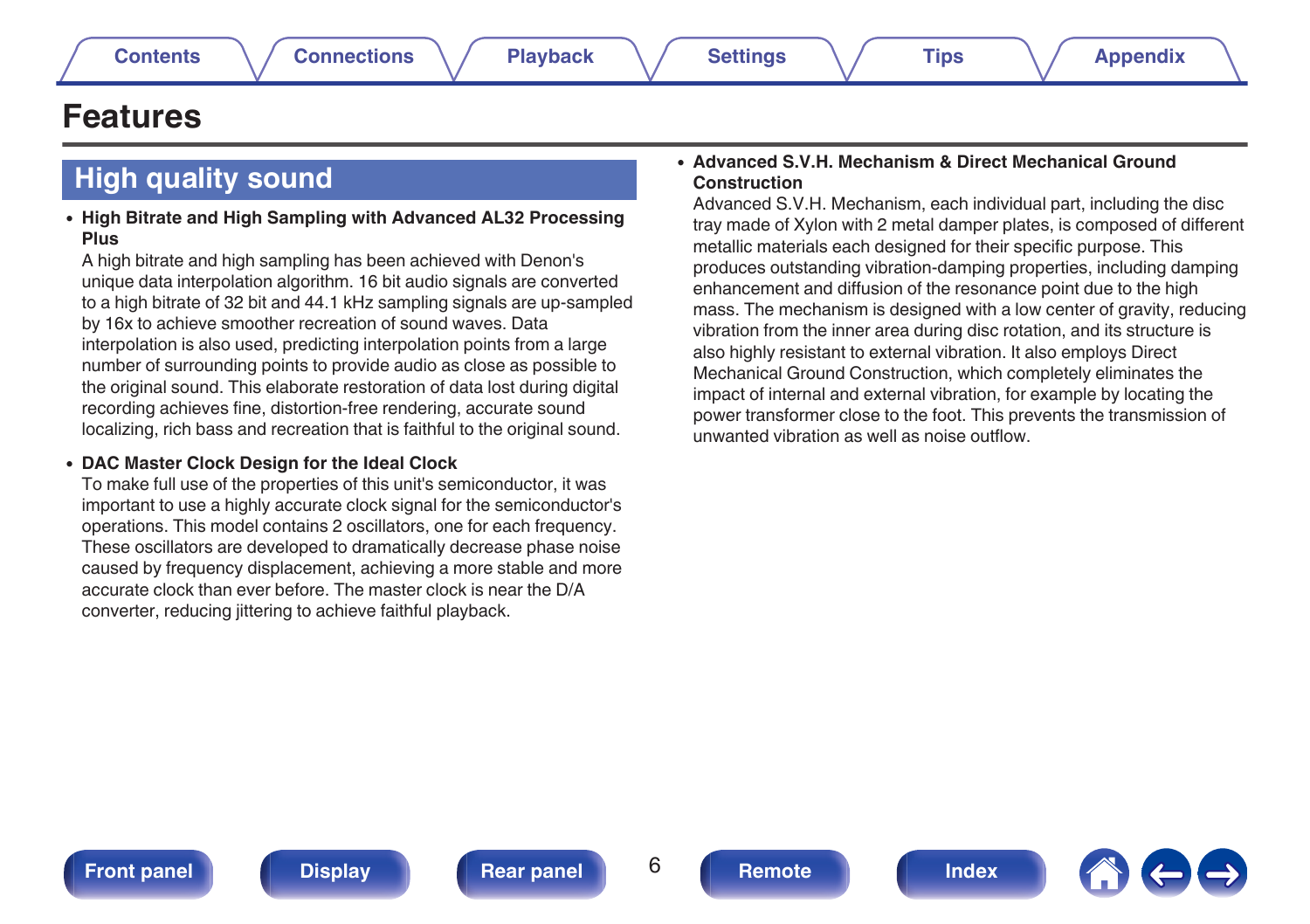## <span id="page-6-0"></span>**High performance**

- 0 **Supports high-resolution audio sources stored on discs** MP3, WMA, AAC, WAV, FLAC, Apple Lossless, AIFF and DSD files that have been recorded onto DVD-R/-RW/+R/+RW or CD-R/-RW discs can be played back on this unit.
- 0 **Reduced power consumption during standby** In consideration of the environment, power consumption during standby has been reduced to 0.1 Watts or better.







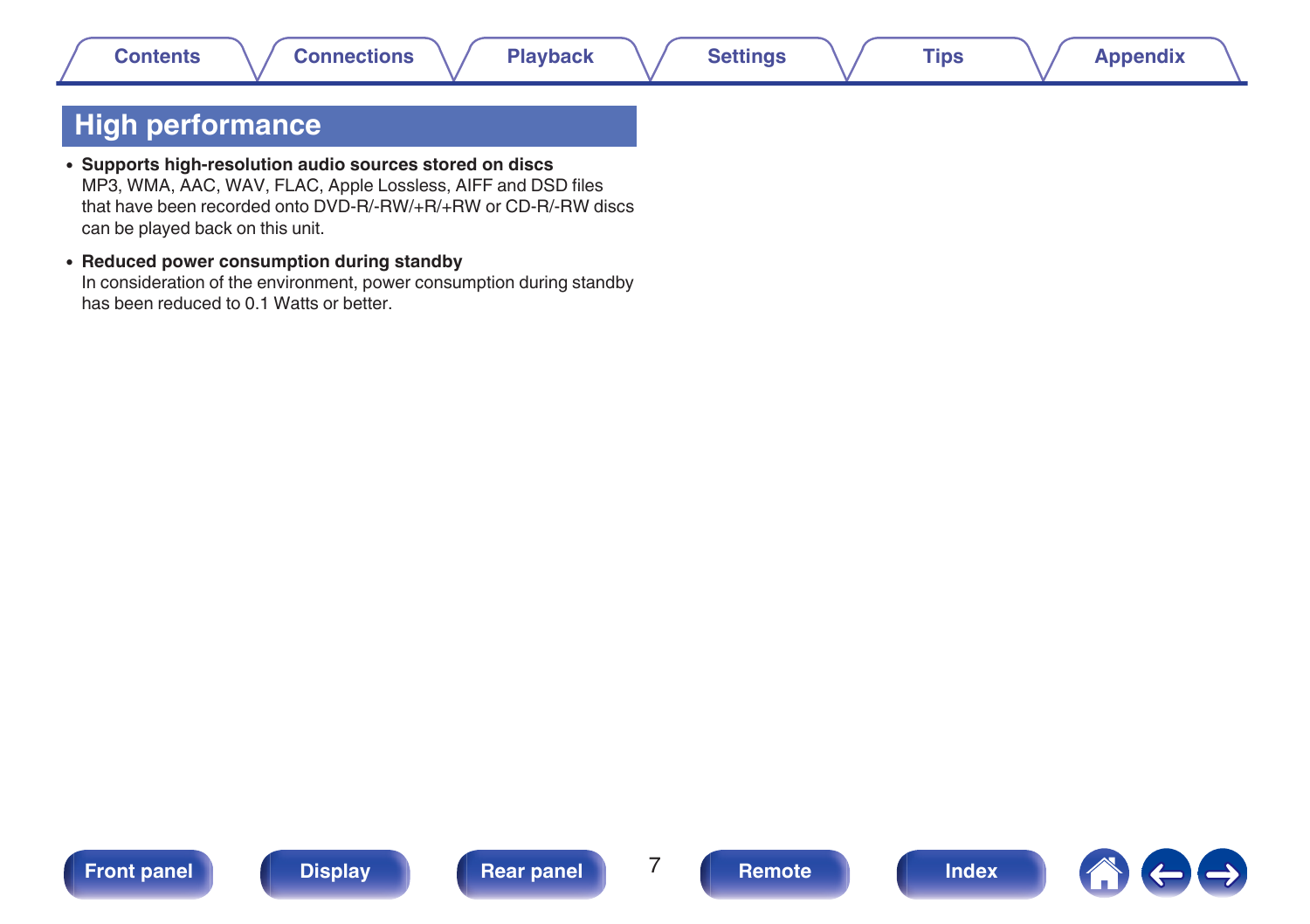<span id="page-7-0"></span>

## **Part names and functions**

**Front panel**



**A** Power operation button ( $\phi$ )

Turns power to this unit on and off.  $(\sqrt{p} \cdot p. 24)$  $(\sqrt{p} \cdot p. 24)$ 

#### **B** Power indicator

This is lit as follows according to the power status:

- Power on : Green
- Standby: Off
- Power off : Off

## **Front panel [Display](#page-9-0) [Rear panel](#page-10-0)** 8 **[Remote](#page-11-0) [Index](#page-54-0)**



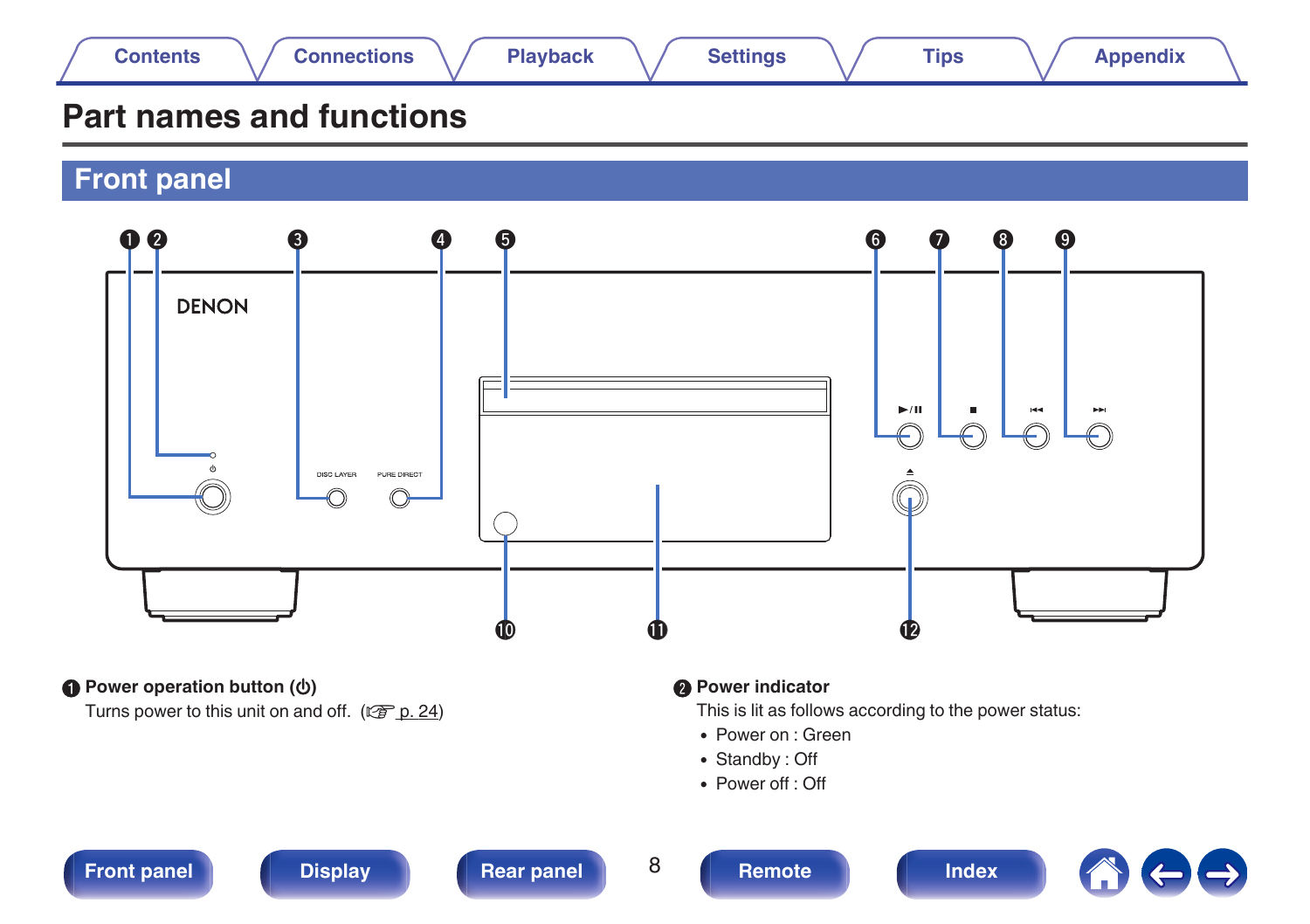| ❸<br>$\boldsymbol{\Theta}$<br>4<br><b>DENON</b><br>$\dot{\odot}$<br>Discussion eventured<br>$\circ$<br>$\bf \Phi$<br>Œ<br><b>ODISC LAYER button</b><br>This switches the Super Audio CD layer. (@ p. 26)<br>PURE DIRECT button<br>This switches the Pure Direct mode. (CF p. 25)<br><b>6</b> Disc tray<br>Used to insert a disc. | 000<br>G<br>ا ق<br>لولقلق<br>❶ | <b>6</b> Play/pause button ( $\blacktriangleright$ / II)<br>Plays the track/Pauses the track.<br>Stop button (III)<br>Stops playback.<br><b>B</b> Reverse-skip button ( $\blacktriangleleft$<br>Returns to the start of the currently playing track.<br><b>O</b> Forward-skip button (<br>Plays the next track.<br><b>6</b> Remote control sensor<br>This receives signals from the remote control unit. ( $\mathbb{C}^2$ p. 5)<br><b><i>I</i></b> Display<br>This displays various pieces of information. ( $\mathbb{C}$ p. 10)<br><b>D</b> Disc tray open/close button $(\triangle)$<br>Opens and closes the disc tray. |
|----------------------------------------------------------------------------------------------------------------------------------------------------------------------------------------------------------------------------------------------------------------------------------------------------------------------------------|--------------------------------|---------------------------------------------------------------------------------------------------------------------------------------------------------------------------------------------------------------------------------------------------------------------------------------------------------------------------------------------------------------------------------------------------------------------------------------------------------------------------------------------------------------------------------------------------------------------------------------------------------------------------|
|----------------------------------------------------------------------------------------------------------------------------------------------------------------------------------------------------------------------------------------------------------------------------------------------------------------------------------|--------------------------------|---------------------------------------------------------------------------------------------------------------------------------------------------------------------------------------------------------------------------------------------------------------------------------------------------------------------------------------------------------------------------------------------------------------------------------------------------------------------------------------------------------------------------------------------------------------------------------------------------------------------------|

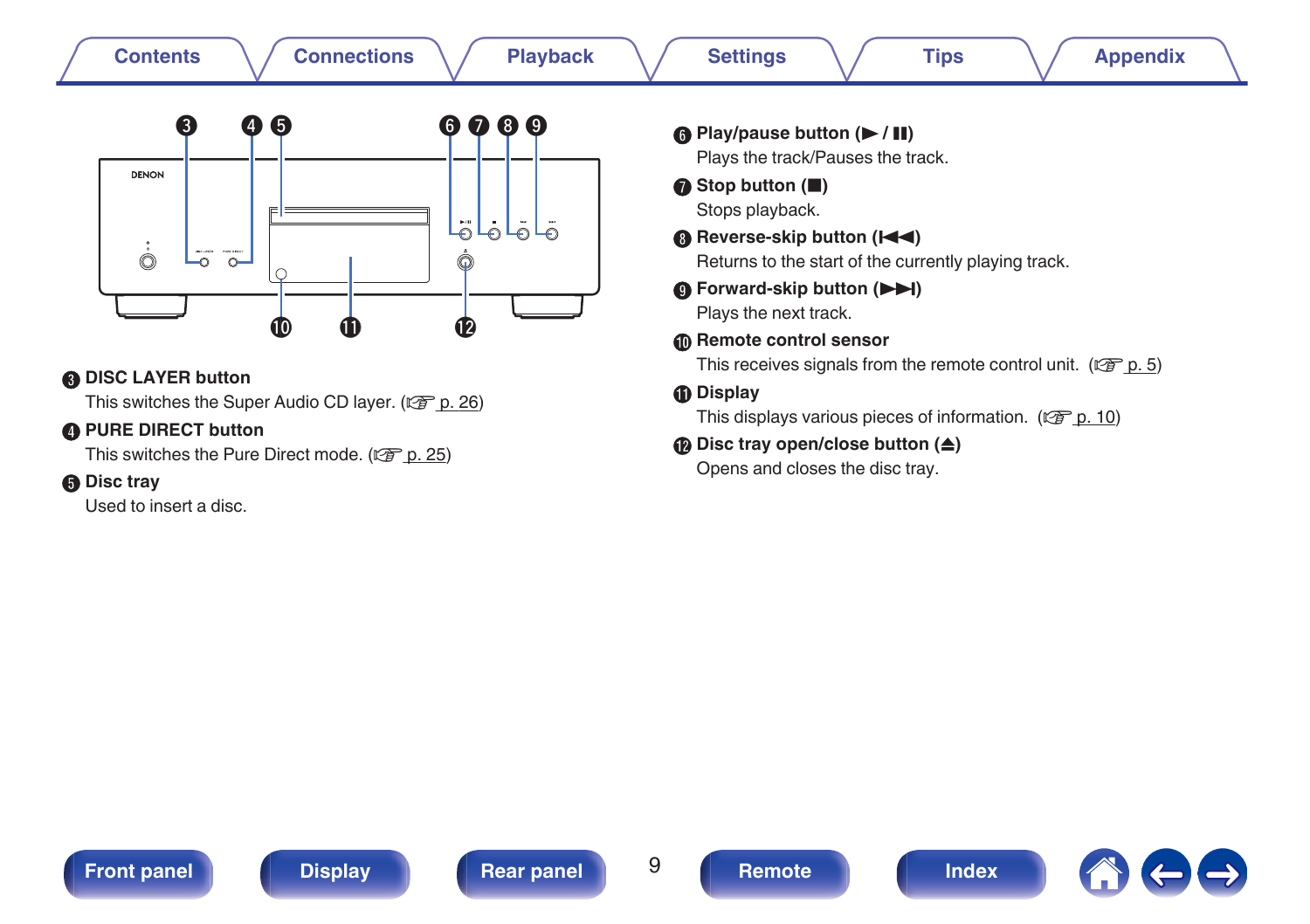## <span id="page-9-0"></span>**[Contents](#page-1-0) [Connections](#page-17-0) [Playback](#page-22-0) [Settings](#page-34-0) [Tips](#page-35-0) [Appendix](#page-41-0)**

## **Display**



#### A **Disc media indicators**

Displays the type of disc that is being played back.

#### **B** Track number indicator

Lights up when displaying the track number.

### C **Downmix indicator (D.MIX)**

This light turns on when a multi-channel area of a Super Audio CD is played.

### **Program indicator (PROG)**

Lights up during program playback.

#### **Random indicator (RAND)**

Lights during random playback.

### **Time display indicators**

**TOTAL REM** : Lights up when displaying the remaining time in all-track playback.

**SING REM** : Lights up when displaying the remaining time in singletrack playback.

### G **Playback mode indicators**

- $\blacktriangleright$ : Lights up during playback.
- **II** : Lights up during pause.

### **B** Repeat mode indicator

Lights to match the repeat mode settings.

#### **D** Information display

Displays various information or playback elapsed time and so on of the disc.

#### $\bigcirc$  **Playback format indicators**

Lights up while an WAV/MP3/WMA file is being played back.

### $\bigoplus$  **Playback signal channel indicators**

The respective indicator will light corresponding to the output signal.

- **L** : Front left
- **R** : Front right



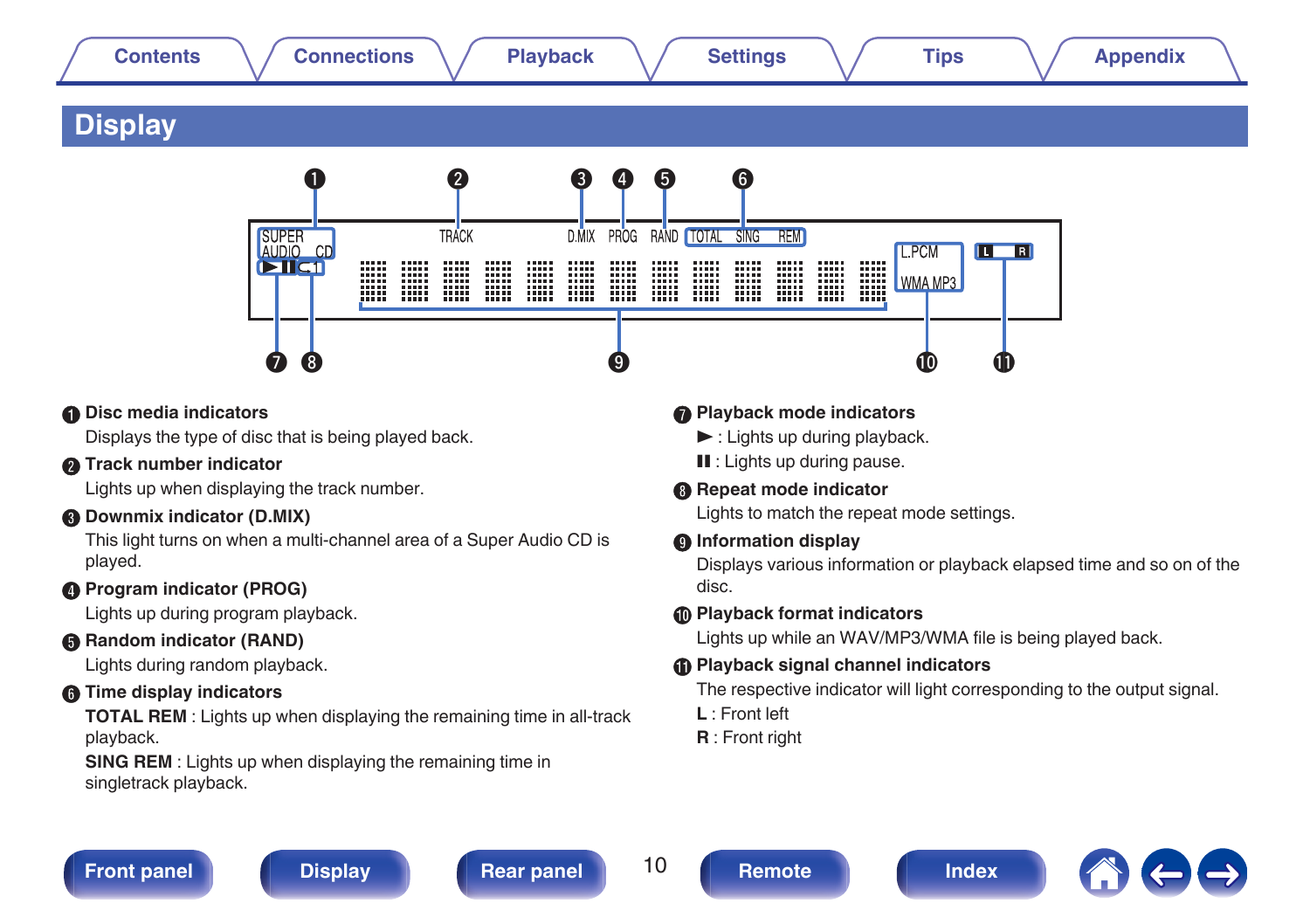<span id="page-10-0"></span>

#### A **AUDIO OUT connectors**

Used to connect devices equipped with analog audio inputs connectors or an external amplifier.  $(\sqrt{p} \cdot \vec{p} \cdot 19)$ 

#### **B DIGITAL AUDIO OUT connectors**

Used to connect an AV receiver or D/A converter that has a digital input connectors.  $(\sqrt{\epsilon} \cdot \vec{p})$  [p. 20\)](#page-19-0)

#### **R** IR CONTROL connectors

Used to connect Denon network audio players with an IR controller.

#### **@ AC inlet (AC IN)**

Used to connect the power cord.  $(\sqrt{p} \cdot p. 22)$  $(\sqrt{p} \cdot p. 22)$ 



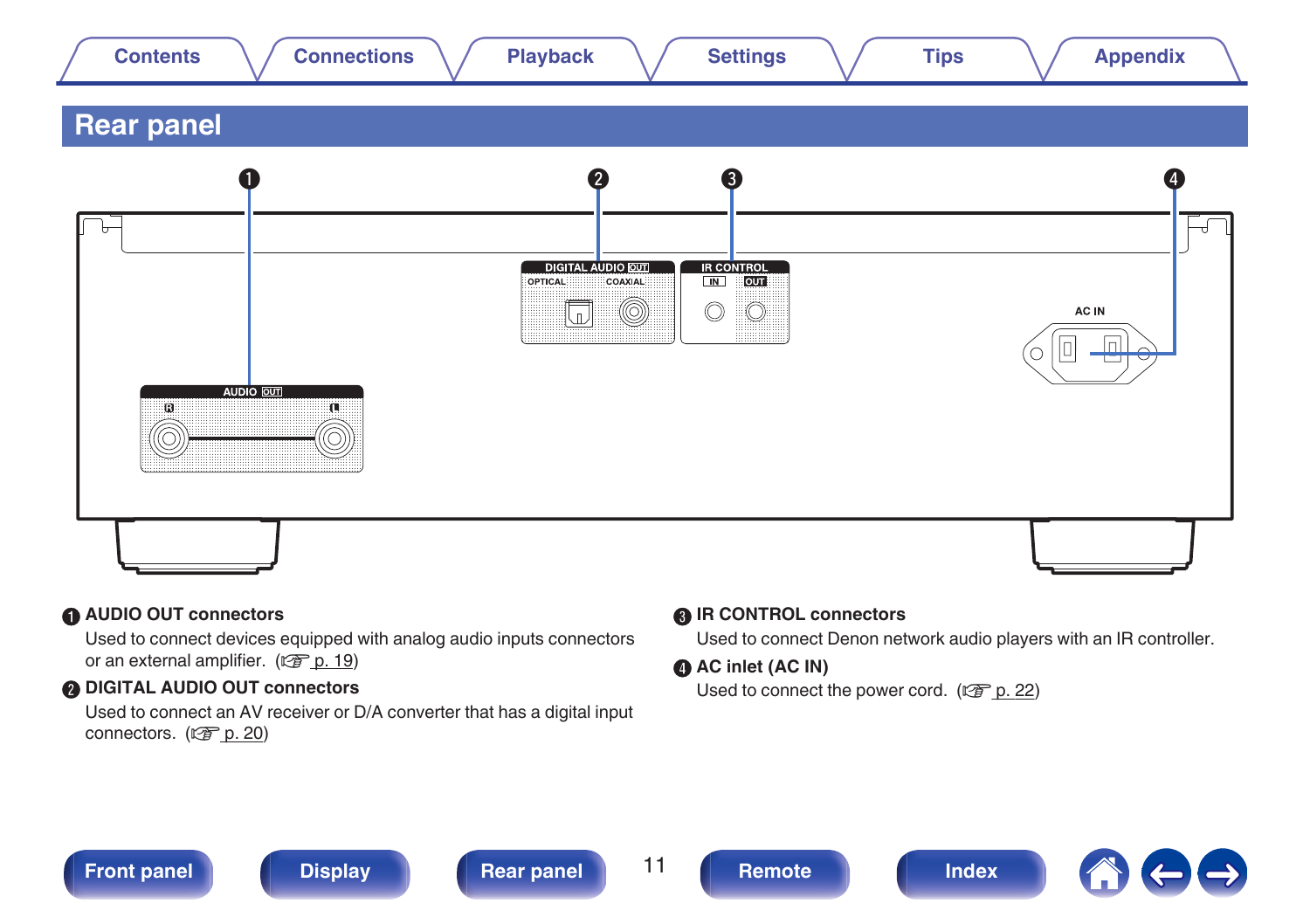## <span id="page-11-0"></span>**Remote control unit**



## **Operating this unit**

A **Remote control signal transmitter**

This transmits signals from the remote control unit. ( $\mathbb{C}$  [p. 5\)](#page-4-0)

#### **A** Power operation button (POWER (b)

This turns the power on/off (standby).  $(\sqrt{\pi}$  [p. 24\)](#page-23-0)

**B** Remote mode select button (REMOTE MODE CD) This switches the remote control operating mode to CD.

### **O** System buttons

These perform playback related operations.

- $\bullet$  Skip buttons ( $\left|\right|$   $\left|\right|$   $\left|\right|$   $\left|\right|$ )
- $\cdot$  Play/pause button  $(\blacktriangleright/\blacksquare)$
- Fast-reverse/Fast-forward buttons  $(44/)$
- Stop button  $(\blacksquare)$

#### **Information button (INFO)**

This switches the track information shown in the display during playback.





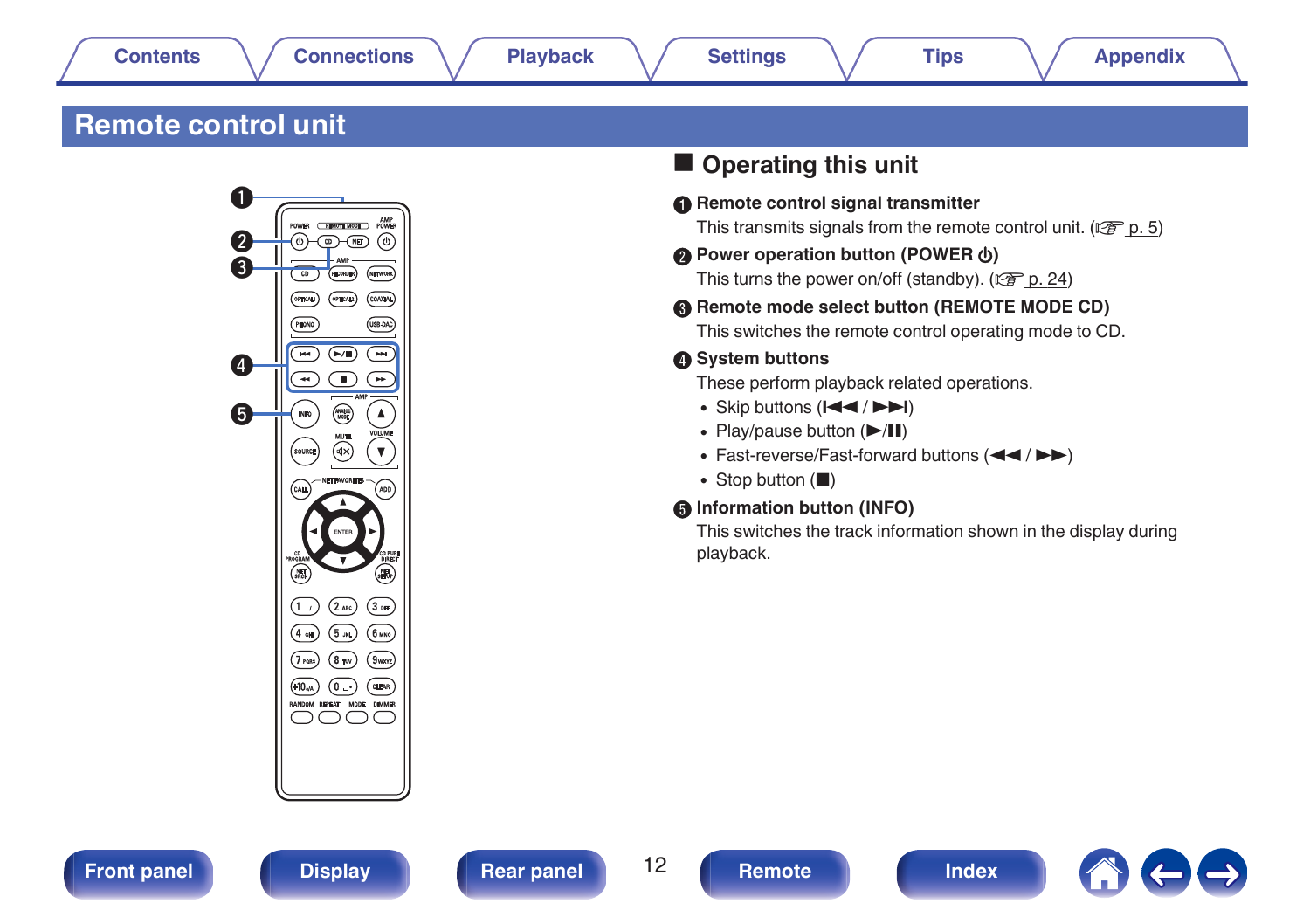



| <b>6</b> ENTER button                                           |
|-----------------------------------------------------------------|
| This determines the selection.                                  |
| Cursor buttons ( $\Delta \nabla \triangleleft \triangleright$ ) |
| These select items.                                             |
| <b>@ CD PROGRAM button</b>                                      |
| This sets program playback. $(\sqrt{2\pi} p. 29)$               |
| $\bullet$ Number buttons (0 – 9, +10)                           |
| These enter numbers into the unit.                              |
| <b>M</b> RANDOM button                                          |
| Switches the random playback.                                   |
| <b><i>A</i></b> REPEAT button                                   |
| Switches the repeat playback.                                   |



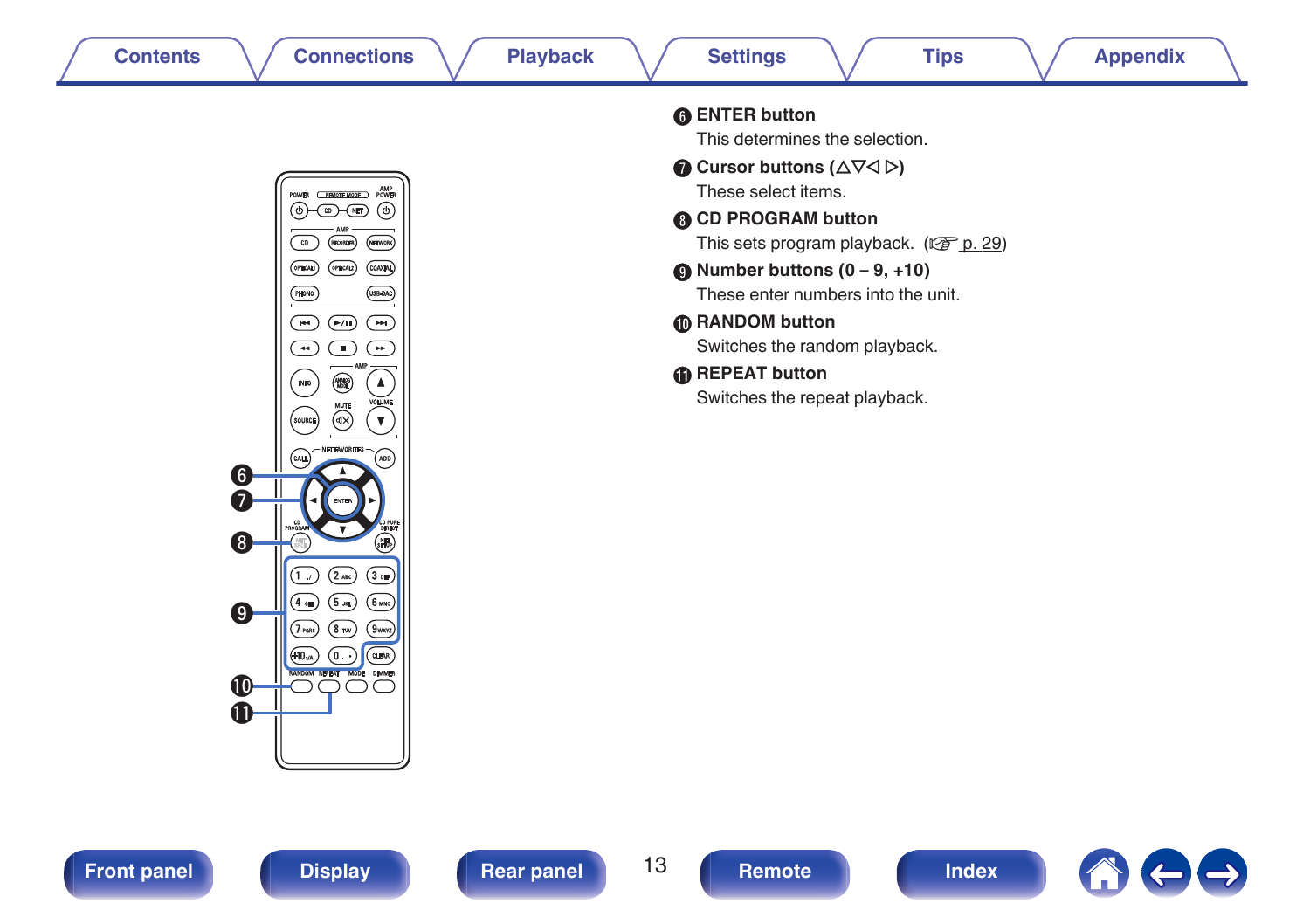

**CD PURE DIRECT button** 

This switches the Pure Direct mode. ( $\mathbb{C}$  [p. 25\)](#page-24-0)

### M **CLEAR button**

This clears the program registration. ( $\mathbb{C}$  [p. 30\)](#page-29-0)

### N **DIMMER button**

This switches the brightness of the display. ( $\mathbb{Q}$  [p. 25\)](#page-24-0)

### **D** MODE button

- This switches the playback mode. ( $\mathbb{Q}$  [p. 33\)](#page-32-0)
- 0 This switches the playback layer of a Super Audio CD.
	- 0 ["Setting the top priority playback layer for Super Audio](#page-25-0) [CDs" \(](#page-25-0)@Pp. 26)
	- ["Playing CDs and Super Audio CDs" \(](#page-26-0)v p. 27)

0 You cannot use the SOURCE button for the operation of this unit.





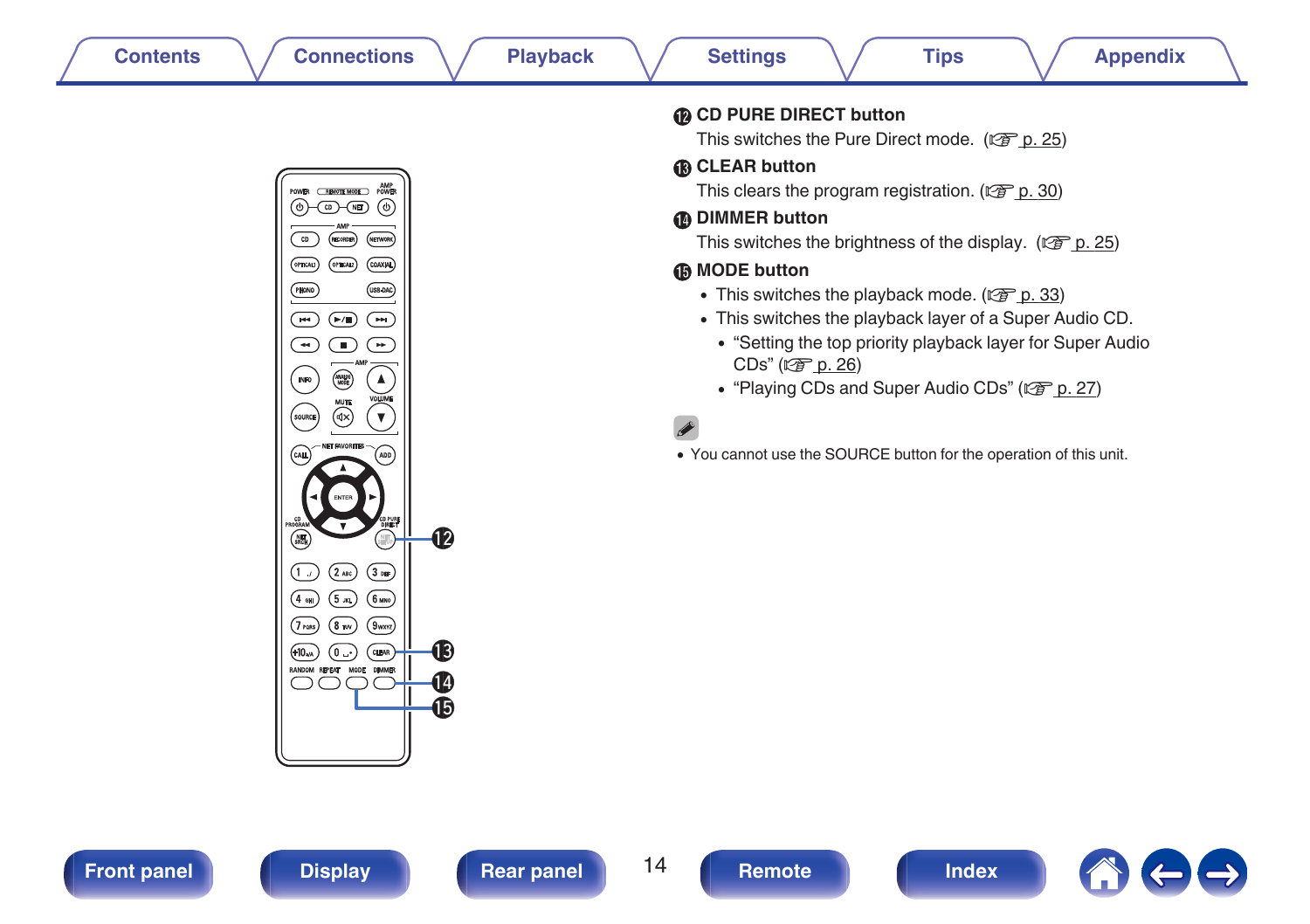

## $\blacksquare$  Amplifier operations

A Denon amplifier can be operated.

- **A** Input source select buttons
- B **ANALOG MODE button**
- **MUTE button (** $\text{d}$ **X)**
- **D** Power operation button (AMP POWER  $\phi$ )
- E **VOLUME buttons (**df**)**

#### **NOTE**

• The remote control may not operate some products.



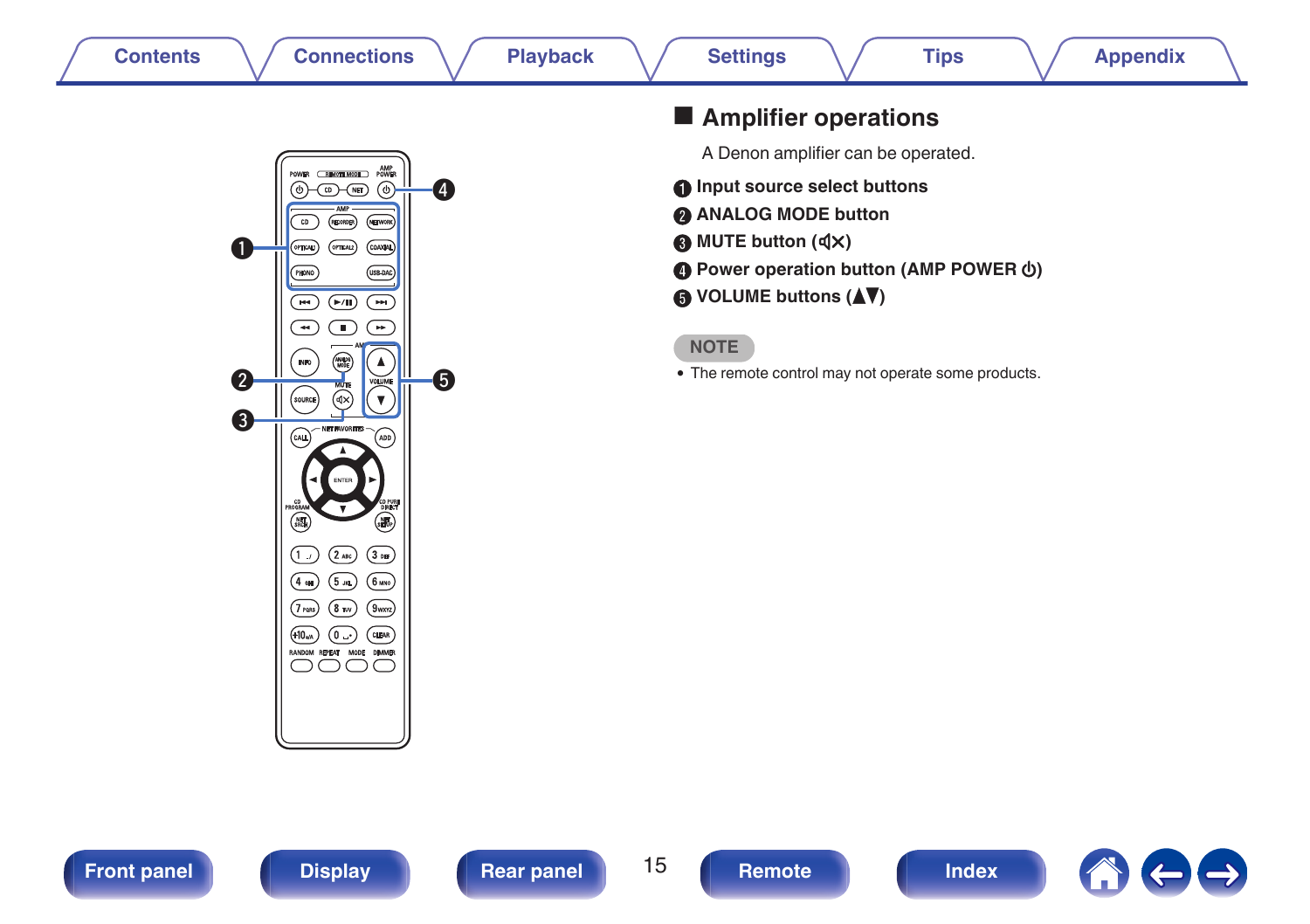

## ■ Network audio player operations

To operate a Denon network audio player, press the REMOTE MODE NET button to switch the remote control to the network audio player operation mode.

- **Power operation button (POWER**  $\phi$ **)**
- **Remote mode select button (REMOTE MODE NET)**
- **System buttons** 
	- $\bullet$  Skip buttons ( $\left|\right|$   $\left|\right|$   $\left|\right|$   $\left|\right|$ )
	- $\cdot$  Play/pause button  $(\blacktriangleright/\mathbf{II})$
	- Fast-reverse/Fast-forward buttons  $(44/)$
	- $\bullet$  Stop button ( $\blacksquare$ )
- **D** Information button (INFO)
- E **SOURCE button**
- **NET FAVORITES CALL button**
- **Cursor buttons (** $\Delta \nabla \triangleleft \triangleright$ **)**
- **NET SRCH button**
- I **Number buttons (0 9, +10)**
- **D** RANDOM button
- **REPEAT button**

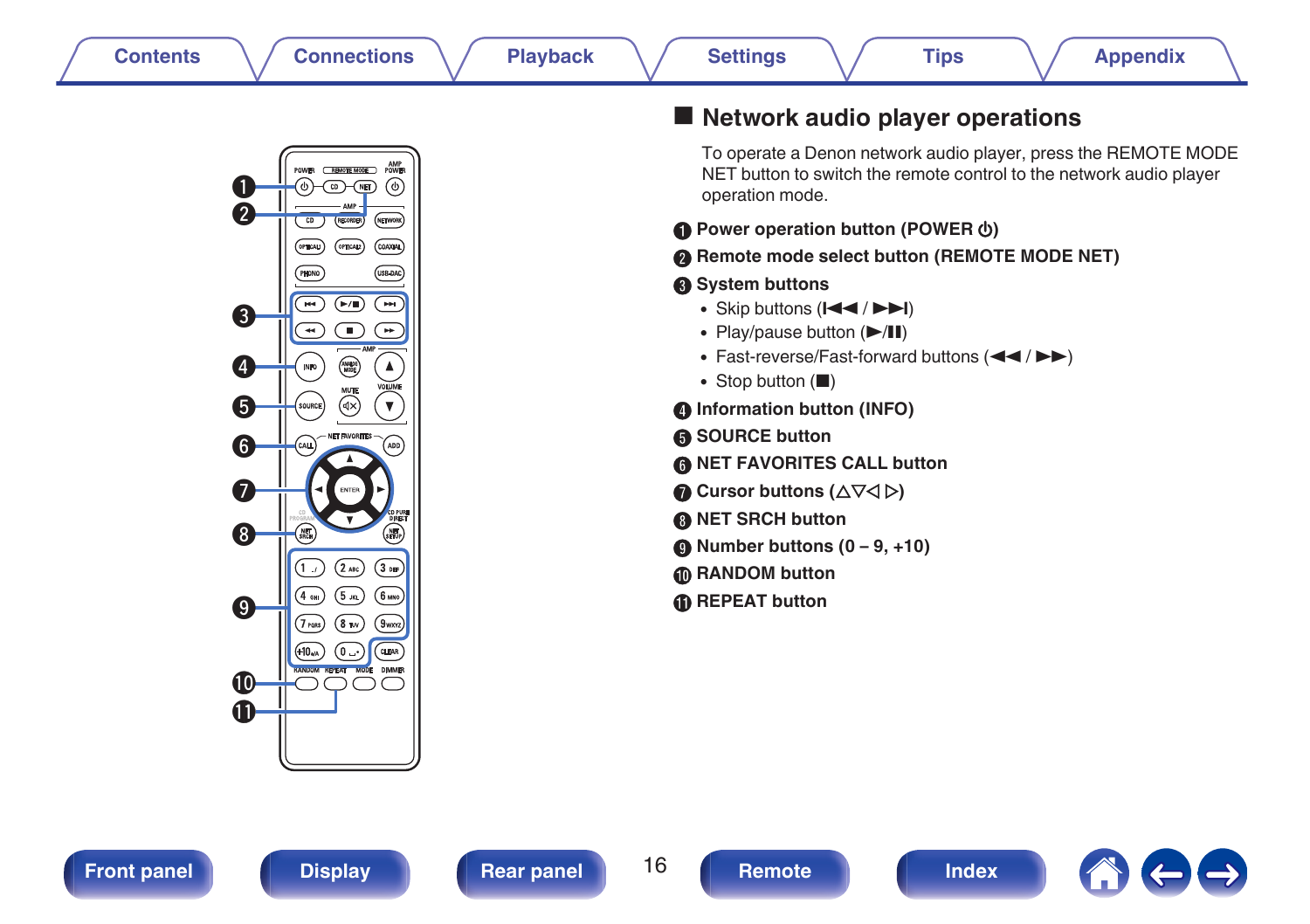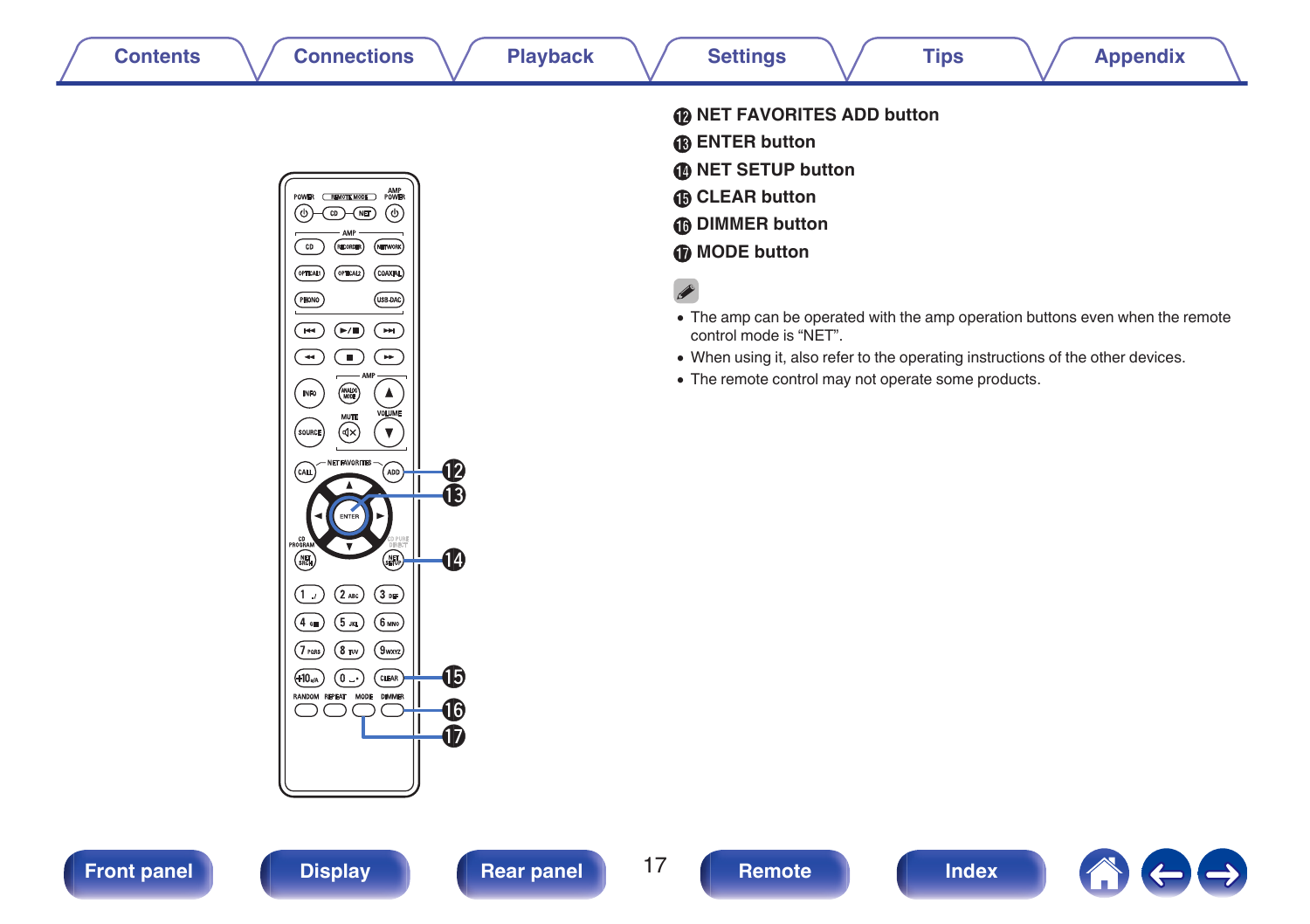## <span id="page-17-0"></span>**Contents**

| Connecting to a stereo audio amplifier                     |    |
|------------------------------------------------------------|----|
| Connecting to a device with digital audio input connectors | 20 |
| Connecting the timer device                                | 21 |
| Connecting the power cord                                  | 22 |

### **NOTE**

- Do not plug in the power cord until all connections have been completed.
- Do not bundle power cords together with connection cables. Doing so can result in noise.

## ■ Cables used for connections

Provide necessary cables according to the devices you want to connect.





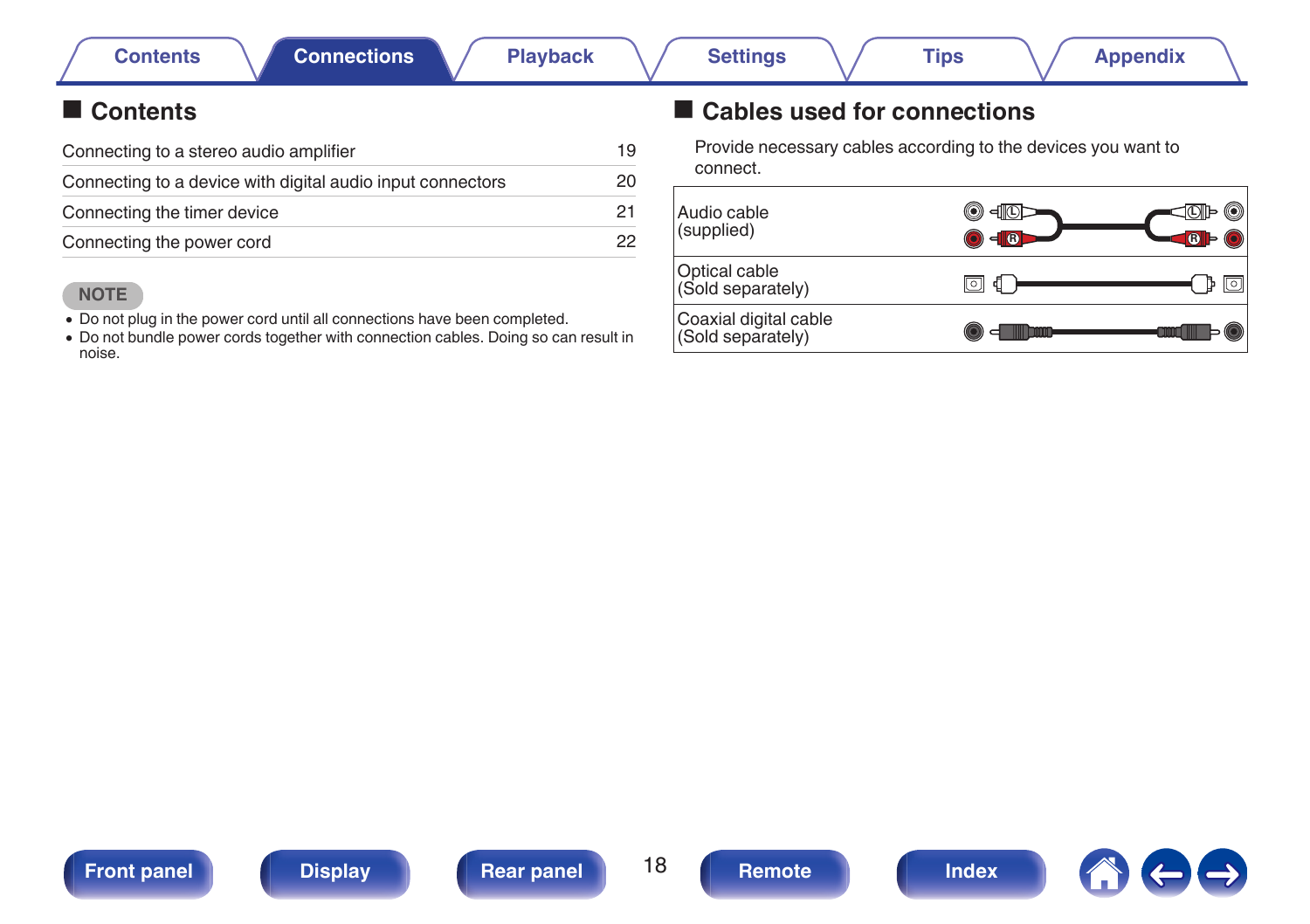<span id="page-18-0"></span>

## **Connecting to a stereo audio amplifier**

Use this connection for audio playback via an amplifier.





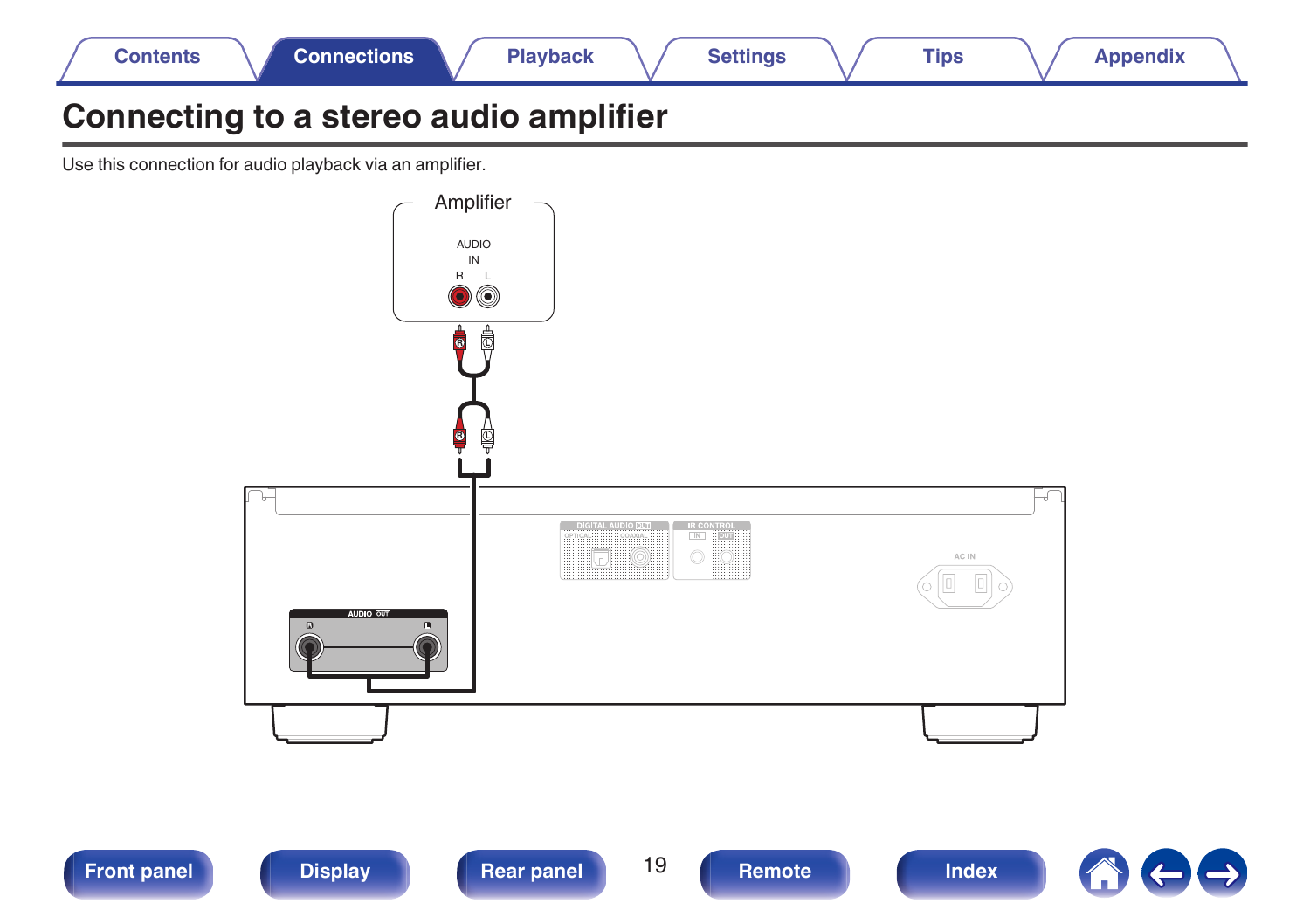<span id="page-19-0"></span>

| <b>Connections</b><br>Contents | Playback | <b>Settings</b> | Tips | Appendix |
|--------------------------------|----------|-----------------|------|----------|
|--------------------------------|----------|-----------------|------|----------|

## **Connecting to a device with digital audio input connectors**

You can enjoy digital audio playback by connecting an AV receiver or D/A converter that has a digital audio connector to this unit.



#### **NOTE**

0 Digital audio output stops during playback of the HD layer of Super Audio CDs, DSD files and files with a sampling frequency of 32 kHz.







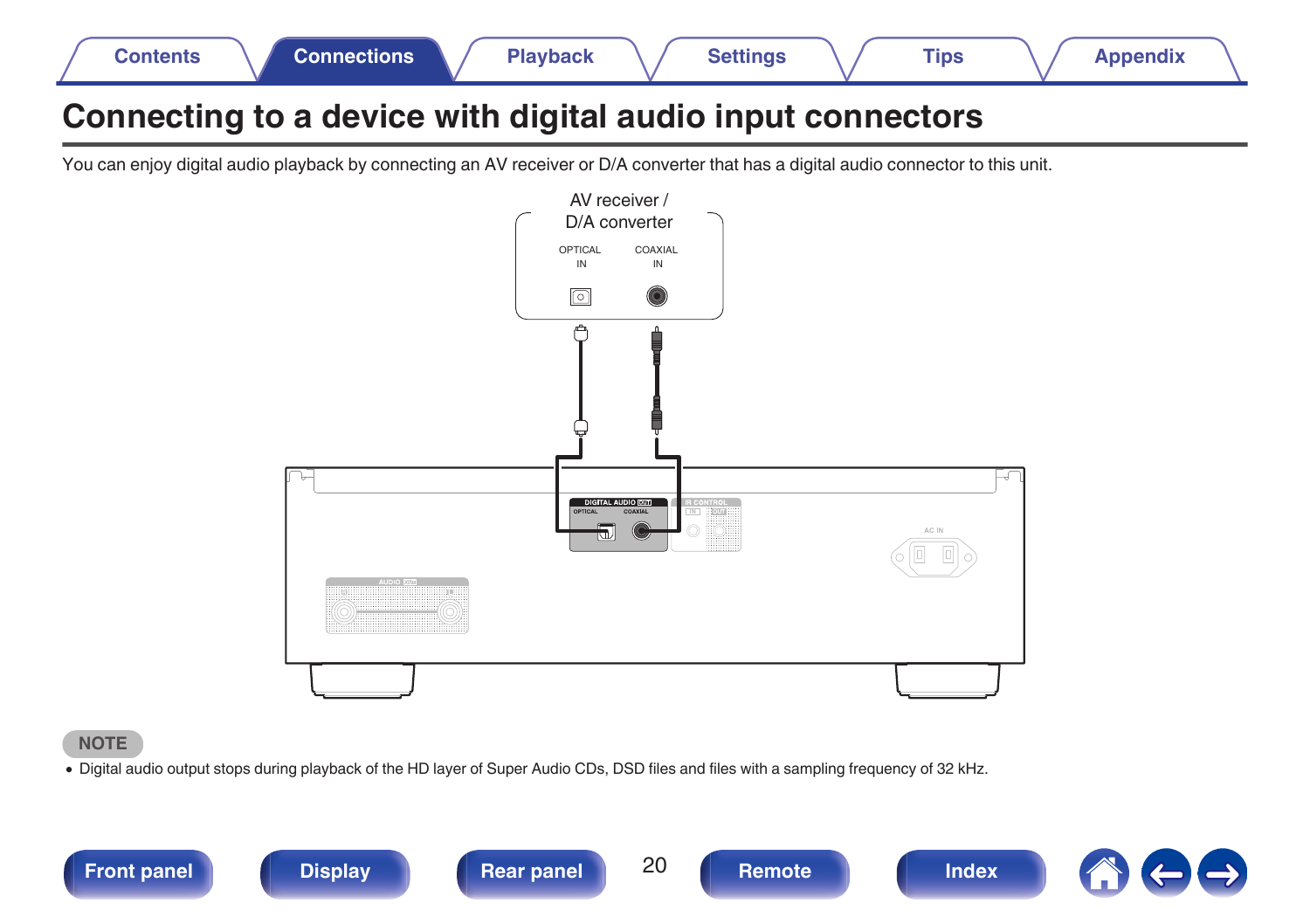<span id="page-20-0"></span>

## **Connecting the timer device**

This unit can perform timer play when an amplifier and timer device are connected to this unit. ["Using the timer play function" \(](#page-33-0) $\mathbb{Z}$  p. 34))

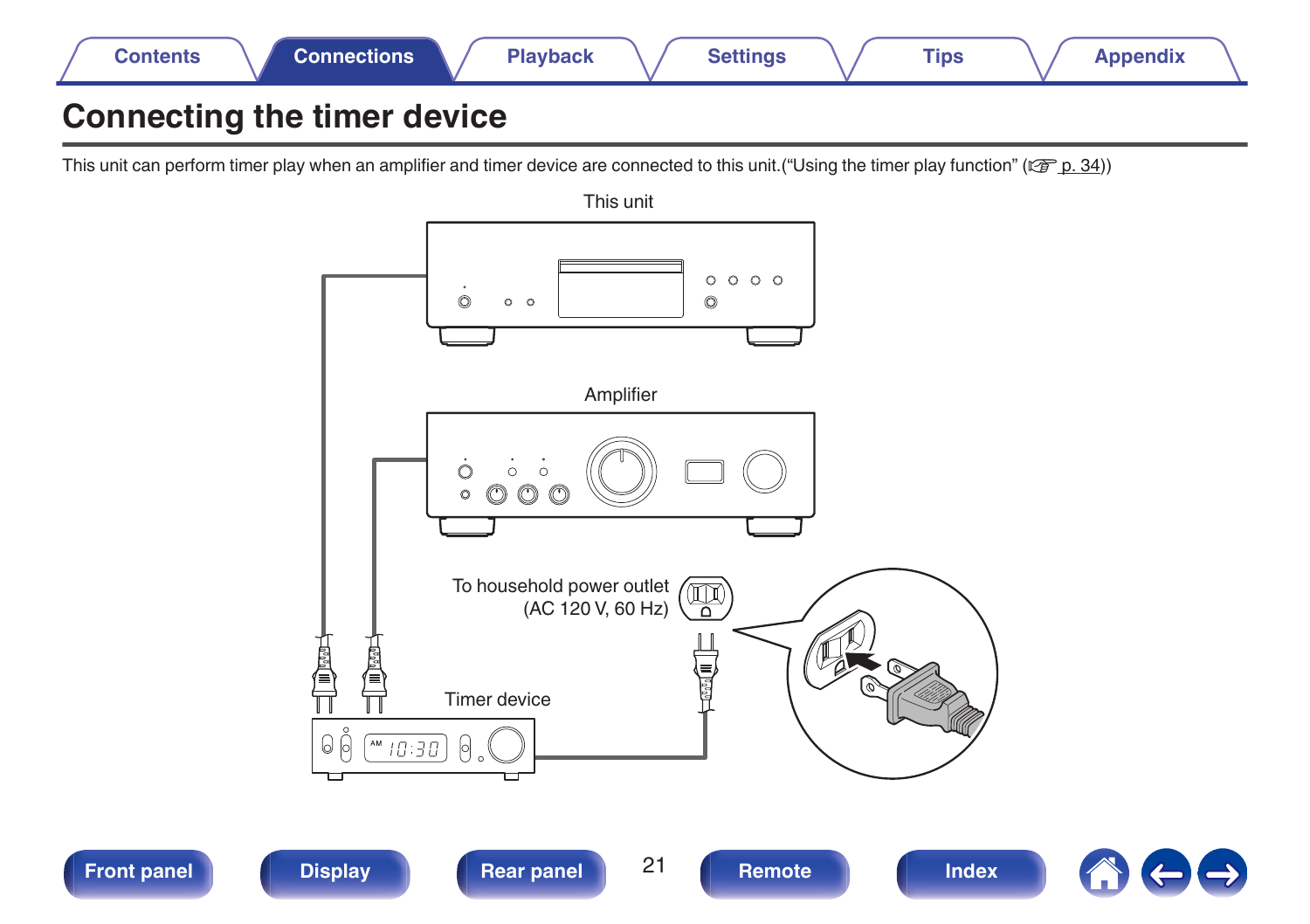<span id="page-21-0"></span>

## **Connecting the power cord**

After completing all the connections, insert the power plug into the power outlet.



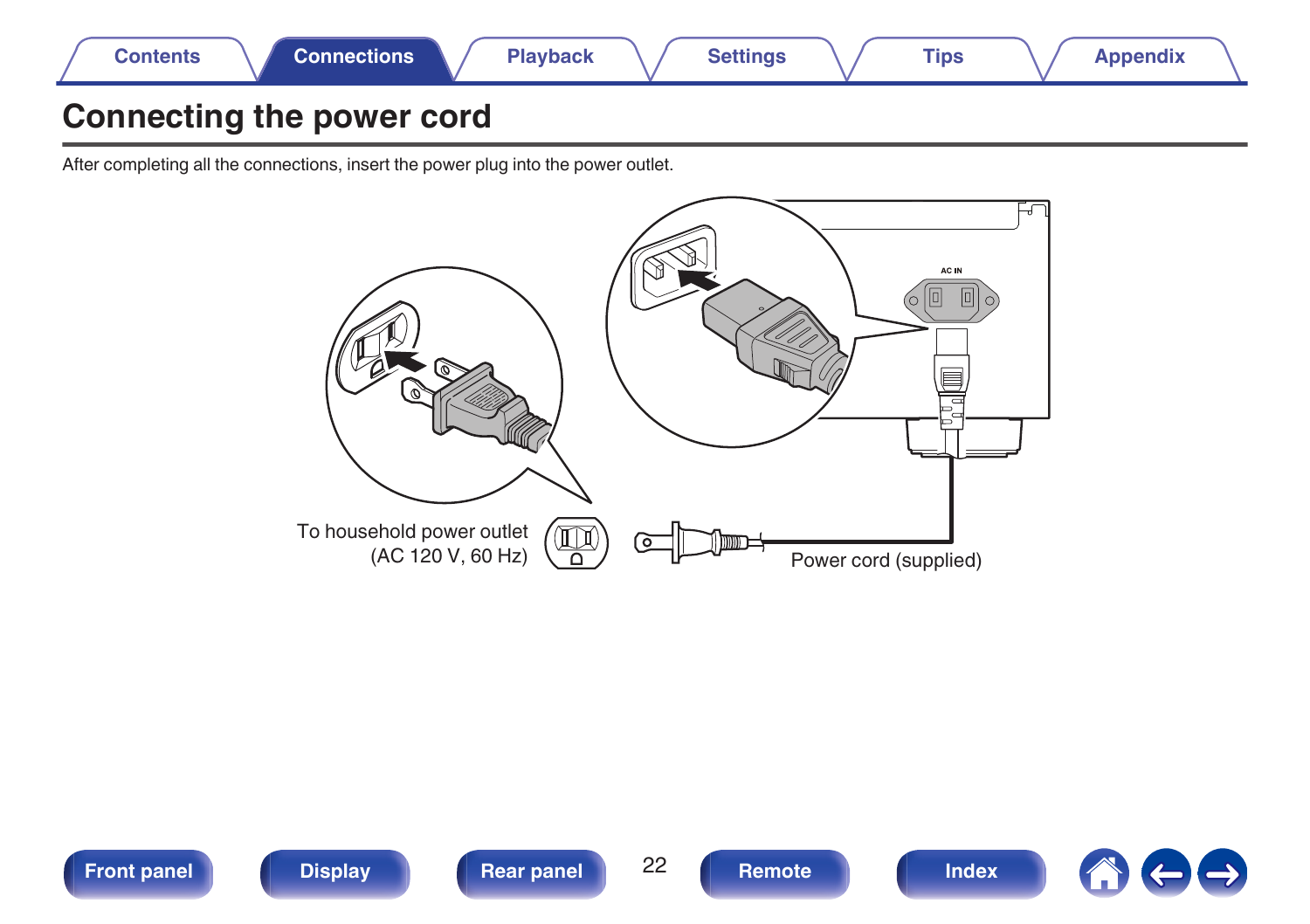<span id="page-22-0"></span>

| <b>Connections</b><br><b>Contents</b> | <b>Playback</b> | <b>Settings</b> | <b>Tips</b> | <b>Appendix</b> |  |
|---------------------------------------|-----------------|-----------------|-------------|-----------------|--|
| Contents                              |                 |                 |             |                 |  |
| Basic operation                       | 24              |                 |             |                 |  |
| Playing CDs/Super Audio CDs           | 27              |                 |             |                 |  |
| Playing Data CDs and Data DVDs        | 31              |                 |             |                 |  |
| Using the timer play function         | 34              |                 |             |                 |  |

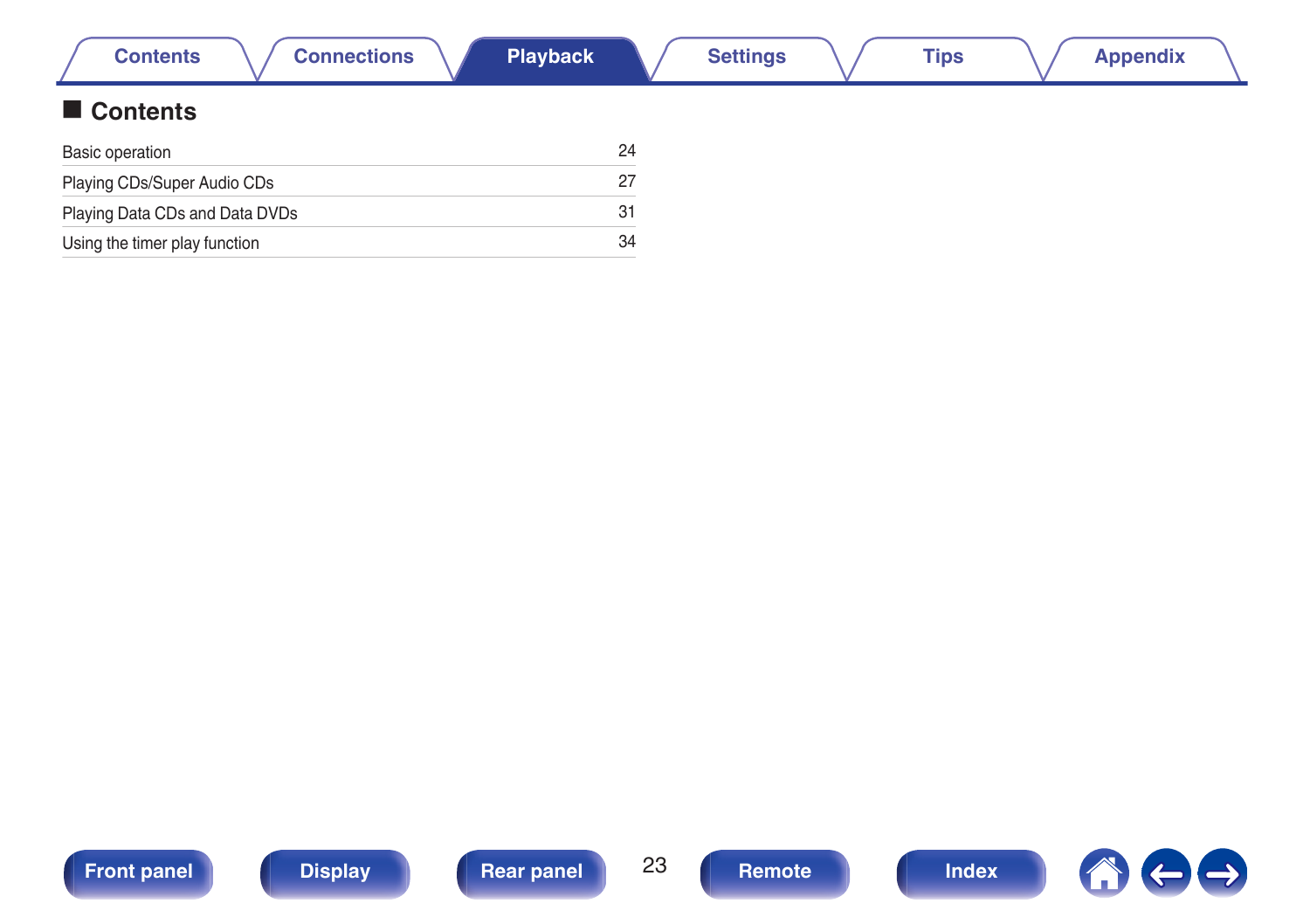<span id="page-23-0"></span>

• Press POWER  $\Phi$  on the remote control unit to turn on power from standby mode.

**When power is switched to standby** 

**Press POWER**  $\Phi$  **on the remote control unit.** 

**NOTE**

• Power continues to be supplied to some of the circuitry even when the power is in the standby mode. When leaving home for long periods of time or when going on vacation, either press  $\Phi$  on the main unit to turn off the power, or unplug the power cord from the power outlet.

 $\overline{\rm HI}$  $\sqrt{\mathbb{P}/\mathbb{H}}$ **THE** 

 $\Rightarrow$ Œ  $\overline{\phantom{a}}$ 

**INFO** 

 $_{\text{GALL}}$ )

 $1 \pi$  $(4 \text{ cm})$  $(5m)$  $6 \text{ m}$ 

7 ross

 $\triangle$ 

ADD

CD PURE<br>DIRECT

CLEAR

ัผ×  $\mathbb {V}$ 

ENTE

 $(2 \text{ m})$  $\sqrt{3}$  DEF

 $(8<sub>TV</sub>)$  $9$ wayz

**MODE**

**DIMMER**

**CD PURE DIRECT**

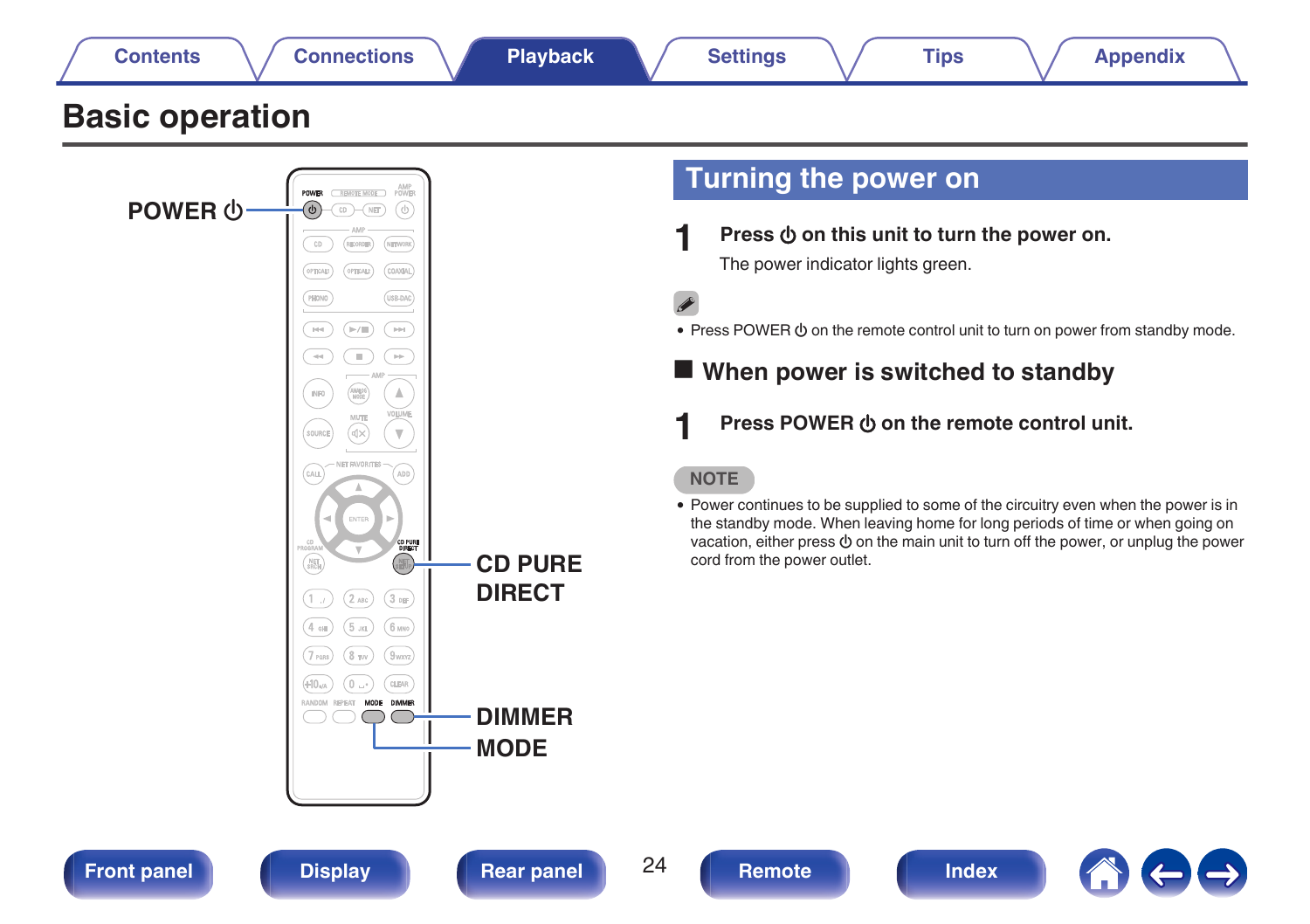## <span id="page-24-0"></span>**Switching the display's brightness**

The brightness of the display can be adjusted to one of four levels.

### **1 Press DIMMER.**

- The DIMMER button also controls the Denon's Integrated Amplifier PMA-1600NE. so the PMA-1600NE can be operated simultaneously with this unit. When the two units have different settings, press and hold in the button for lease 2 seconds to reset them both to the default setting, then make the desired setting.
- The display brightness is set to most brightly by default.

## **Switching the Pure Direct mode**

When the Pure Direct mode is used, the display turns off and digital output stops.

This reduces the source of noise that can adversely affect sound quality, enabling high quality playback.

### **1 Press CD PURE DIRECT.**

The display turned off, and Pure Direct playback begins.

• To turn off this mode, press CD PURE DIRECT again.

### $\overline{\mathscr{L}}$

• You can also switch the Pure Direct mode by pressing PURE DIRECT on the main unit.

#### **NOTE**

- In the Pure Direct mode, DIMMER is not available for operation.
- The display is only turned off during playback.



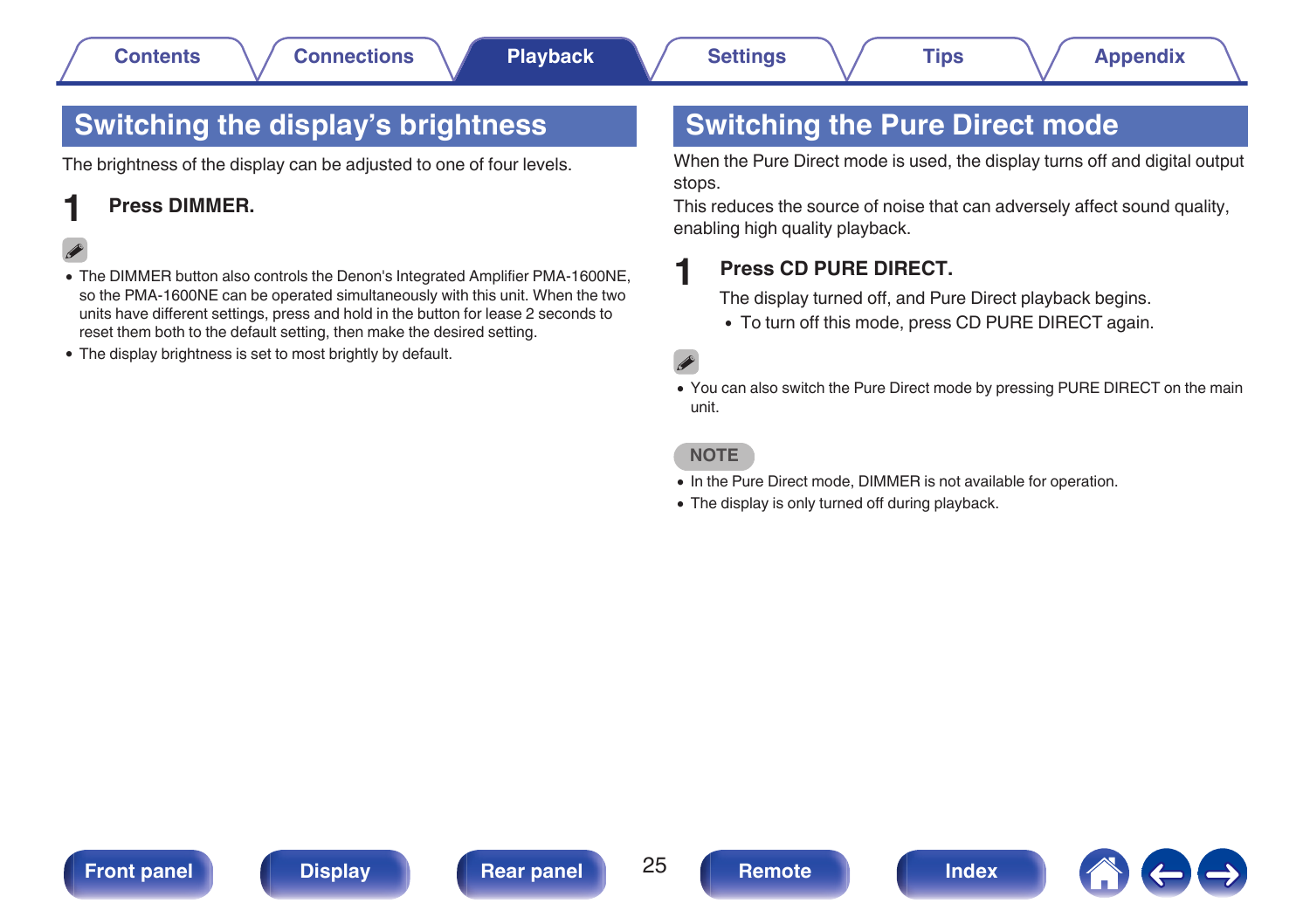## <span id="page-25-0"></span>**Setting the top priority playback layer for Super Audio CDs**

The layer that is played with priority when the disc is loaded can be set.

### **1 Check that no disc is loaded.**

• If the layer is switched while the disc is being loaded, the playback layer switches for that disc, but the top priority playback layer setting itself does not change.

## **2 Press MODE and switch to the layer you want to set.**

| <b>STEREO</b><br>(Default): | Plays back the 2-channel area of the<br>Super Audio CD.                  |  |  |  |
|-----------------------------|--------------------------------------------------------------------------|--|--|--|
| <b>MULTI:</b>               | Plays back the multi-channel area of the<br>Super Audio CD.              |  |  |  |
|                             | The analog output of this unit outputs a<br>down-mixed 2-channel signal. |  |  |  |
| CD:                         | Plays back the CD layer of the Super<br>Audio CD.                        |  |  |  |

- The layer for playback can also be switched by pressing DISC LAYER on this unit.
- When a disc is loaded after the setting has been made, the contents recorded on the set layer are displayed.
- 0 If a disc that does not contain the layer set for top priority playback is loaded, the contents recorded on another layer are displayed automatically.
- This setting is stored in the memory and is not cleared even when the disc holder is opened or closed or the power is turned off. To change the setting, repeat the procedure above.
- The priority playback layer cannot be set when a disc is inserted or "Open" is shown on the display.
- 0 If the area and layer have not been set for a disc, the priority playback order is as follows:

A STEREO  $\overline{2}$  MULTI

 $\overline{3}$  CD





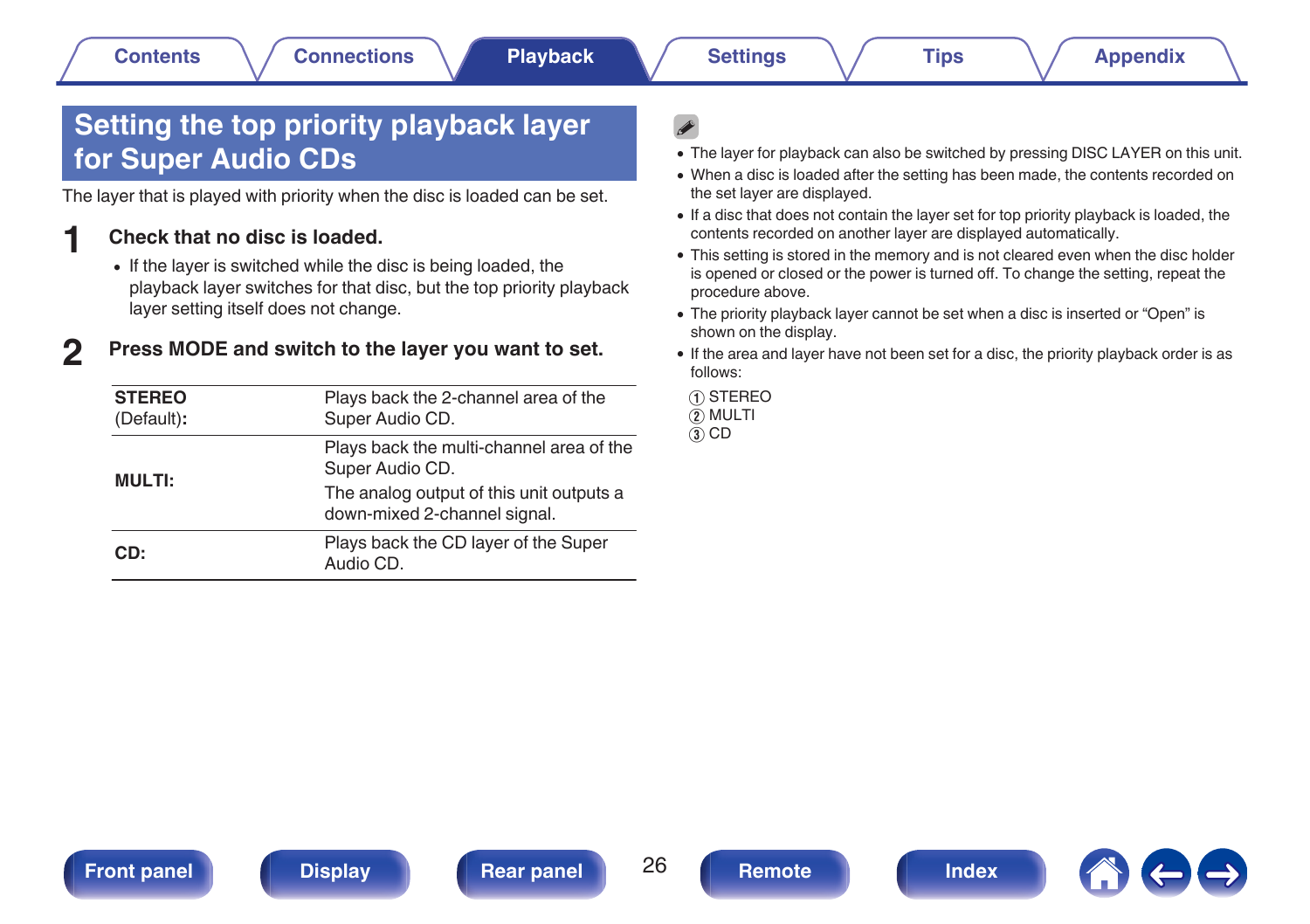## **[Contents](#page-1-0)**  $\setminus$  [Connections](#page-17-0) **A** [Playback](#page-22-0) **A** [Settings](#page-34-0)  $\setminus$  [Tips](#page-35-0)  $\setminus$  [Appendix](#page-41-0)

## <span id="page-26-0"></span>**Playing CDs/Super Audio CDs**



## **Playing CDs and Super Audio CDs**

- **Insert a disc.** ( $\sqrt{p}$  [p. 46\)](#page-45-0)
	- $\bullet$  Press  $\triangle$  on the unit to open/close the disc tray.
- **2 When playing back a Super Audio CD, press MODE to** set the playback layer. ( $\sqrt{p}$  [p. 26\)](#page-25-0)

## **3 Press** 1**/**3**.**

The  $\blacktriangleright$  indicator lights on the display. Playback starts.

**NOTE**

- Do not place any foreign objects in the disc tray. Doing so could damage the unit.
- Do not push the disc tray in by hand when the power is turned off. Doing so could damage the unit.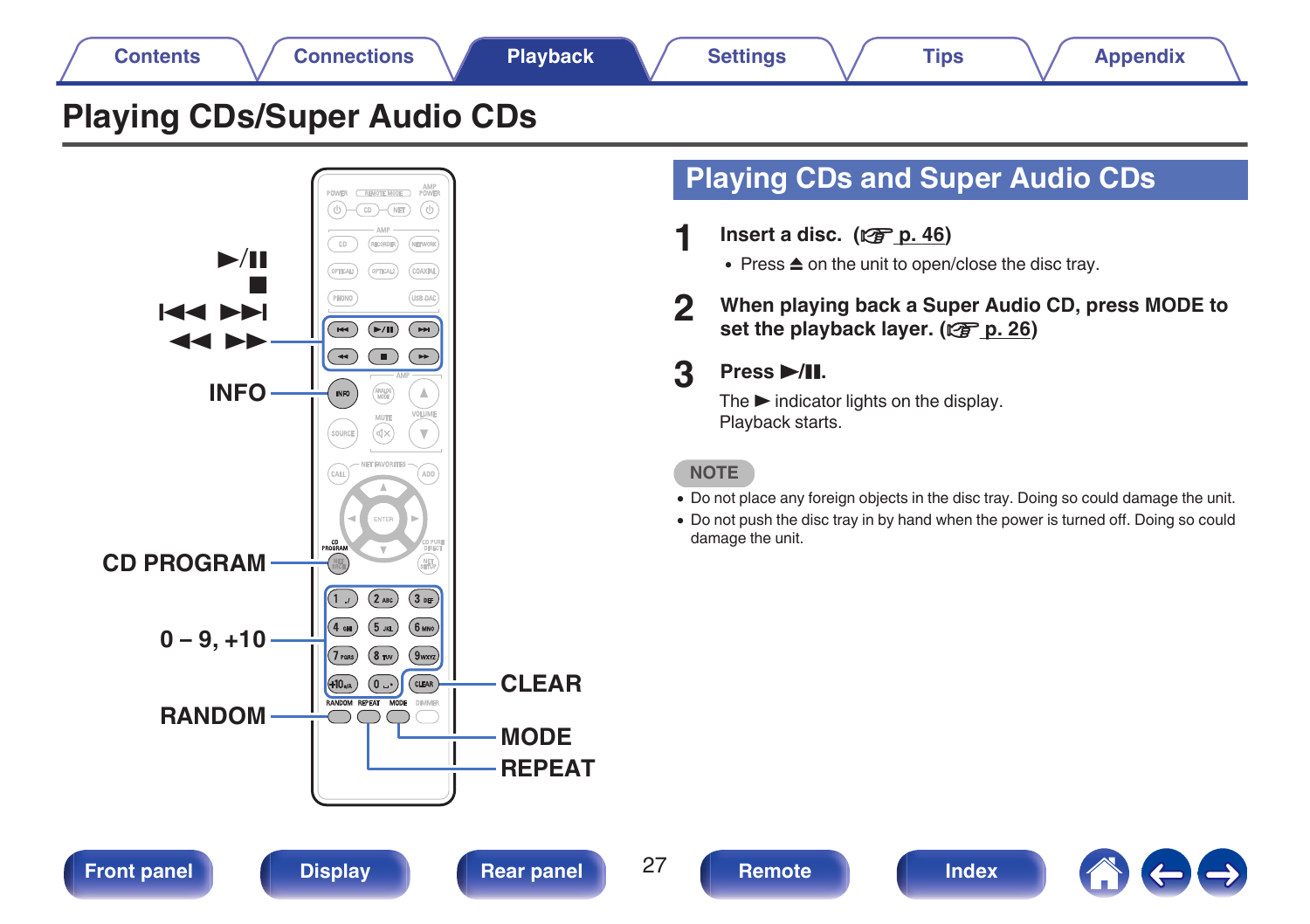|  | Remote |  |
|--|--------|--|
|  |        |  |

<span id="page-27-0"></span>

| <b>Function</b>                                                                                                                                                                                                                                                                                                                                                                       |  |  |  |
|---------------------------------------------------------------------------------------------------------------------------------------------------------------------------------------------------------------------------------------------------------------------------------------------------------------------------------------------------------------------------------------|--|--|--|
| Playback / Pause                                                                                                                                                                                                                                                                                                                                                                      |  |  |  |
| Stop                                                                                                                                                                                                                                                                                                                                                                                  |  |  |  |
| Skip to previous track / Skip to next track                                                                                                                                                                                                                                                                                                                                           |  |  |  |
| Fast-reverse / Fast-forward                                                                                                                                                                                                                                                                                                                                                           |  |  |  |
| Select the track                                                                                                                                                                                                                                                                                                                                                                      |  |  |  |
| Random playback                                                                                                                                                                                                                                                                                                                                                                       |  |  |  |
| Repeat playback                                                                                                                                                                                                                                                                                                                                                                       |  |  |  |
| • Switching between All-track repeat and<br>Single-track repeat.                                                                                                                                                                                                                                                                                                                      |  |  |  |
| Time display switching<br>• Switching between elapsed time of the<br>current track, remaining time of the<br>current track and remaining time of all<br>tracks.<br>• The time displayed on this unit may differ<br>from this actual time, as it is calculated<br>by truncating to the nearest 1 second.<br>Text information recorded on the Super<br>Audio CD appears in the display. |  |  |  |
|                                                                                                                                                                                                                                                                                                                                                                                       |  |  |  |

## $\blacksquare$  Switching the display

#### Press INFO.

Displays text and time information.

- The text information is only displayed for Super Audio CD.
- The player can display the following characters :

## **ABCDEFGHIJKLMNOPQRSTUVWXYZ abcdefghijklmnopqrstuvwxyz**

**0123456789**

**!** " # \$ % & :; <> ? @ \[ ] \_ ` | { } ~ ^ '( ) \* + , - . / = (space)

## ■ Discs that can be played back

 $\bullet$  See "Discs". ( $\sqrt{2}$  [p. 42\)](#page-41-0)

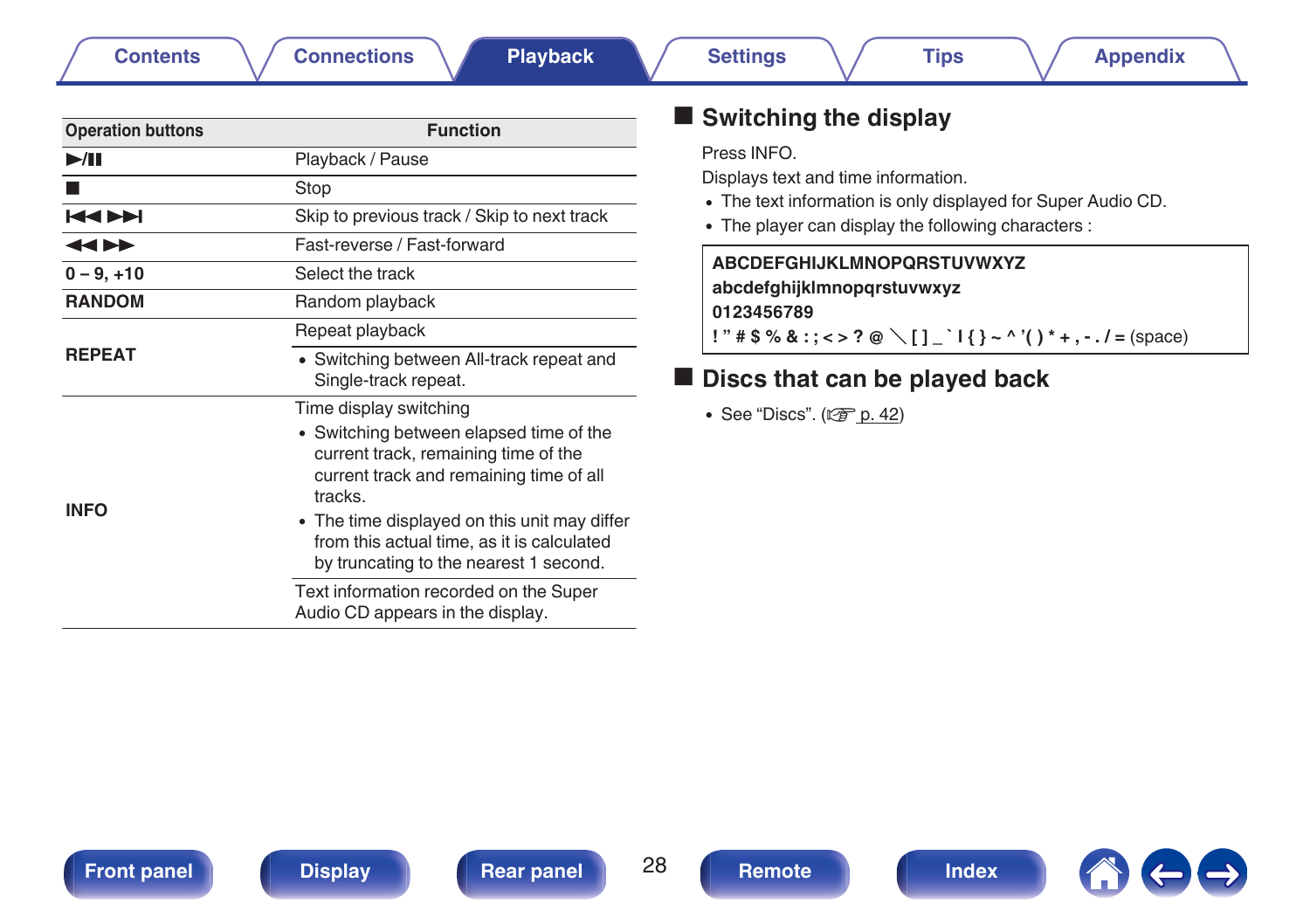## <span id="page-28-0"></span>■ Playing a specific track (Direct searching)

**1 Use 0 – 9 and +10 to select the tracks.**

[Example]

Track 4 :

Press number 4 to select track 4.

Track 12 :

Press numbers +10 and 2 consecutively to select track 12.

## **Playing tracks in a specific order (Program playback)**

Up to 20 tracks can be programmed.

### **1 In the stop mode, press CD PROGRAM.**

The program indicator lights on the display.

### **2 Use 0 – 9 and +10 to select the tracks you want to program.**

[Example]

To program tracks 3 and 12 to be played in that order, press 3, +10 and 2 one after the other.

## **3 Press** 1**/**3**.**

Playback starts in the programmed order.

0 When REPEAT is pressed during program playback, the tracks are played repeatedly in the programmed order.





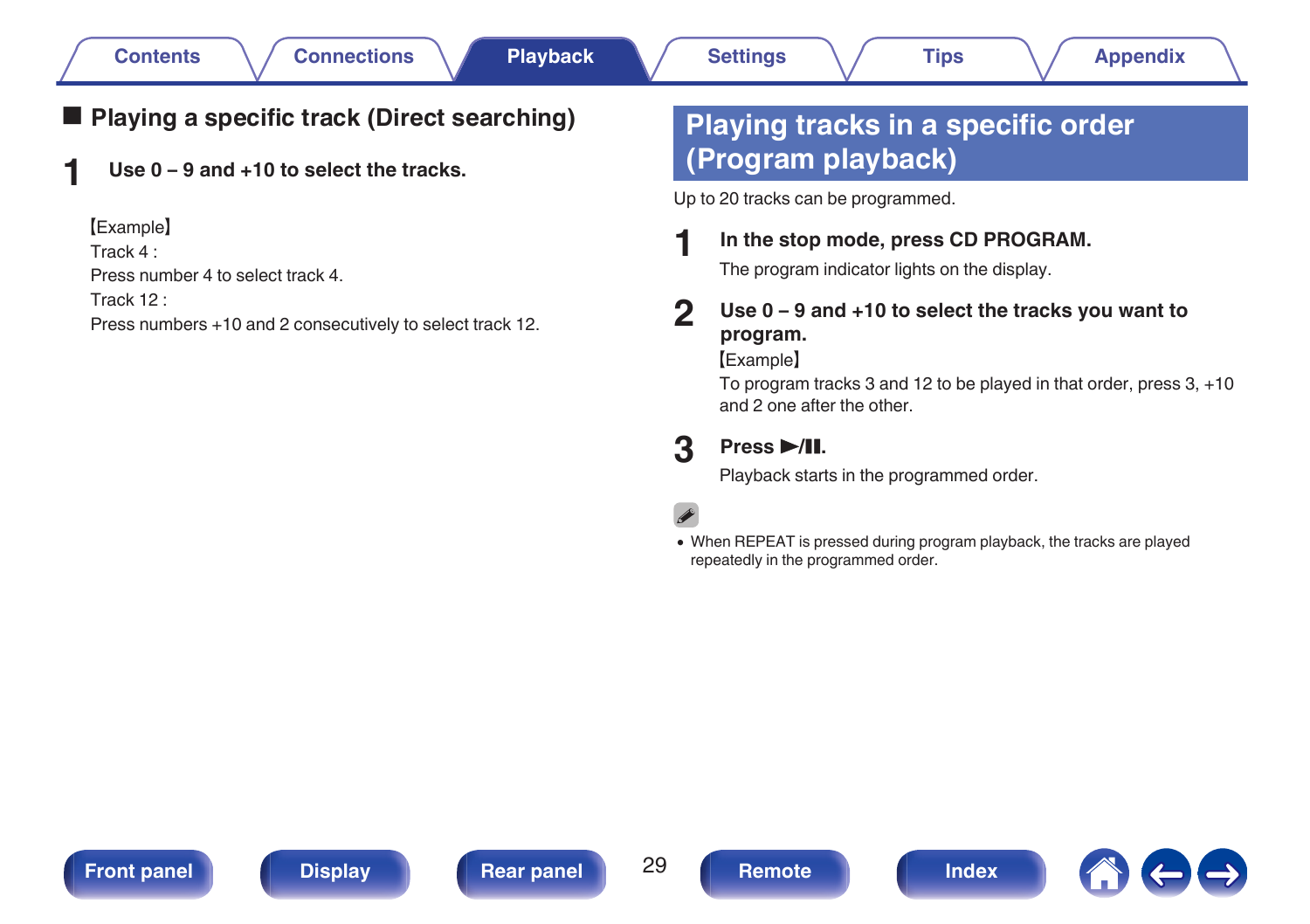## <span id="page-29-0"></span>■ Checking the order of the programmed tracks

In the stop mode, press  $\blacktriangleright$ I.

The track numbers are displayed in the programmed order each time the button is pressed.

## ■ To clear the last track programmed

In the stop mode, press CLEAR.

The last track programmed is cleared each time the button is pressed.

## ■ Clearing the all programmed track

In the stop mode, press CD PROGRAM.







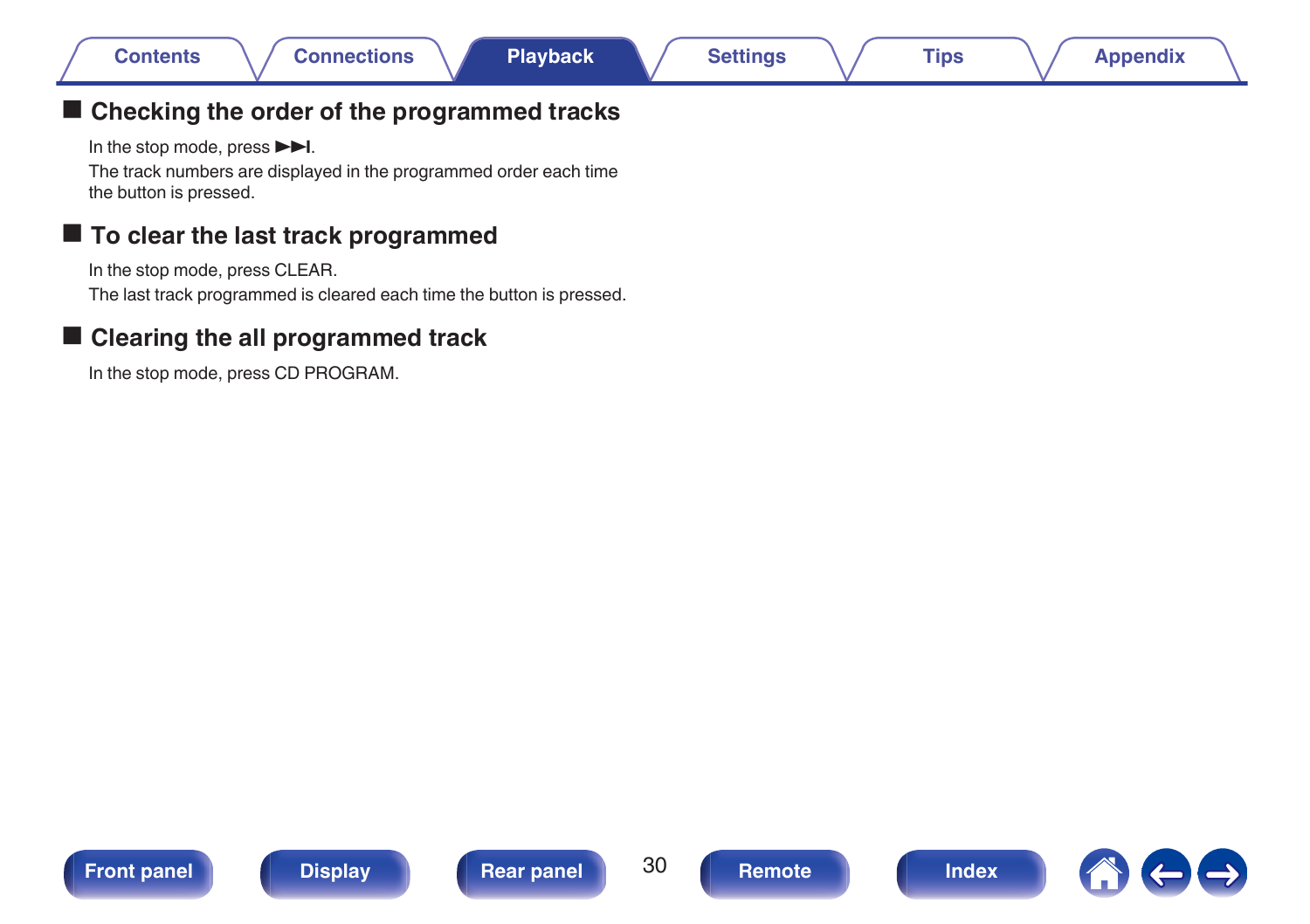<span id="page-30-0"></span>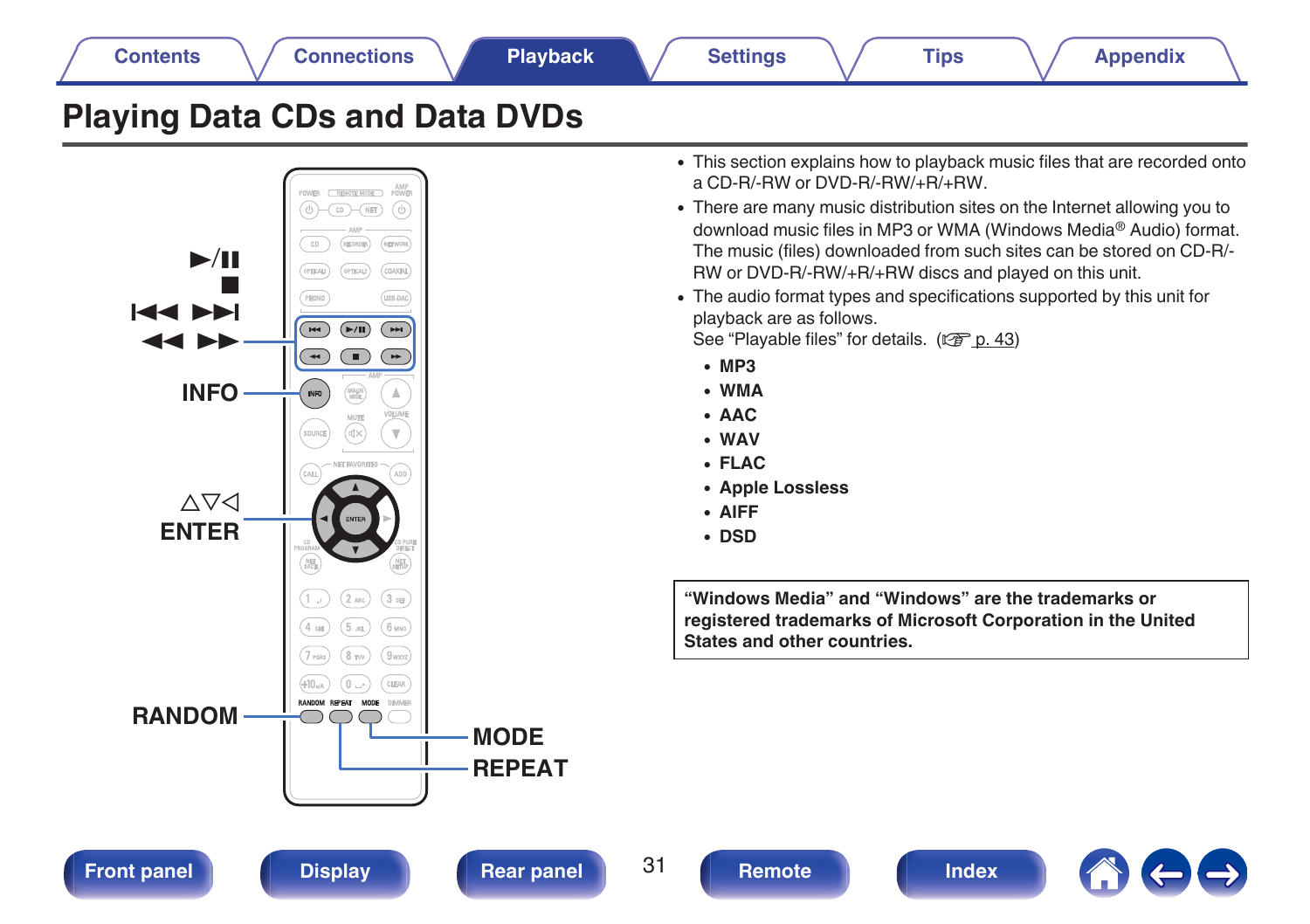## <span id="page-31-0"></span>**Playing files**

- **1 Load a CD-R/-RW or DVD-R/-RW/+R/+RW disc** containing music files into the disc tray. ( $\sqrt{p}$  [p. 46\)](#page-45-0)
	- $\bullet$  Press  $\triangle$  on the unit to open/close the disc tray.
- **2** Use ∆∇⊲ to select the folder to be played, then press **ENTER.**
- **3** Use  $\Delta \nabla$  to select the file to be played, then press **ENTER.**

Playback starts.

| <b>Operation buttons</b>  | <b>Function</b>                                                                                  |
|---------------------------|--------------------------------------------------------------------------------------------------|
| $\blacktriangleright$ /II | Playback / Pause                                                                                 |
|                           | Stop                                                                                             |
| <b>KIN</b>                | Skip to previous track / Skip to next track                                                      |
| 44 DD                     | Fast-reverse / Fast-forward                                                                      |
| ◁                         | Moving up a level in the folder tree                                                             |
| △▽                        | Select the item                                                                                  |
| <b>ENTER</b>              | Enter the selected item / Playback                                                               |
| <b>MODE</b>               | Select the playback range                                                                        |
| <b>RANDOM</b>             | Random playback                                                                                  |
|                           | Repeat playback                                                                                  |
| <b>REPEAT</b>             | • Switching between All-track repeat and<br>Single-track repeat.                                 |
| INFO                      | Switch the display between the elapsed<br>playback time, text information and the file<br>format |

0 To play another file while playing from a CD-R/-RW or DVD-R/-RW/+R/+RW, press  $\triangle$  to display the folder tree,  $\triangle \nabla$  to select the file to be played, and then press ENTER.



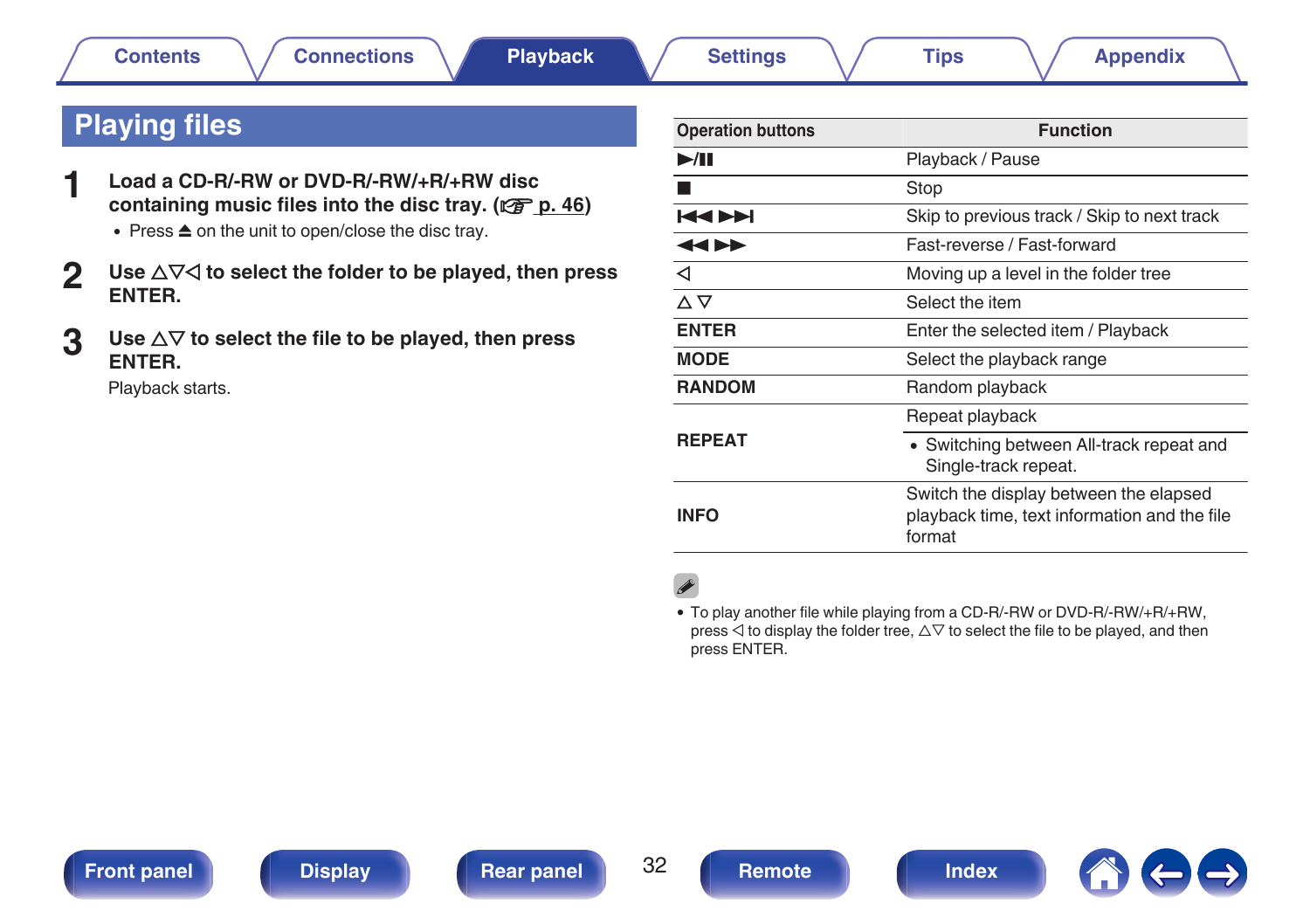## <span id="page-32-0"></span> $\blacksquare$  Switching the display

During playback, press INFO.

- Switch the display between the elapsed playback time, text information and the file format.
- If a file does not support text information or no track information is recorded, the file name is displayed.
- The player can display the following characters:

### **ABCDEFGHIJKLMNOPQRSTUVWXYZ abcdefghijklmnopqrstuvwxyz 0123456789 !** "  $\sharp$  \$ % & : ; < > ? @ \ [ ] ` | { } ~ ^ '( ) \* + . - . / = (space)

• The folder and file numbers are set automatically when the disc is loaded.

### **NOTE**

- 0 Copyright-protected files cannot be played.
- Note that depending on the software used for burning and other conditions, some files may not play or display correctly.

## **Files that can be played back**

 $\bullet$  See "Playable files". ( $\sqrt{PT}$  [p. 43\)](#page-42-0)

## **Switching the playback range**

- In the stop mode, press MODE.
- The playback range of a track can be set.

| All the files in the selected folder are<br>played. |
|-----------------------------------------------------|
| All the files in the disc are played.               |
|                                                     |

• The folder hierarchy is not displayed when "All mode" is set as the playback range.





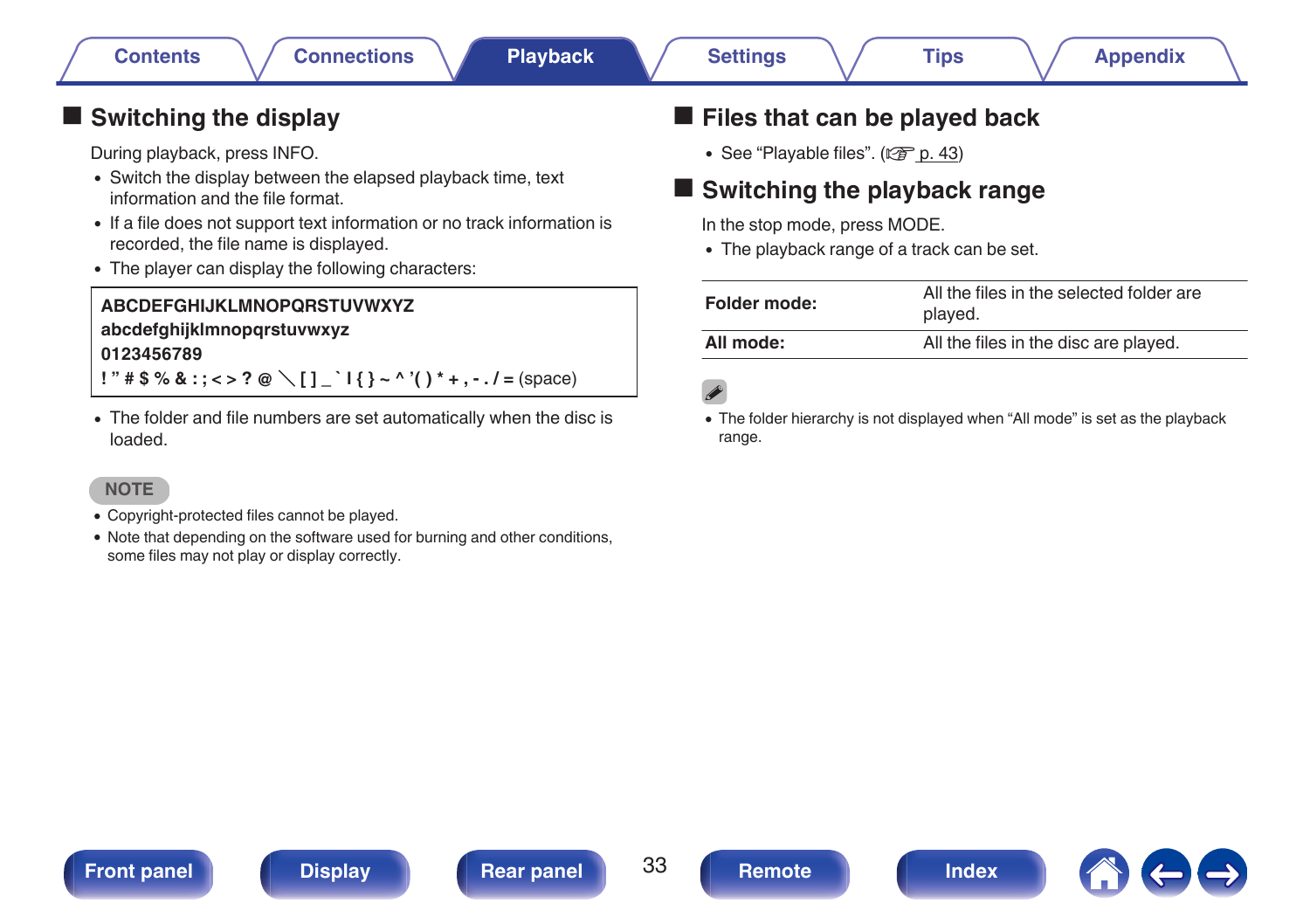## <span id="page-33-0"></span>**Using the timer play function**

- **1 Turn on the power of the connected** components. ( $\sqrt{F}$  [p. 21\)](#page-20-0)
- **2 Switch the amplifier's function to input from the connected unit.**
- **3 Load a disc.**

### **4 Set the audio timer for the desired times.**

- Refer also to the owner's manual of the audio timer.
- **5 Turn the timer "On".**
	- The power of the components connected to the timer turns off.
	- When the set time is reached, the power of the different components automatically turns on and playback starts from the first track.

#### **NOTE**

• The timer play does not support the random playback or program playback.

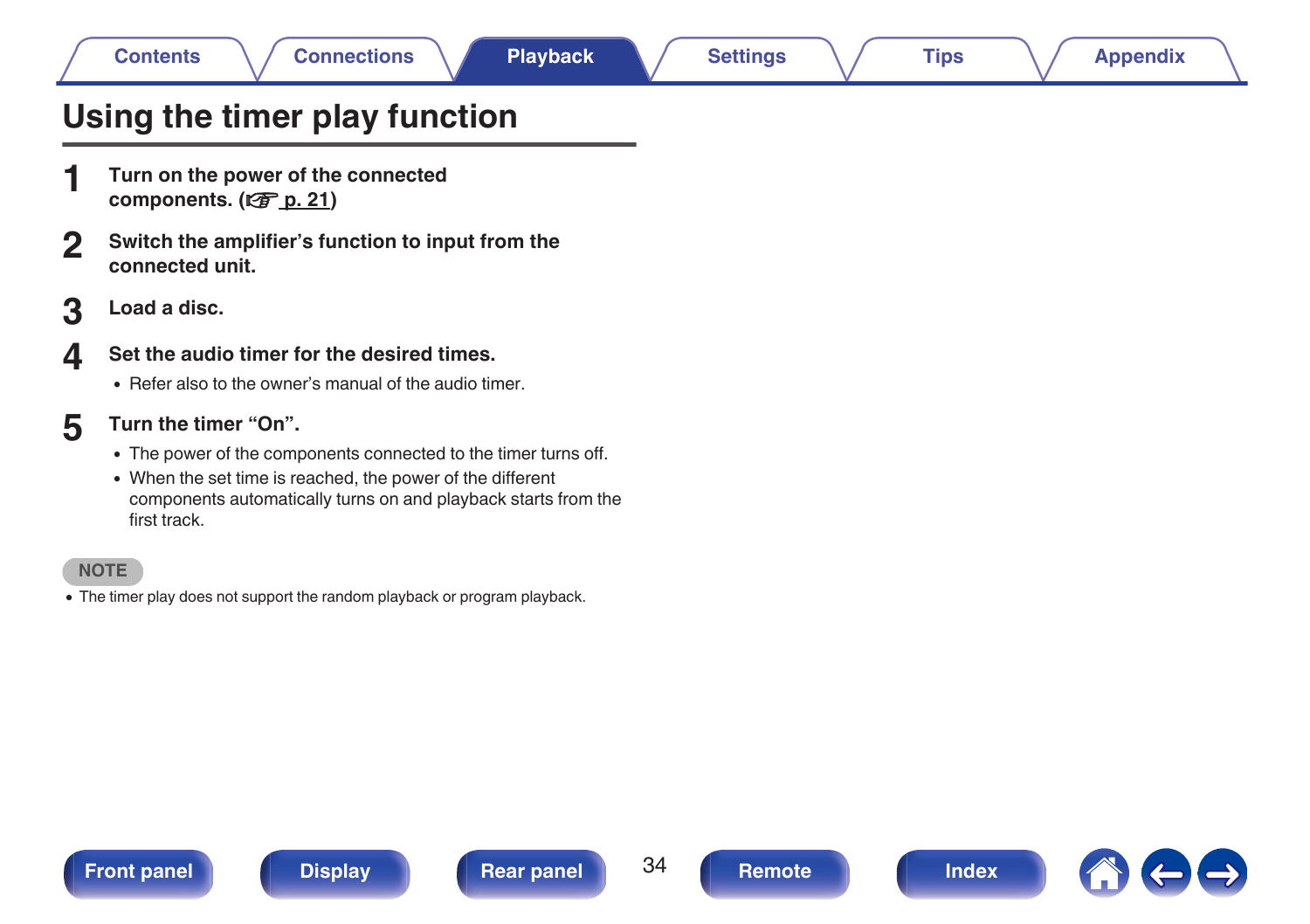## <span id="page-34-0"></span>**Setting the Auto Standby mode**

When Auto Standby mode is set to On, if the unit remains in the stopped state and no operations are performed for approximately 30 minutes, the unit automatically switches to standby mode.

The default setting is "Off".



## **Turning Auto Standby mode on**

**Press and hold POWER**  $\phi$  **on the remote control unit for more than 5 seconds to turn the Auto Standby mode on.**

The power indicator flashes three times.

## **Turning Auto Standby mode off**

**Press and hold POWER**  $\phi$  **on the remote control unit for more than 5 seconds to turn the Auto Standby mode off.**

The power indicator flashes once.

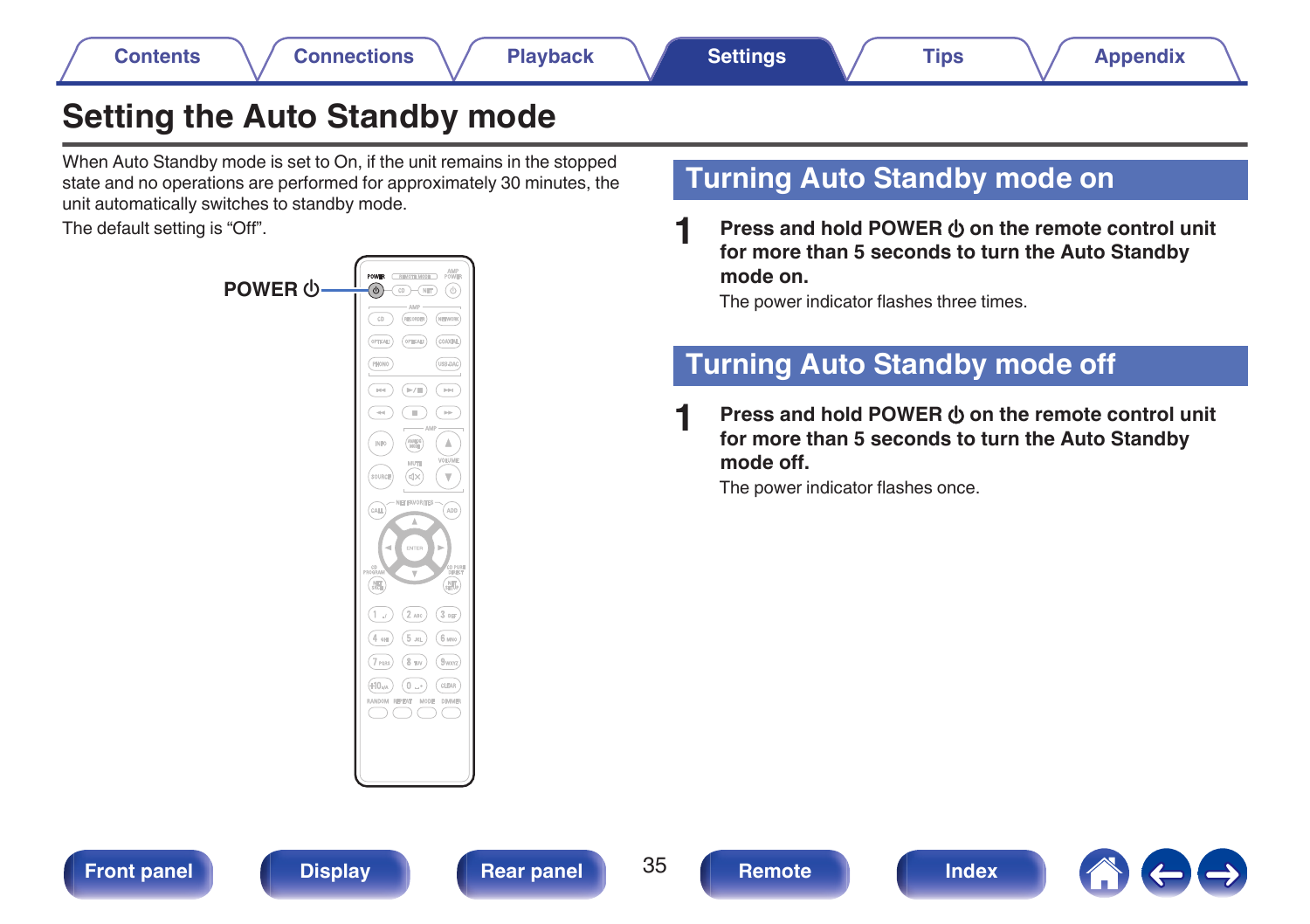## <span id="page-35-0"></span>**■ Contents**

## **Tips**

| I want to enjoy analog output audio at higher quality               | 37 |
|---------------------------------------------------------------------|----|
| I want to playback just the specified folder                        | 37 |
| I want to display Super Audio CD text                               | 37 |
| I want to play the multi-channel area of a Super Audio CD is played | 37 |
| I want to play all tracks on a DVD-R/-RW/+R/+RW or CD-R/-RW at      |    |
| random                                                              | 37 |

## **Troubleshooting**

| Power does not turn on / Power is turned off                   | 38 |
|----------------------------------------------------------------|----|
| Operations cannot be performed through the remote control unit | 39 |
| Display on this unit shows nothing                             | 39 |
| No sound comes out                                             | 40 |
| Sound is interrupted or noise occurs                           | 40 |
| Cannot playback discs                                          | 41 |





 $\leftarrow \rightarrow$ 

**1** 

**[Contents](#page-1-0) [Connections](#page-17-0) Connections [Playback](#page-22-0) [Settings](#page-34-0) Tips [Appendix](#page-41-0)**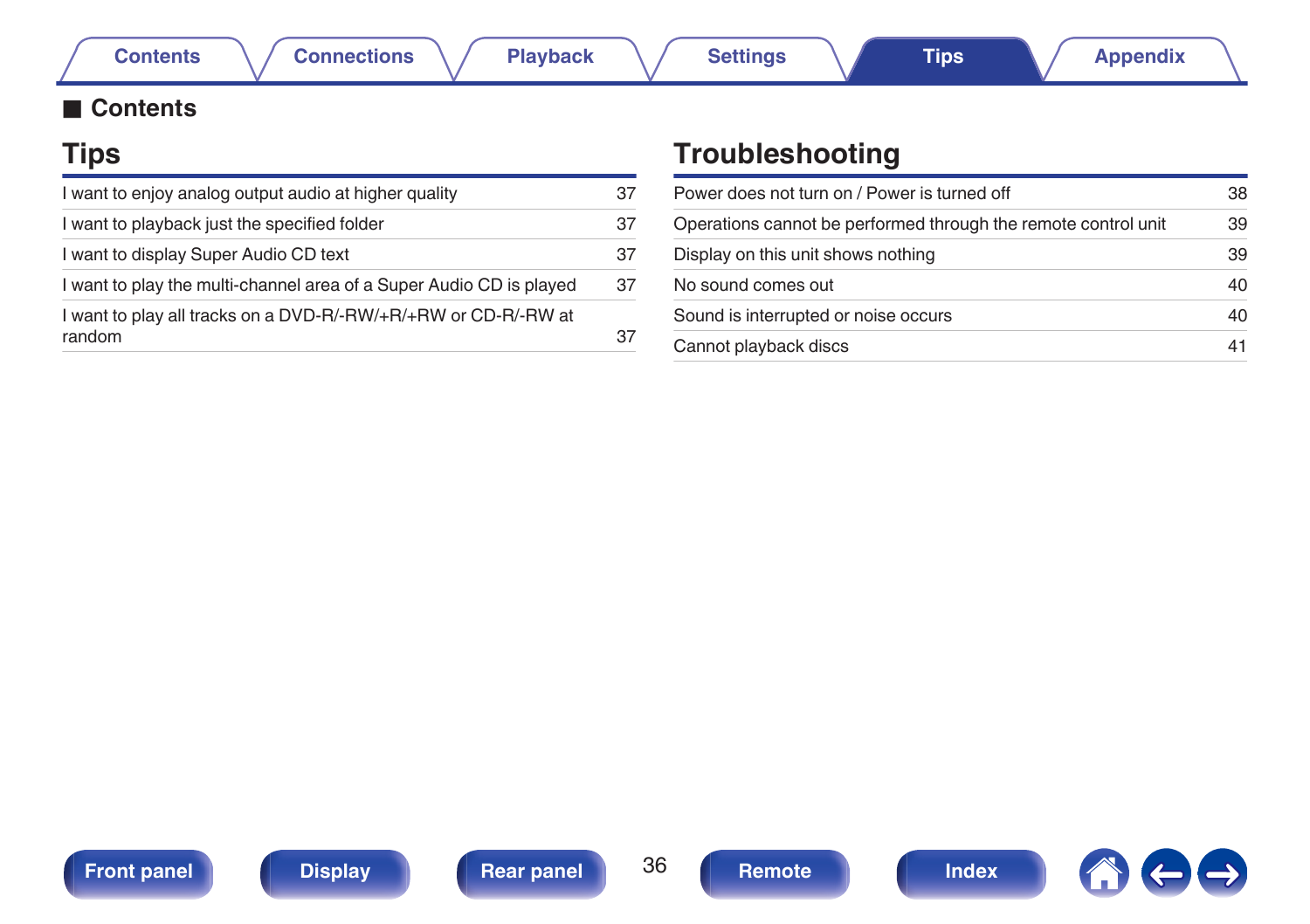## <span id="page-36-0"></span>**Tips**

**I want to enjoy analog output audio at higher quality**

• Set Pure Direct which turns digital output and the display off. ( $\mathbb{Q}_p^*$  [p. 25\)](#page-24-0)

### **I want to playback just the specified folder**

• The MODE button to set the playback range to "Folder mode". ( $\mathbb{Q}$  [p. 33\)](#page-32-0)

#### **I want to display Super Audio CD text**

• This unit supports Super Audio CD text. Press the INFO button to switch the display information. ( $\mathbb{Z}$  [p. 28\)](#page-27-0)

### **I want to play the multi-channel area of a Super Audio CD is played**

• This unit can play multi-channel audio by downmixing to two channels. Press the MODE button and set "MULTI". ( $\mathbb{Z}$ ) ( $\mathbb{Z}$ ) 26)

### **I want to play all tracks on a DVD-R/-RW/+R/+RW or CD-R/-RW at random**

• Random playback can be set by pressing the MODE button and setting "All Mode" as the playback mode before playback. ( $\sqrt{F}$  [p. 33\)](#page-32-0)





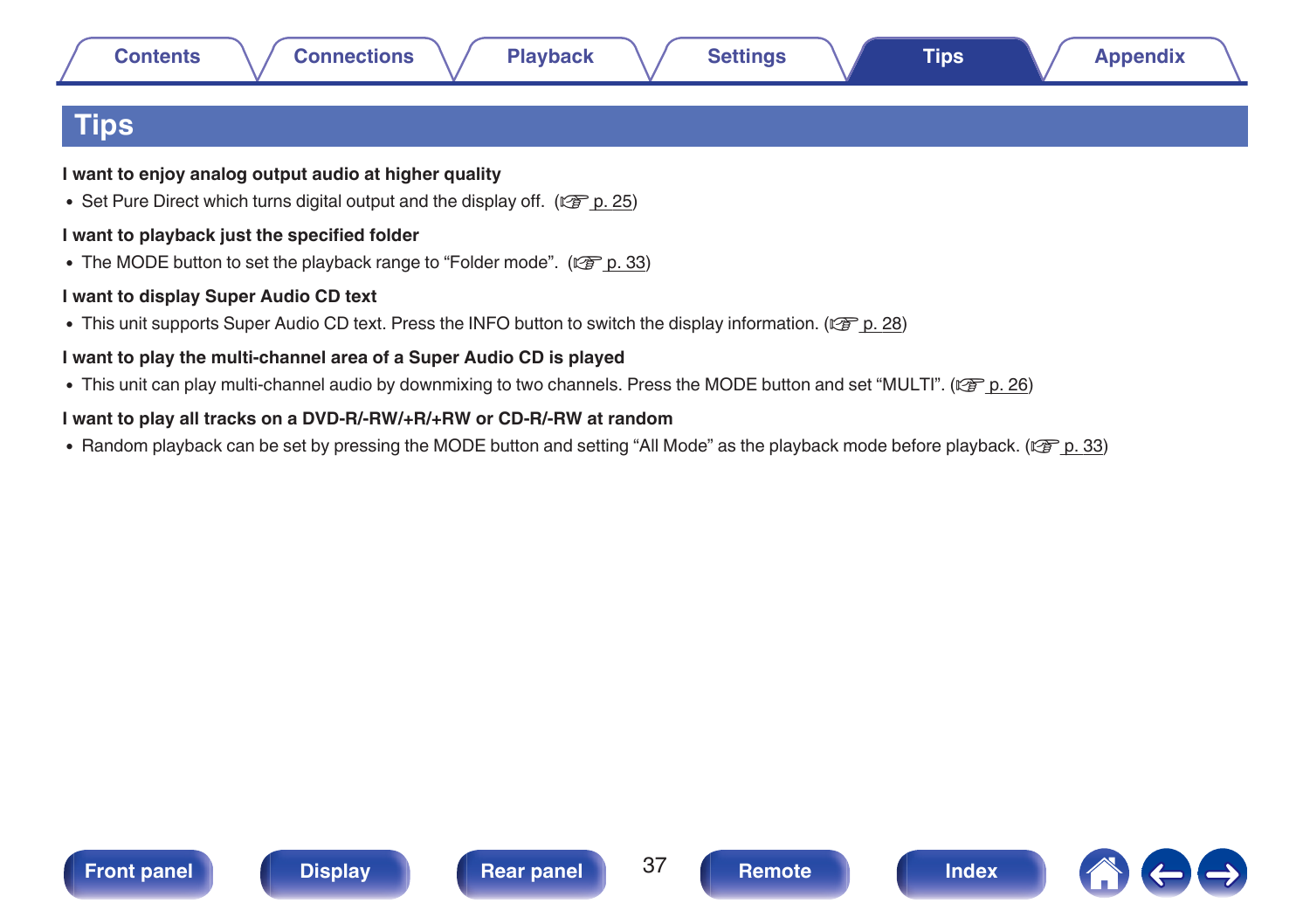## <span id="page-37-0"></span>**Troubleshooting**

If a problem should arise, first check the following.

- **1. Are the connections correct?**
- **2. Is the set being operated as described in the owner's manual?**
- **3. Are the other devices operating properly?**

If this unit does not operate properly, check the items listed in the table below.

Should the problem persist, there may be a malfunction. In this case, disconnect the power immediately and contact your store of purchase.

## ■ Power does not turn on / Power is turned off

| Symptom                            | <b>Cause / Solution</b>                                                                                                                              | Page      |
|------------------------------------|------------------------------------------------------------------------------------------------------------------------------------------------------|-----------|
| Power is not turned on.            | • Check whether the power plug is correctly inserted into the power outlet.                                                                          |           |
|                                    | • This unit is in standby mode. Press the POWER $\Phi$ button on the remote control.                                                                 | $^{24}$   |
| Power automatically turns<br>loff. | The Auto Standby mode is set. The Auto Standby mode switches the unit to standby mode when the unit<br>is not operated for approximately 30 minutes. | <u>35</u> |







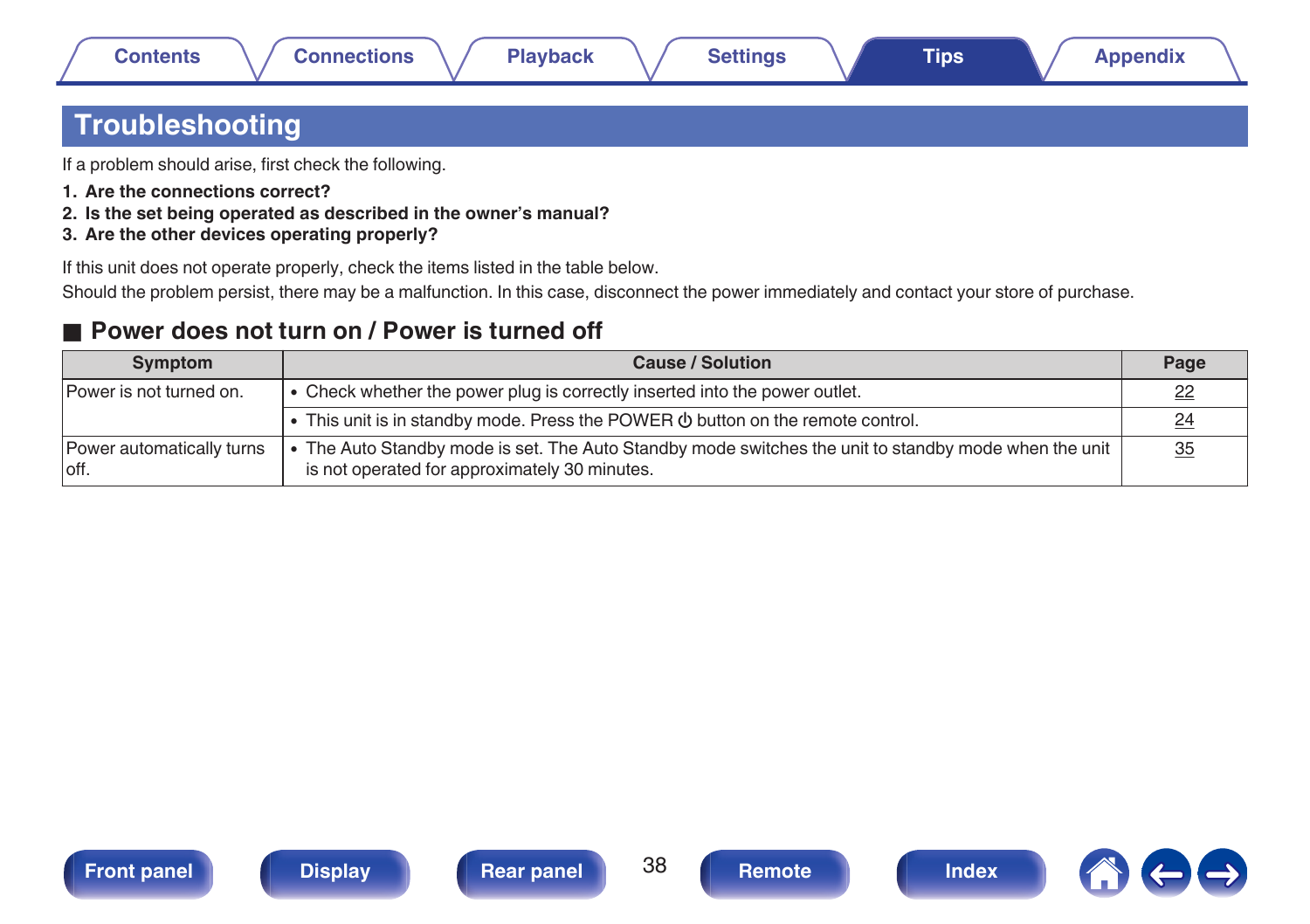## <span id="page-38-0"></span>■ Operations cannot be performed through the remote control unit

| Symptom                                       | <b>Cause / Solution</b>                                                                                                                                                                                                                                                                                                                                                               | Page           |
|-----------------------------------------------|---------------------------------------------------------------------------------------------------------------------------------------------------------------------------------------------------------------------------------------------------------------------------------------------------------------------------------------------------------------------------------------|----------------|
| Operations cannot be                          | • Batteries are worn out. Replace with new batteries.                                                                                                                                                                                                                                                                                                                                 | $\overline{5}$ |
| performed through the<br>remote control unit. | • Operate the remote control unit within a distance of about 23 ft/7 m from this unit and at an angle of within<br>$30^\circ$ .                                                                                                                                                                                                                                                       | 5              |
|                                               | • Remove any obstacle between this unit and the remote control unit.                                                                                                                                                                                                                                                                                                                  |                |
|                                               | • Insert the batteries in the proper direction, checking the $\oplus$ and $\ominus$ marks.                                                                                                                                                                                                                                                                                            | <u>5</u>       |
|                                               | • The unit's remote control sensor is exposed to strong light (direct sunlight, inverter type fluorescent bulb<br>light, etc.). Move the unit to a place in which the remote control sensor will not be exposed to strong light.                                                                                                                                                      |                |
|                                               | • When using a 3D video device, the remote control unit of this unit may not function due to effects of<br>infrared communications between units (such as TV and glasses for 3D viewing). In this case, adjust the<br>direction of units with the 3D communications function and their distance to ensure they do not affect<br>operations from the remote control unit of this unit. |                |

## $\blacksquare$  Display on this unit shows nothing

| Symptom         | Cause / Solution                                                              |    |  |  |
|-----------------|-------------------------------------------------------------------------------|----|--|--|
| Display is off. | • Press the DIMMER button, and change the setting to anything other than off. | 25 |  |  |
|                 | The display turns off when the Pure Direct mode is on.                        | 25 |  |  |





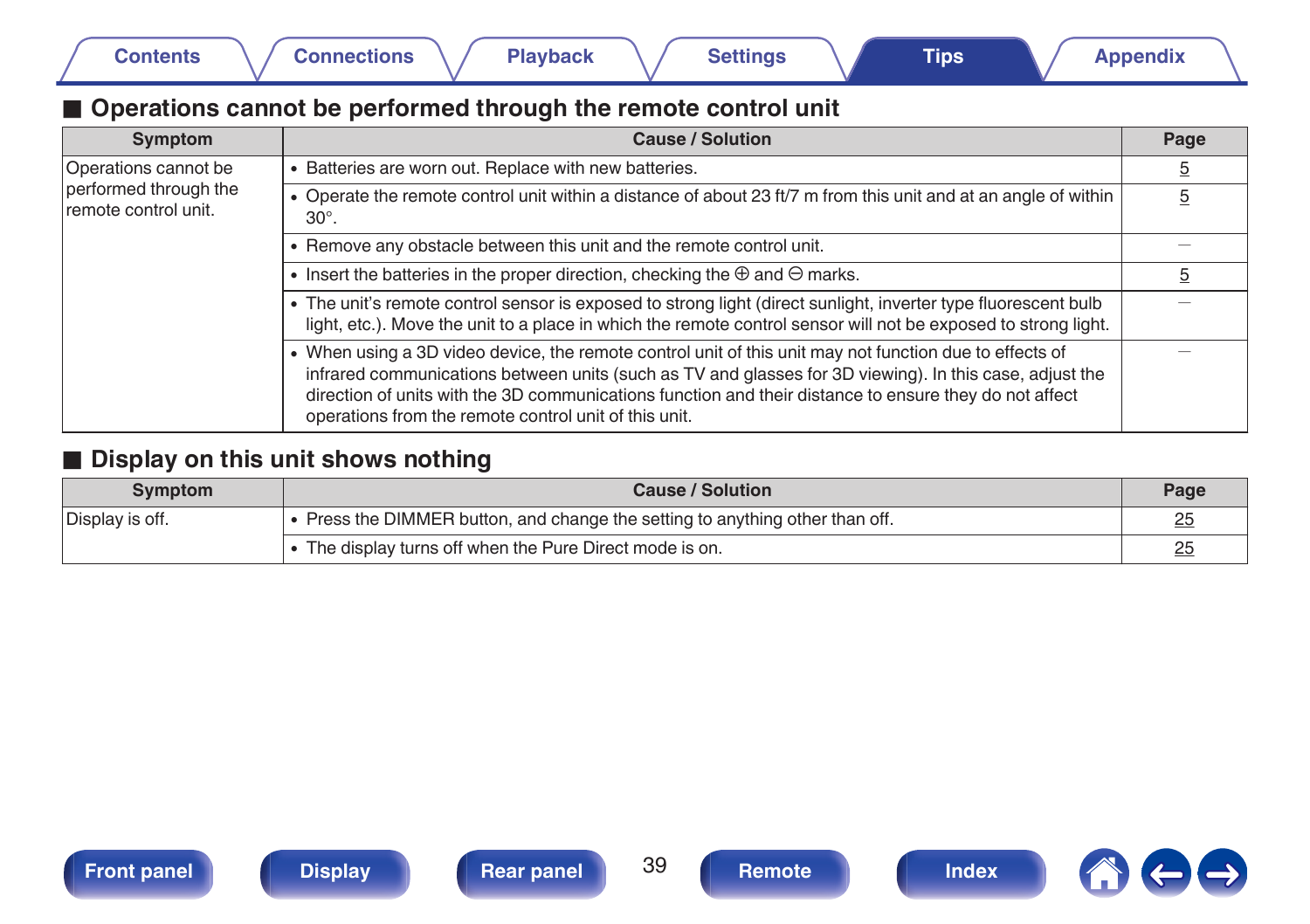<span id="page-39-0"></span>

|  | Contents |  | <b>Connections</b> |  | <b>Playback</b> |  | Settings |  | <b>Tips</b> |  | <b>Appendix</b> |  |
|--|----------|--|--------------------|--|-----------------|--|----------|--|-------------|--|-----------------|--|
|--|----------|--|--------------------|--|-----------------|--|----------|--|-------------|--|-----------------|--|

### ■ No sound comes out

| Symptom                  | <b>Cause / Solution</b>                                                                                                                      | Page |
|--------------------------|----------------------------------------------------------------------------------------------------------------------------------------------|------|
| No sound is produced. Or | • Check the connections for all devices.                                                                                                     | 18   |
| sound is distorted.      | • Insert connection cables all the way in.                                                                                                   |      |
|                          | • Check that input connectors and output connectors are not reversely connected.                                                             |      |
|                          | • Check cables for damage.                                                                                                                   |      |
|                          | • Check the amplifier's functions and controls and adjust as necessary.                                                                      |      |
|                          | . Digital audio output stops during playback of the HD layer of Super Audio CDs, DSD files and files with a<br>sampling frequency of 32 kHz. |      |

## ■ Sound is interrupted or noise occurs

| Symptom                                                                                | <b>Cause / Solution</b>                                                                                                       | Page                            |
|----------------------------------------------------------------------------------------|-------------------------------------------------------------------------------------------------------------------------------|---------------------------------|
| During playback from the                                                               | The sound may skip during playback of a CD-R/CD-RW containing a high-resolution audio source.                                 |                                 |
| ICD-R/CD-RW/DVD-R/<br>IDVD-RW/DVD+R/DVD<br>l+RW. sound is<br>occasionally interrupted. | This may be caused by poor recording conditions, or the disc itself may be of poor quality. Use a correctly<br>recorded disc. | $\hspace{0.1mm}-\hspace{0.1mm}$ |

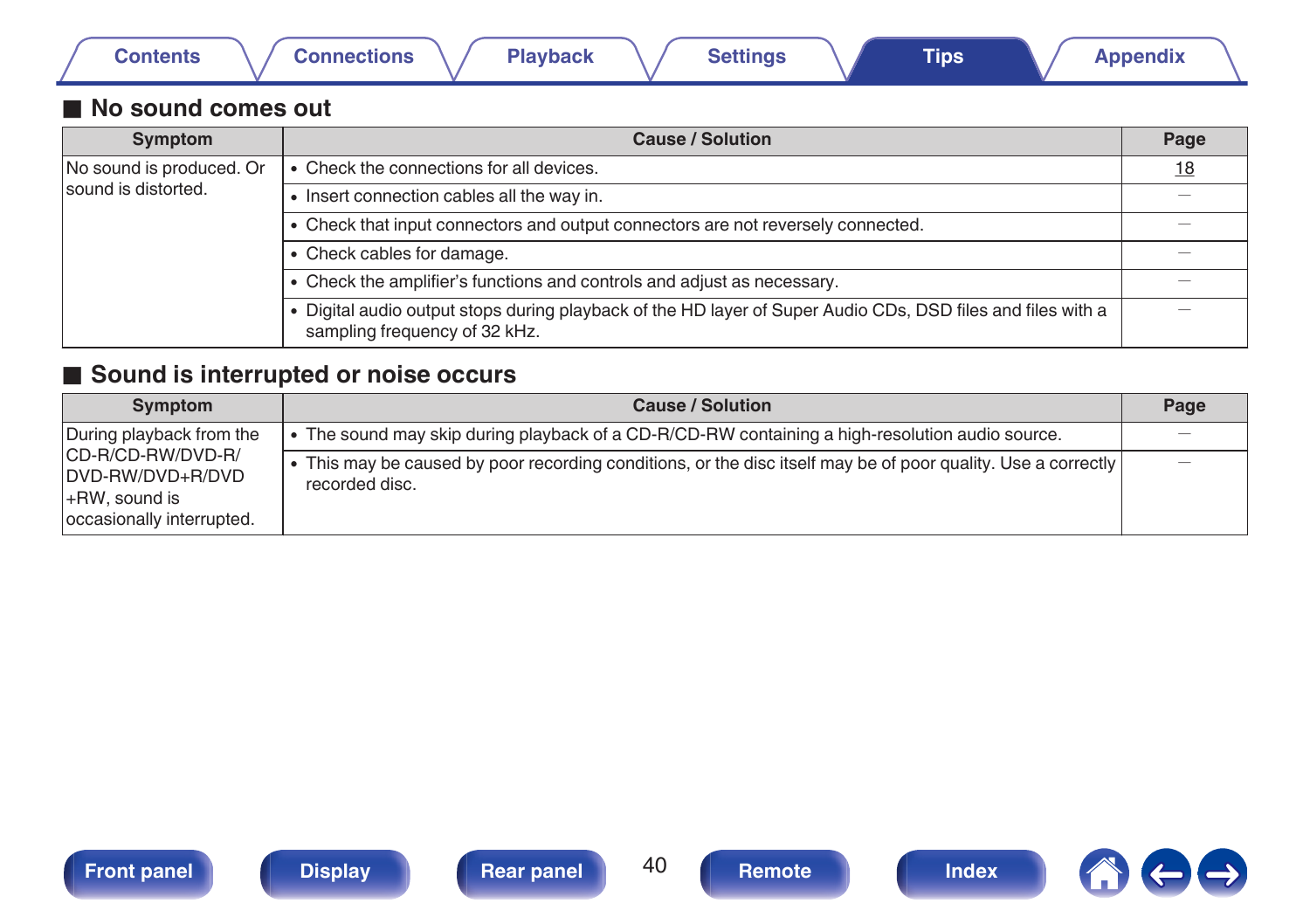<span id="page-40-0"></span>

|  | <b>Contents</b> |  | <b>Connections</b> |  | Playback |  | <b>Settings</b> |  | ⊺ips |  | <b>Appendix</b> |  |
|--|-----------------|--|--------------------|--|----------|--|-----------------|--|------|--|-----------------|--|
|--|-----------------|--|--------------------|--|----------|--|-----------------|--|------|--|-----------------|--|

## **Cannot playback Discs**

| <b>Symptom</b>                                                                                                       | <b>Cause / Solution</b>                                                                                                         | Page            |
|----------------------------------------------------------------------------------------------------------------------|---------------------------------------------------------------------------------------------------------------------------------|-----------------|
| Cannot playback when the<br>play button is pressed, or<br>cannot correctly play back<br>a specific part of the disc. | The disc is dirty or scratched. Either clean the disc, or insert a different disc.                                              | $\overline{47}$ |
| Cannot playback DVD-R/-<br>IRW/+R/+RW or CD-R/CD-<br>IRW.                                                            | Discs cannot be played back unless they have been finalized. Use a finalized disc.                                              | 42              |
|                                                                                                                      | • This may be caused by poor recording conditions, or the disc itself may be of poor quality. Use a correctly<br>recorded disc. |                 |
|                                                                                                                      | • Files are created in a format that is not supported by this unit. Check the formats supported by this unit.                   | <u>43</u>       |
| If No Disc" is displayed.                                                                                            | • "No Disc" is displayed if the disc is loaded upside-down or if no disc is loaded.                                             | $\overline{46}$ |
| "Unsupported" is<br>displayed.                                                                                       | • "Unsupported" is displayed if a disc that cannot be played is loaded.                                                         | 42              |



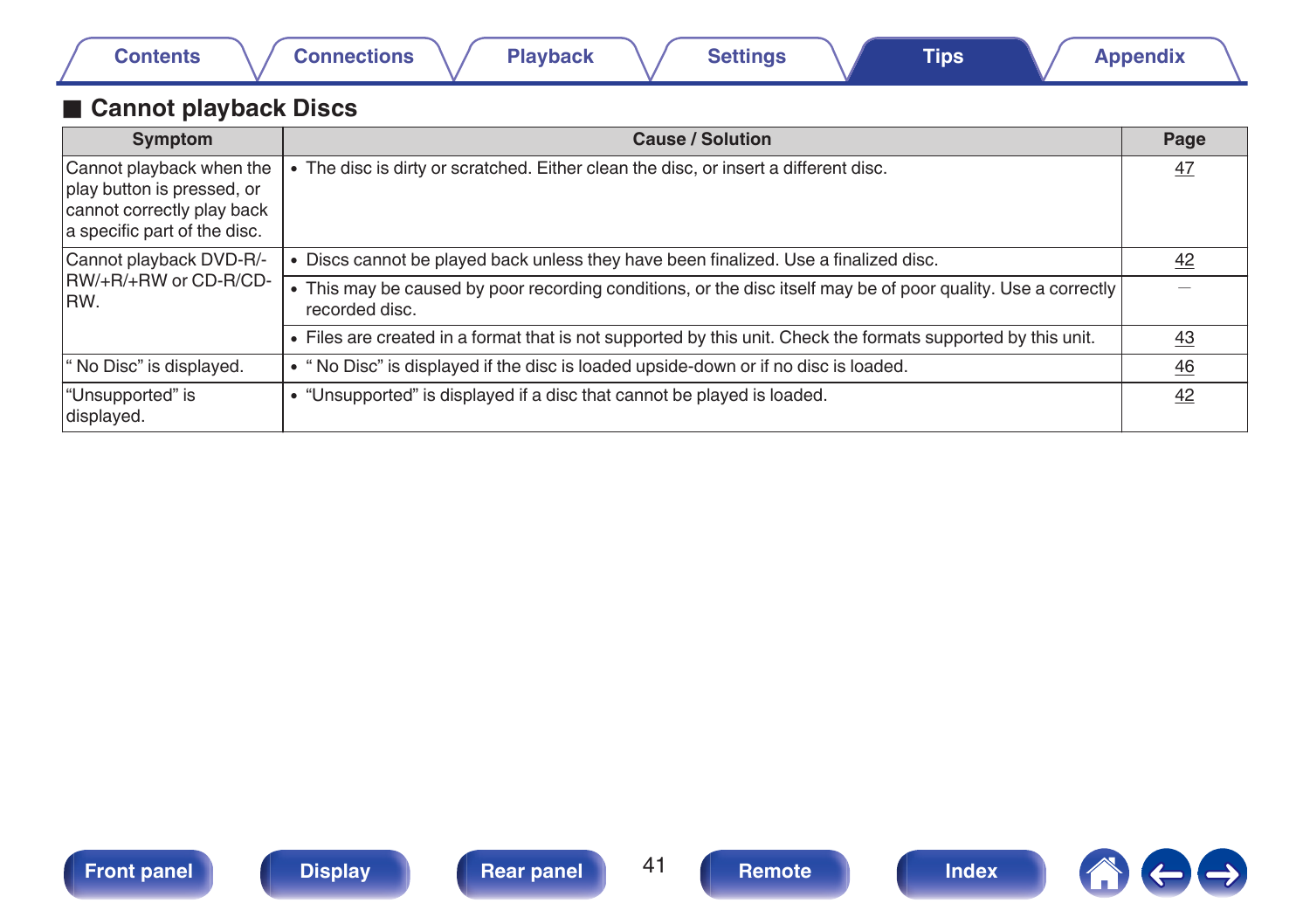## <span id="page-41-0"></span>**Playable media**

## **Discs**

| Playable media   |                                                             |  |  |  |
|------------------|-------------------------------------------------------------|--|--|--|
| Super Audio CD   | SUPER AUDIO CD                                              |  |  |  |
| <b>CD</b>        | COMPACT                                                     |  |  |  |
| CD-R             | COMPACT<br>DIGITAL AUDIO<br>Recordable                      |  |  |  |
| CD-RW            | COMPACT<br>DIGITAL AUDIO<br>ReWritable                      |  |  |  |
| DVD-R/-RW/+R/+RW | 0 סעס<br>RW<br>RШ<br><b>RW</b><br>$DVD+R$<br>DVD+ReWriteble |  |  |  |

#### **NOTE**

- Some discs and some recording formats may not be playable.
- 0 Non-finalized discs cannot be played.

## ■ Super Audio CD

There are three types of Super Audio CDs:

A Single layer discs

Single layer Super Audio CD with just an HD layer.

(2) Dual layer discs

Super Audio CD with a double HD layer, offering extended playing time and high sound quality.

(3) Hybrid discs

Two-layer Super Audio CD with an HD layer and a CD layer. The signals on the CD layer can be played on a regular CD player.



The HD layer is a layer of high density signals for Super Audio CDs. The CD layer is the layer of signals that can be read on a regular CD player.

0 When "MULTI" is selected, down-mixed audio is output to the L and R channels.

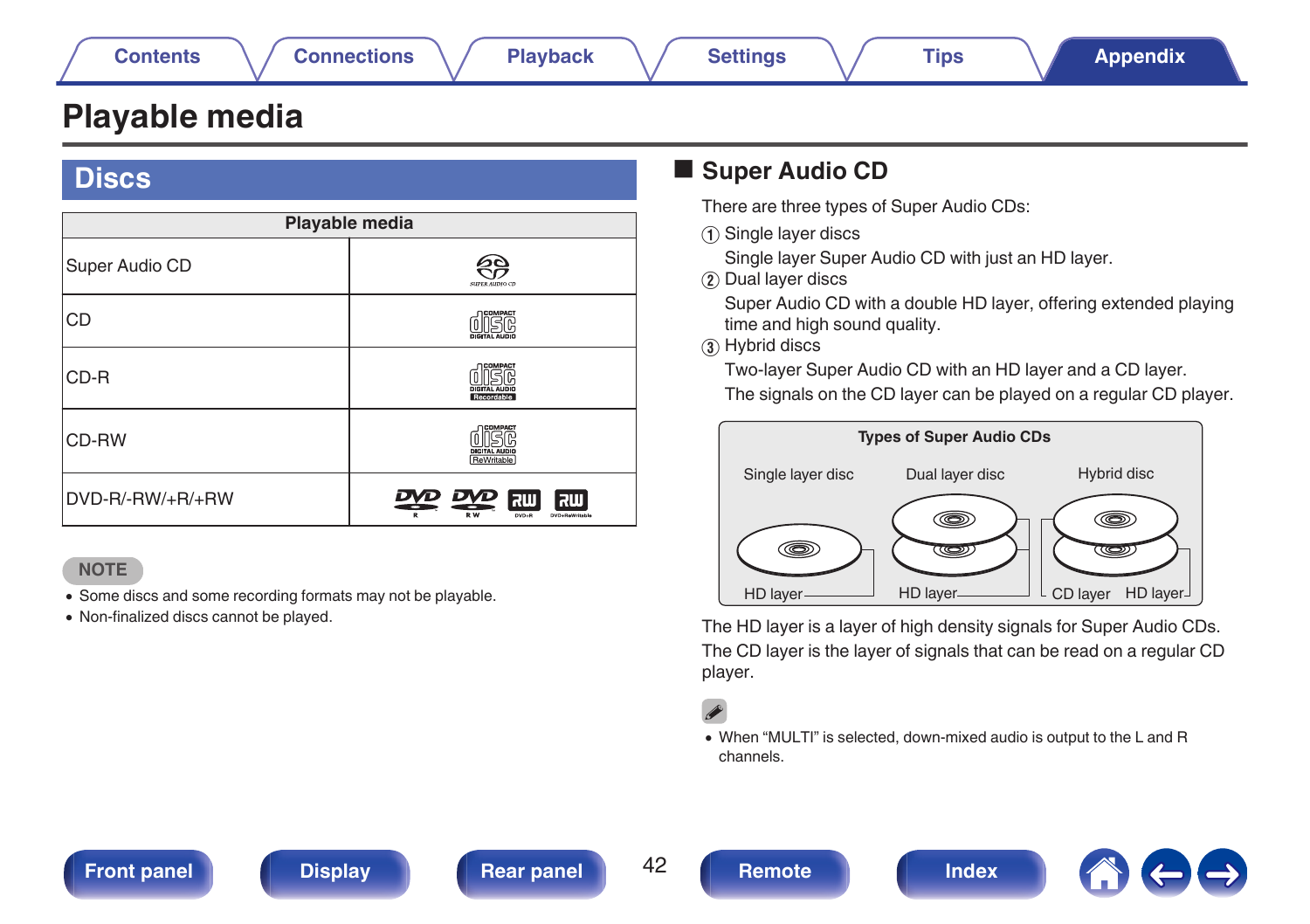## <span id="page-42-0"></span>**Playable files**

|                  |                                      |                 |                   |                         | <b>Playable discs</b>   |                      |                  |  |
|------------------|--------------------------------------|-----------------|-------------------|-------------------------|-------------------------|----------------------|------------------|--|
|                  | <b>Sampling frequency</b>            | <b>Bit rate</b> | <b>Bit length</b> | $CD-R/$<br><b>CD-RW</b> | DVD-R/<br><b>DVD-RW</b> | $DVD + R/$<br>DVD+RW | <b>Extension</b> |  |
| MP <sub>3</sub>  | 32/44.1/48 kHz                       | 32 - 320 kbps   |                   | $\checkmark$            | $\checkmark$            | $\checkmark$         | .mp3             |  |
| <b>WMA</b>       | 32/44.1/48 kHz                       | 48 - 320 kbps   |                   | $\checkmark$            | $\checkmark$            | $\checkmark$         | wma.             |  |
| <b>AAC</b>       | 32/44.1/48 kHz                       | $16 - 320$ kbps |                   | $\checkmark$            | $\checkmark$            | $\checkmark$         | .aac/<br>.m4a    |  |
| <b>WAV</b>       | 32/44.1/48/88.2/<br>96/176.4/192 kHz |                 | 16/24 bit         | $\checkmark^*$          | $\checkmark$            | $\checkmark$         | .wav             |  |
| <b>FLAC</b>      | 32/44.1/48/88.2/<br>96/176.4/192 kHz |                 | 16/24 bit         | $\checkmark^*$          | $\checkmark$            | $\checkmark$         | .flac            |  |
| Apple Lossless*1 | 32/44.1/48/<br>88.2/96 kHz           |                 | 16/24 bit         | $\checkmark^*$          | $\checkmark$            | $\checkmark$         | .m4a             |  |
| <b>AIFF</b>      | 32/44.1/48/88.2/<br>96/176.4/192 kHz |                 | 16/24 bit         | $\checkmark^*2$         | $\checkmark$            | $\checkmark$         | .aif/<br>.aiff   |  |
| <b>DSD</b>       | 2.8 MHz/5.6 MHz                      |                 | 1 bit             |                         | $\checkmark$            | $\checkmark$         | .dsf/<br>.dff    |  |

z1 The Apple Lossless Audio Codec (ALAC) decoder is distributed under the Apache License, Version 2.0 (http://www.apache.org/licenses/LICENSE-2.0).

z2 This item can only be used to play files with a sampling frequency of 32/44.1/48 kHz.

## **■ Maximum number of playable files and folders**

Maximum number of folders : 1,000 Maximum number of files in 1 folder : 2,000

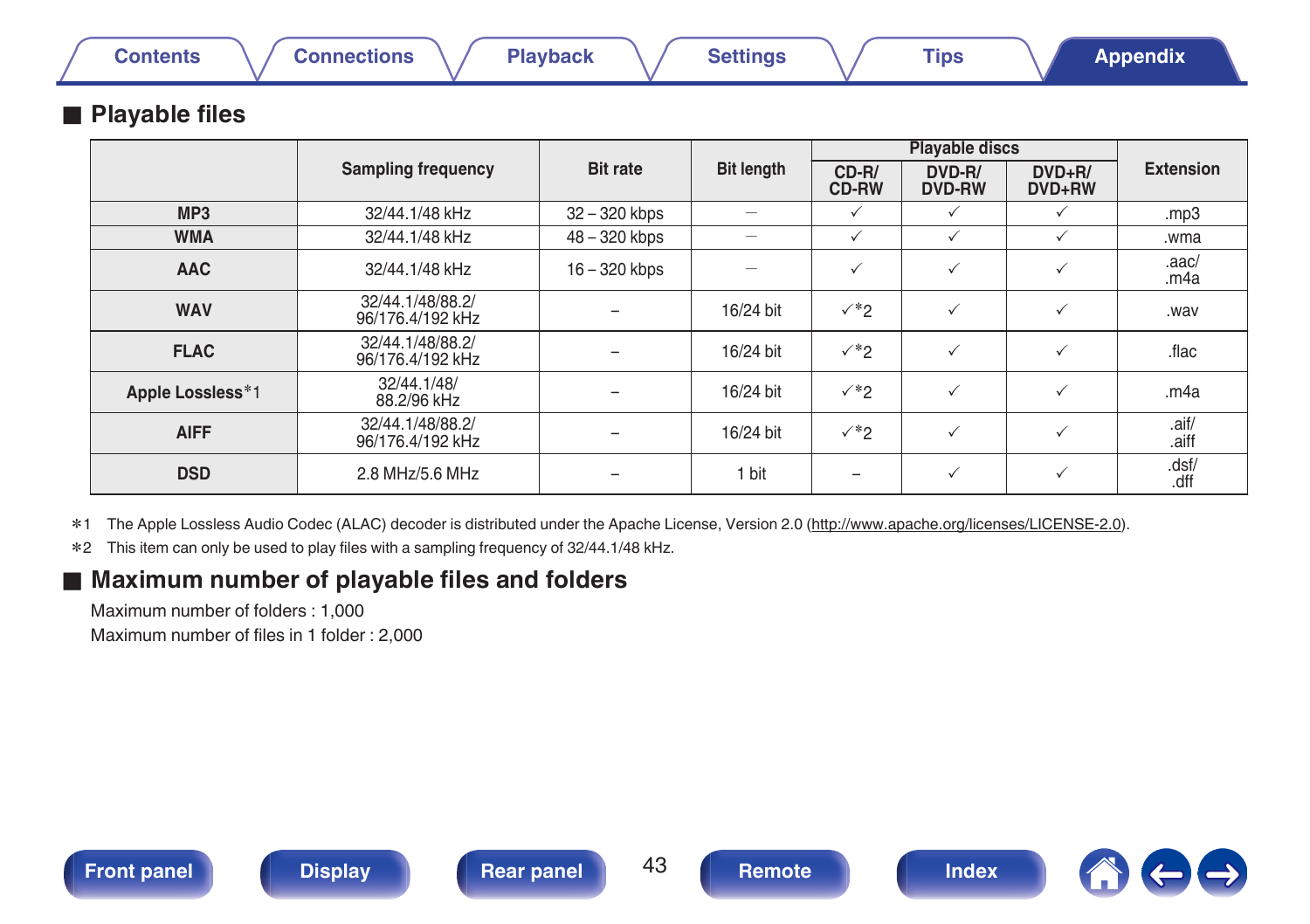#### <span id="page-43-0"></span>**NOTE**

- 0 Be sure to give files the extension. Files with any other extensions or files with no extensions cannot be played.
- 0 Recordings you have made should only be used for your personal enjoyment, and as per copyright laws may not be used in other ways without permission of the copyright holder.

- 0 Only music files that are not copyright-protected can be played on this unit.
	- Contents downloaded from pay sites on the Internet are copyright protected. Also, files encoded in WMA format when ripped from a CD, etc., on a computer may be copyright protected, depending on the computer's settings.
- 0 The maximum number of files and folders that can be played differs depending on conditions such as the length of the file name or folder name or the number of levels in the folder hierarchy.

## **Playback order of music files**

When there are multiple folders containing music files, the playback order of folders is automatically set when this unit reads the media. The files in each folder are played back in the order in which the files were recorded on the media, from the oldest date and time.

#### **DVD-R/-RW/+R/+RW and CD-R/-RW**

For playback of files on DVD-R/-RW/+R/+RW or CD-R/-RW, files in all folders on the first layer are played first, next on the second layer, then next on the third layer, and so on in this order.

## $\overline{\mathscr{L}}$

- The playback order displayed on a PC may differ from the actual playback order.
- The playback order with a DVD-R/-RW/+R/+RW and CD-R/-RW may differ, depending on the writing software.







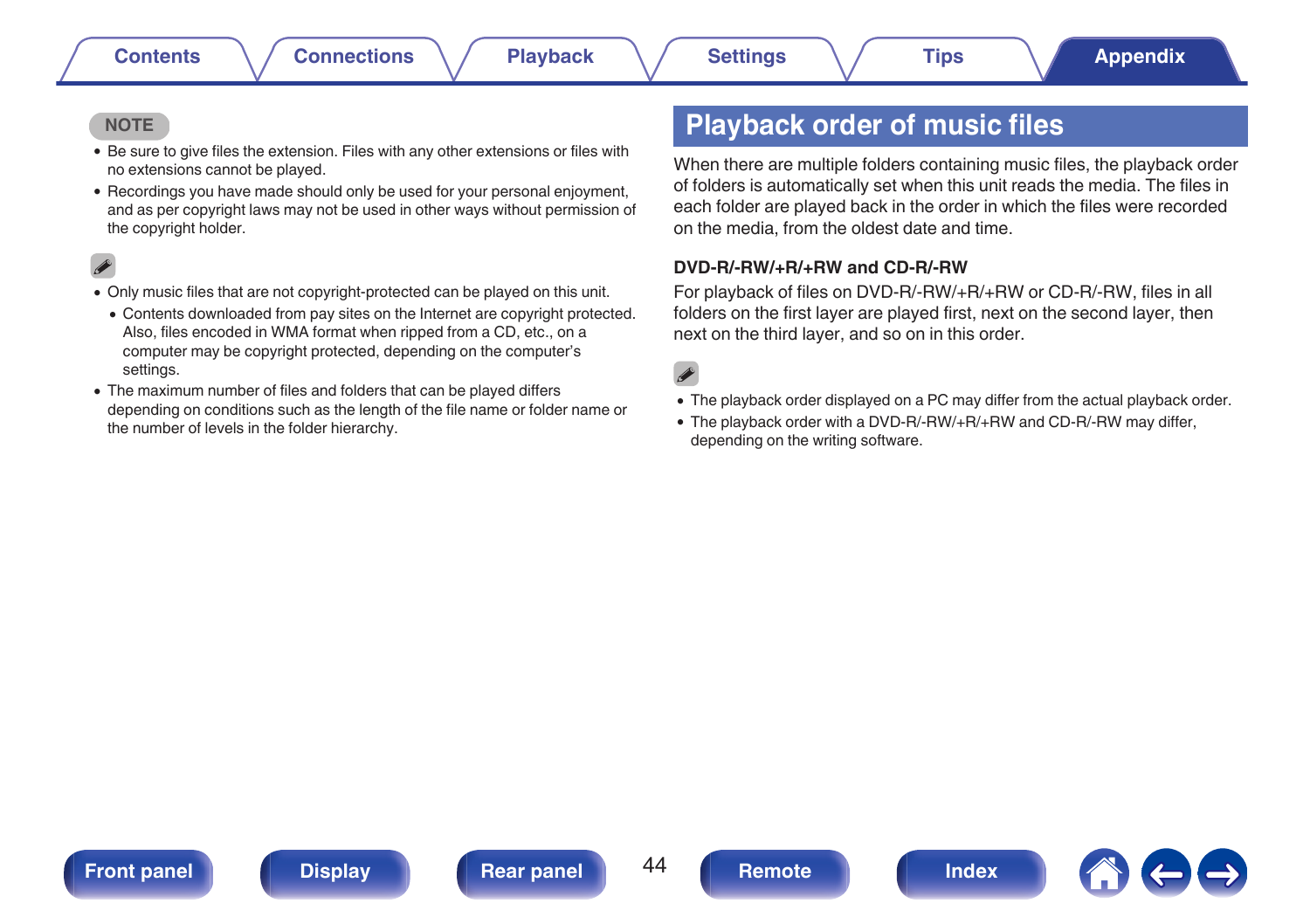## <span id="page-44-0"></span>**About discs and files**

Music files recorded on CD-R/-RW and DVD-R/-RW/+R/+RW are divided into large segments (folders) and small segments (files).

Files are stored in folders, and folders can be placed for storage in a hierarchy. The unit can recognize up to 8 levels of folders.



• When writing music files on a DVD-R/-RW/+R/+RW or CD-R/-RW disc, set the writing software's format to "ISO9660". The files may not play properly if they are recorded in other formats. For details, refer to the instructions of your writing software.



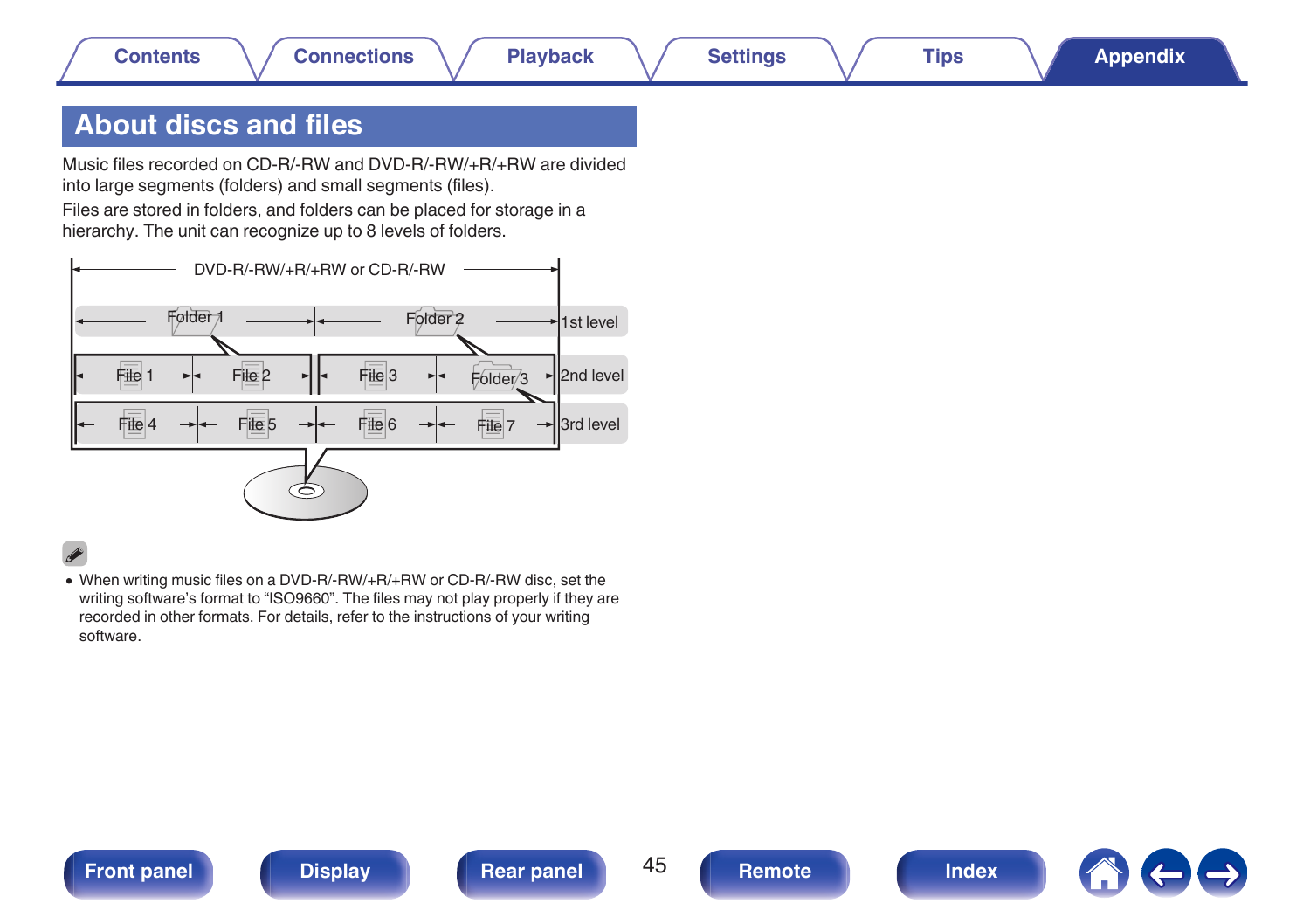## <span id="page-45-0"></span>**Cautions on using media**

## **Inserting a disc**

- Set the disc in the tray label side up.
- Make sure the disc tray is fully open when inserting the disc.
- Place the discs flatly, 5 inch/12 cm discs in the outer tray guide (Figure 1), 3 inch/8 cm discs in the inner tray guide (Figure 2).



• Place 3 inch/8 cm discs in the inner tray guide without using an adapter.

- 0 "Unsupported" is displayed if a disc that cannot be played is loaded.
- 0 " No Disc" is displayed if the disc is loaded upside-down or if no disc is loaded.

#### **NOTE**

- 0 Only load one disc at a time. Loading two or more discs can damage the unit or scratch the discs.
- 0 Do not use cracked or warped discs or discs that have been repaired with adhesive, etc.
- 0 Do not use discs on which the sticky part of cellophane tape or labels is exposed or on which there are traces of where labels have been removed. Such discs can get caught inside the player and damage it.
- Do not use discs in special shapes, as they may damage the unit.



- Do not push the disc tray in by hand when the power is off. Doing so could damage the unit.
- 0 If the unit is left in a room full of smoke from cigarettes, etc., for long periods of time, the surface of the optical pickup may get dirty, preventing it from receiving signals properly.





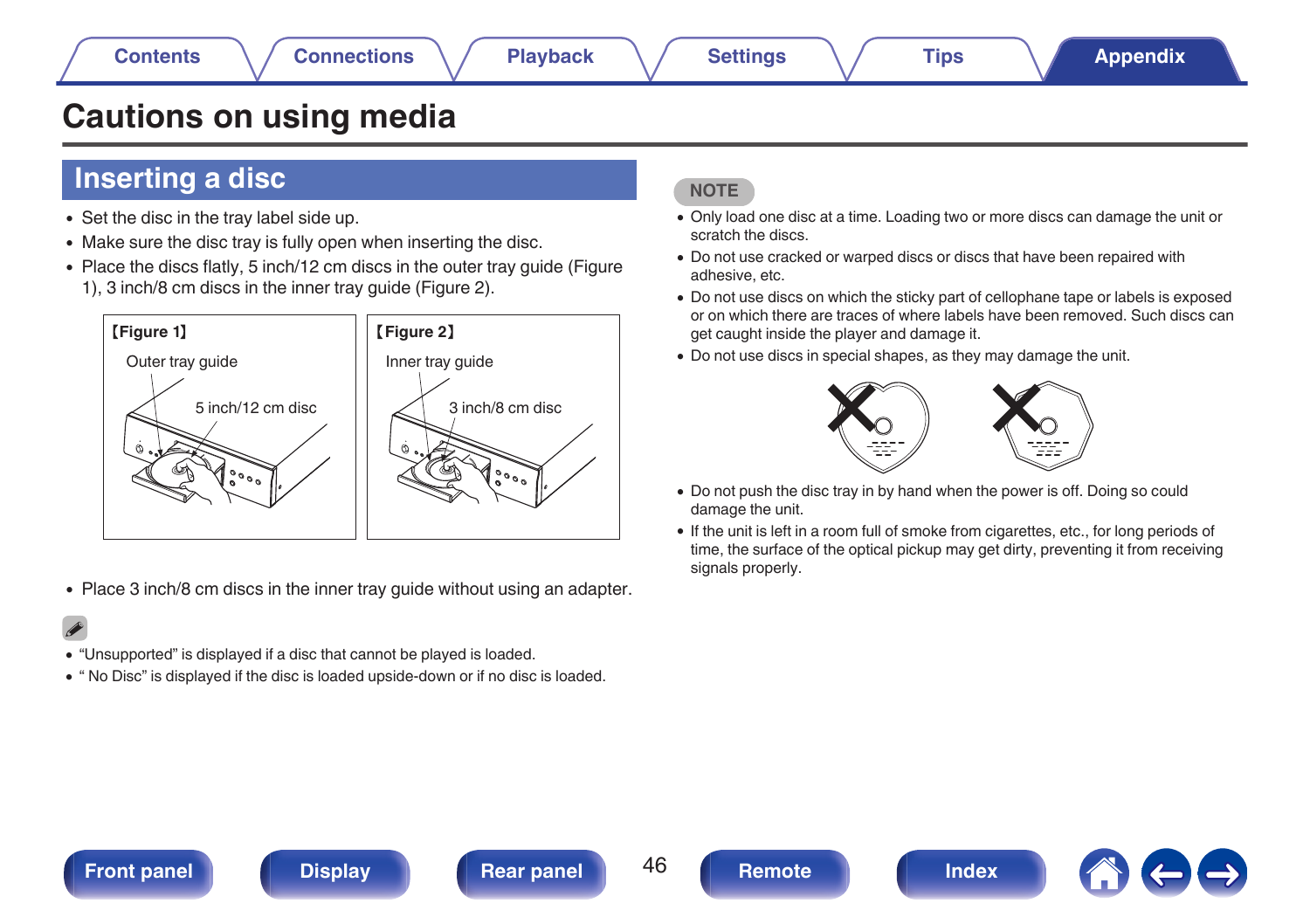## <span id="page-46-0"></span>**How to handle media**

- Do not get fingerprints, oil or dirt on discs.
- Take special care not to scratch discs when removing them from their cases.
- Do not bend or heat discs.
- Do not enlarge the hole in the center.
- Do not write on the labeled (printed) surface with ball-point pens, pencils, etc., or stick new labels on discs.
- Condensation may form on discs if they are moved suddenly from a cold place (outdoors for example) to a warm place, but do not try to dry discs with a hairdryer, etc.
- Do not store discs in the following places:
- **1.** Places exposed to direct sunlight for long periods of time
- **2.** Dusty or humid places
- **3.** Places exposed to heat from heaters, etc.

## **Cleaning discs**

- If there are fingerprints or dirt on a disc, wipe them off before using the disc.
- Use a commercially available disc cleaning set or a soft cloth to clean discs.





Gently wipe the disc from the inside towards the outside.

Do not wipe with a circular motion.

#### **NOTE**

• Do not use record spray, antistatic agents, benzene, thinner or other solvents.





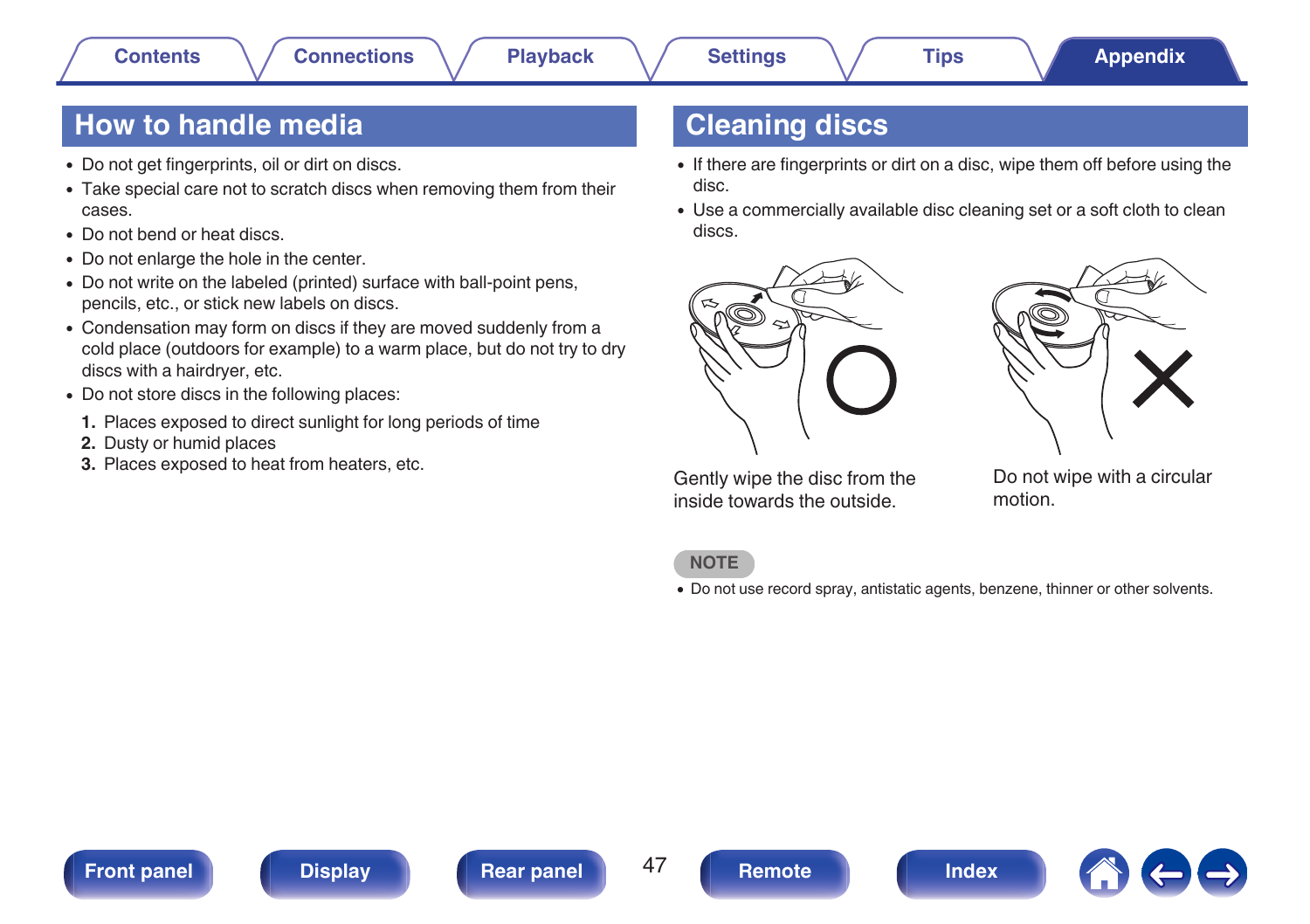## <span id="page-47-0"></span>**Explanation of terms**

#### **Advanced AL32 Processing Plus**

Equipped with Advanced AL32 Processing Plus, Denon's own analog waveform reproduction technology.

The reproducibility of weak signals is enhanced by expanding 16 bit digital data to 32 bit.

#### **AIFF (Audio Interchange File Format)**

This is an uncompressed and lossless format for digital audio. Use AIFF files to burn high-quality audio CDs from imported songs. AIFF files use approximately 10 MB of disk space per minute.

#### **Apple Lossless Audio Codec**

This is a codec for lossless audio compression method developed by Apple Inc. This codec can be played back on iTunes, iPod or iPhone. Data compressed to approximately 60 – 70% can be decompressed to exactly the same original data.

#### **DSD (Direct-Stream Digital)**

One of the audio data recording methods, it is the signal aspect used to store audio signals on a super audio CD, and is Δ-Σ modulated digital audio.

### **FLAC**

FLAC stands for Free lossless Audio Codec, and is a lossless free audio file format. Lossless means that the audio is compressed without any loss in quality.

The FLAC license is as shown below.

Copyright (C) 2000, 2001, 2002, 2003, 2004, 2005, 2006, 2007, 2008, 2009 Josh Coalson

Redistribution and use in source and binary forms, with or without modification, are permitted provided that the following conditions are met:

- Redistributions of source code must retain the above copyright notice, this list of conditions and the following disclaimer.
- Redistributions in binary form must reproduce the above copyright notice, this list of conditions and the following disclaimer in the documentation and/or other materials provided with the distribution.
- Neither the name of the Xiph.org Foundation nor the names of its contributors may be used to endorse or promote products derived from this software without specific prior written permission.



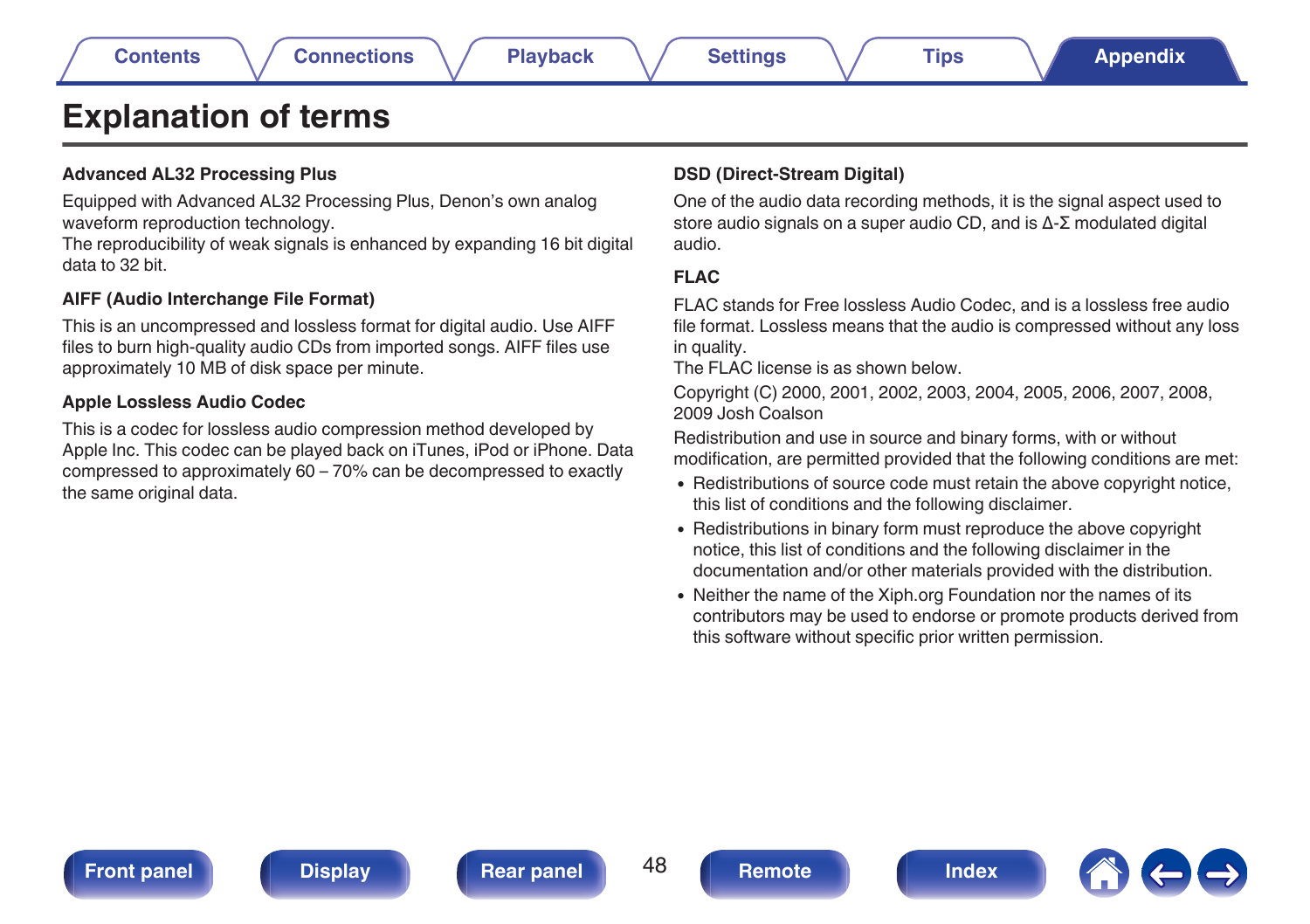THIS SOFTWARE IS PROVIDED BY THE COPYRIGHT HOLDERS AND CONTRIBUTORS "AS IS" AND ANY EXPRESS OR IMPLIED WARRANTIES, INCLUDING, BUT NOT LIMITED TO, THE IMPLIED WARRANTIES OF MERCHANTABILITY AND FITNESS FOR A PARTICULAR PURPOSE ARE DISCLAIMED. IN NO EVENT SHALL THE FOUNDATION OR CONTRIBUTORS BE LIABLE FOR ANY DIRECT, INDIRECT, INCIDENTAL, SPECIAL, EXEMPLARY, OR CONSEQUENTIAL DAMAGES (INCLUDING, BUT NOT LIMITED TO, PROCUREMENT OF SUBSTITUTE GOODS OR SERVICES; LOSS OF USE, DATA, OR PROFITS; OR BUSINESS INTERRUPTION) HOWEVER CAUSED AND ON ANY THEORY OF LIABILITY, WHETHER IN CONTRACT, STRICT LIABILITY, OR TORT (INCLUDING NEGLIGENCE OR OTHERWISE) ARISING IN ANY WAY OUT OF THE USE OF THIS SOFTWARE, EVEN IF ADVISED OF THE POSSIBILITY OF SUCH DAMAGE.

#### **MP3 (MPEG Audio Layer-3)**

This is an internationally standardized audio data compression scheme, using the "MPEG-1" video compression standard. It compresses the data volume to about one eleventh its original size while maintaining sound quality equivalent to a music CD.

#### **WMA (Windows Media Audio)**

This is audio compression technology developed by Microsoft Corporation.

WMA data can be encoded using Windows Media® Player.

To encode WMA files, only use applications authorized by Microsoft Corporation. If you use an unauthorized application, the file may not work properly.

#### **Sampling frequency**

Sampling involves taking a reading of a sound wave (analog signal) at regular intervals and expressing the height of the wave at each reading in digitized format (producing a digital signal).

The number of readings taken in one second is called the "sampling frequency". The larger the value, the closer the reproduced sound is to the original.

#### **Dynamic range**

The difference between the maximum undistorted sound level and the minimum discernible level above the noise emitted by the device.

#### **Downmix**

This function converts the number of channels of surround audio to a lower number of channels and plays back according to the system's configuration.

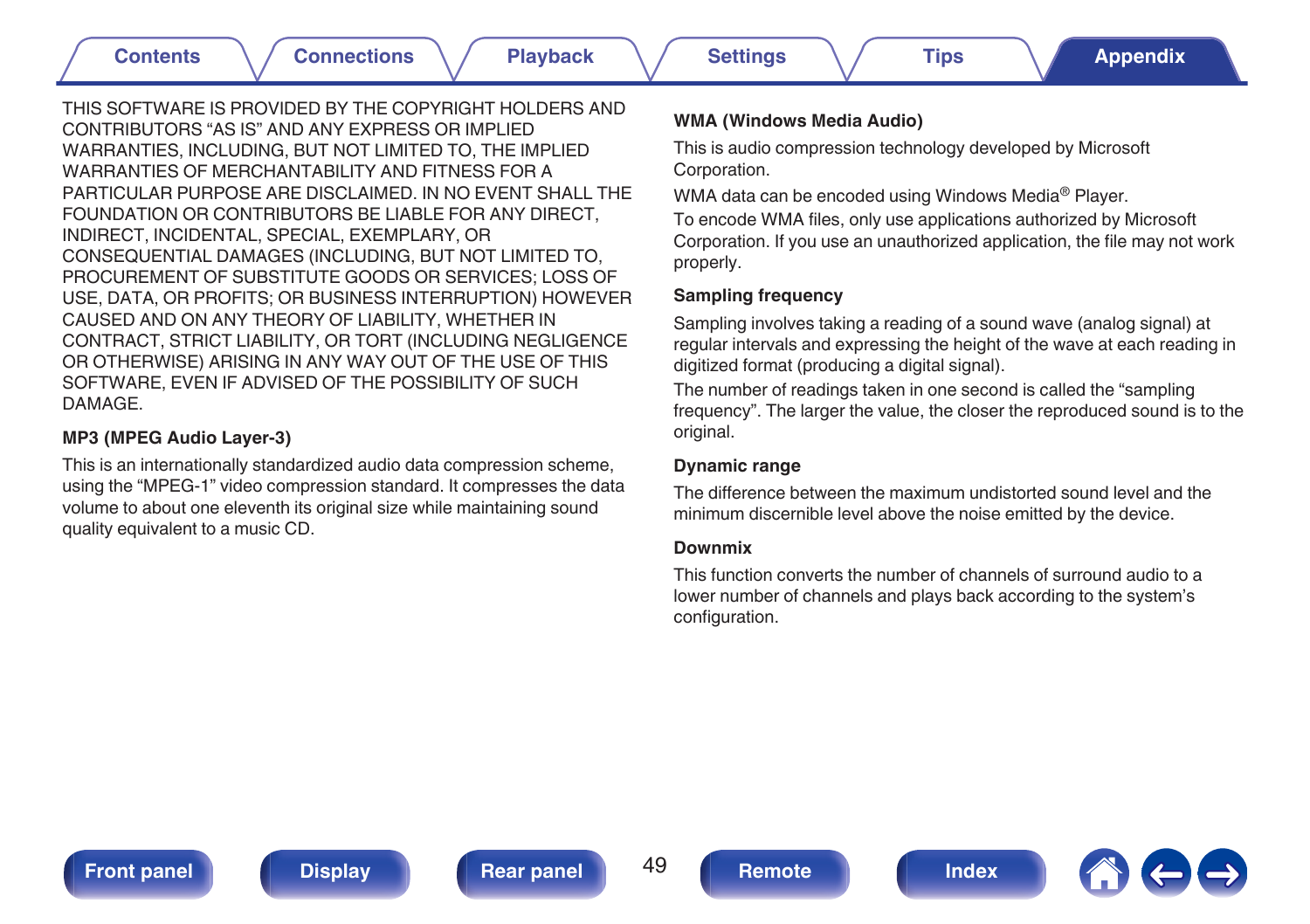

#### **Bit rate**

This is the amount of audio data recorded on a disc that is read in one second.

#### **Finalizing**

This process enables DVD/CD recorded with a recorder to be played by other players.

#### **Linear PCM**

This is an uncompressed PCM (Pulse Code Modulation) signal. Unlike lossy compression audio sources such as MP3, no audio quality or dynamic range deteriorates.







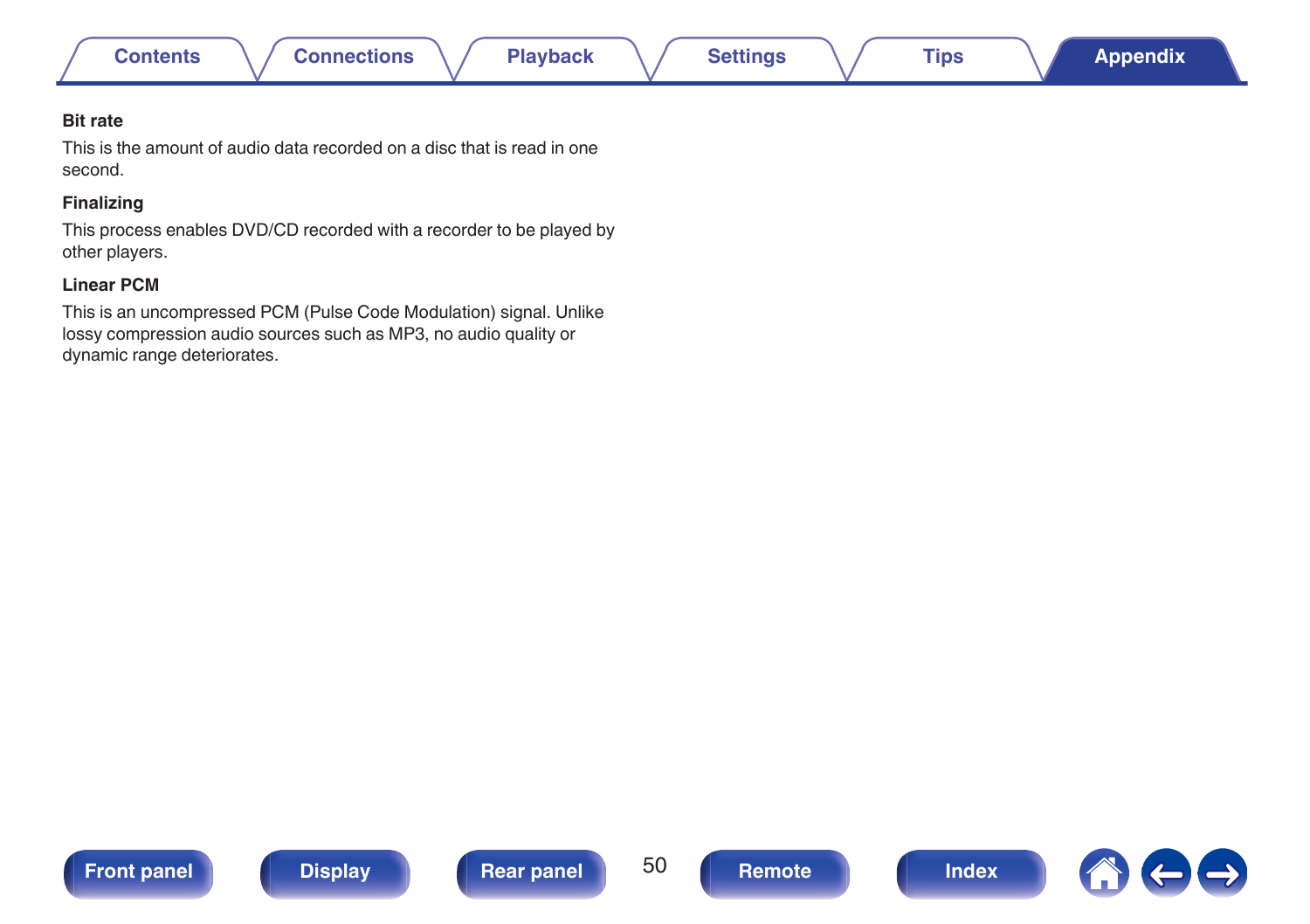<span id="page-50-0"></span>

## **Trademark information**



Adobe, the Adobe logo and Reader are either registered trademarks or trademarks of Adobe Systems Incorporated in the United States and/or other countries.







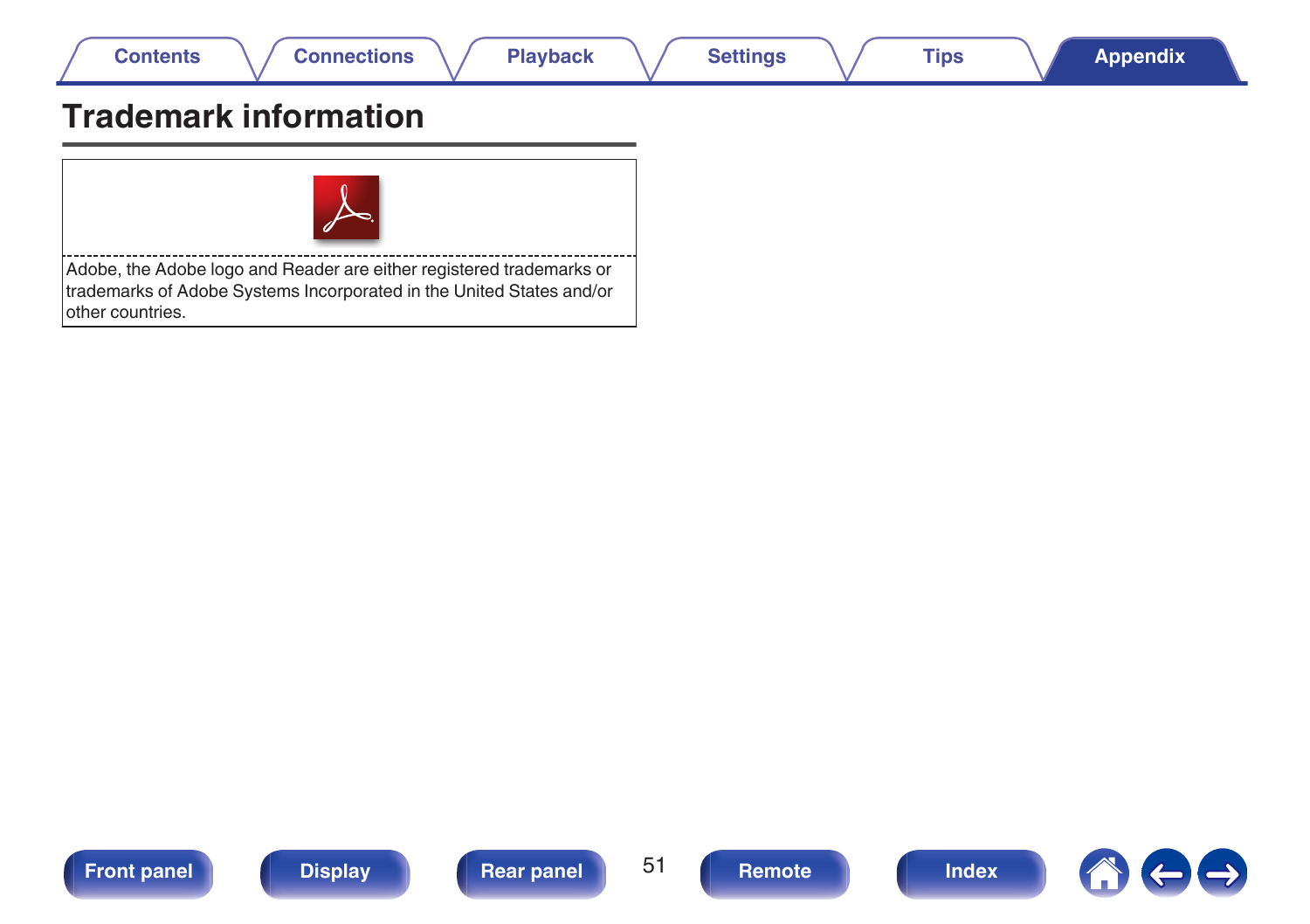|  |  |  | ontents |
|--|--|--|---------|

## <span id="page-51-0"></span>**Specifications**

## **■ Audio performance**

| • Analog output              | [Super Audio CD]                  | [CD]                           |
|------------------------------|-----------------------------------|--------------------------------|
| Channels:                    | 2-channels                        | 2-channels                     |
| Playable frequency range:    | 2 Hz - 100 kHz                    | $2$ Hz $-$ 20 kHz              |
| Playable frequency response: | 2 Hz - 50 kHz (-3 dB)             | 2 Hz – 20 kHz $(\pm 0.5$ dB)   |
| $S/N$ :                      | 119 dB (Audible range)            | 117dB                          |
| <b>Dynamic range:</b>        | 112 dB (Audible range)            | 101dB                          |
| <b>Harmonic distortion:</b>  | $0.0010\%$ (1 kHz, Audible range) | $0.0016\%$ (1 kHz)             |
| Wow & flutter:               | Below measurable limits           | Below measurable limits        |
| Output level:                | $2.0 V (10 k\Omega/kohn)$         | $2.0 V (10 k\Omega/kohn)$      |
| Signal type:                 | 1-bit DSD                         | 16-bit linear PCM              |
| <b>Sampling frequency:</b>   | 2.8224 MHz                        | 44.1 kHz                       |
| Usable discs:                | Super Audio CD                    | Compact Disc                   |
| • Digital output             |                                   |                                |
| Coaxial:                     |                                   | $0.5$ Vp-p / 75 $\Omega$ /ohms |
| Optical:                     |                                   | $-15 - -21$ dBm                |
| <b>Emission wavelength:</b>  |                                   | 660 nm                         |
|                              |                                   |                                |





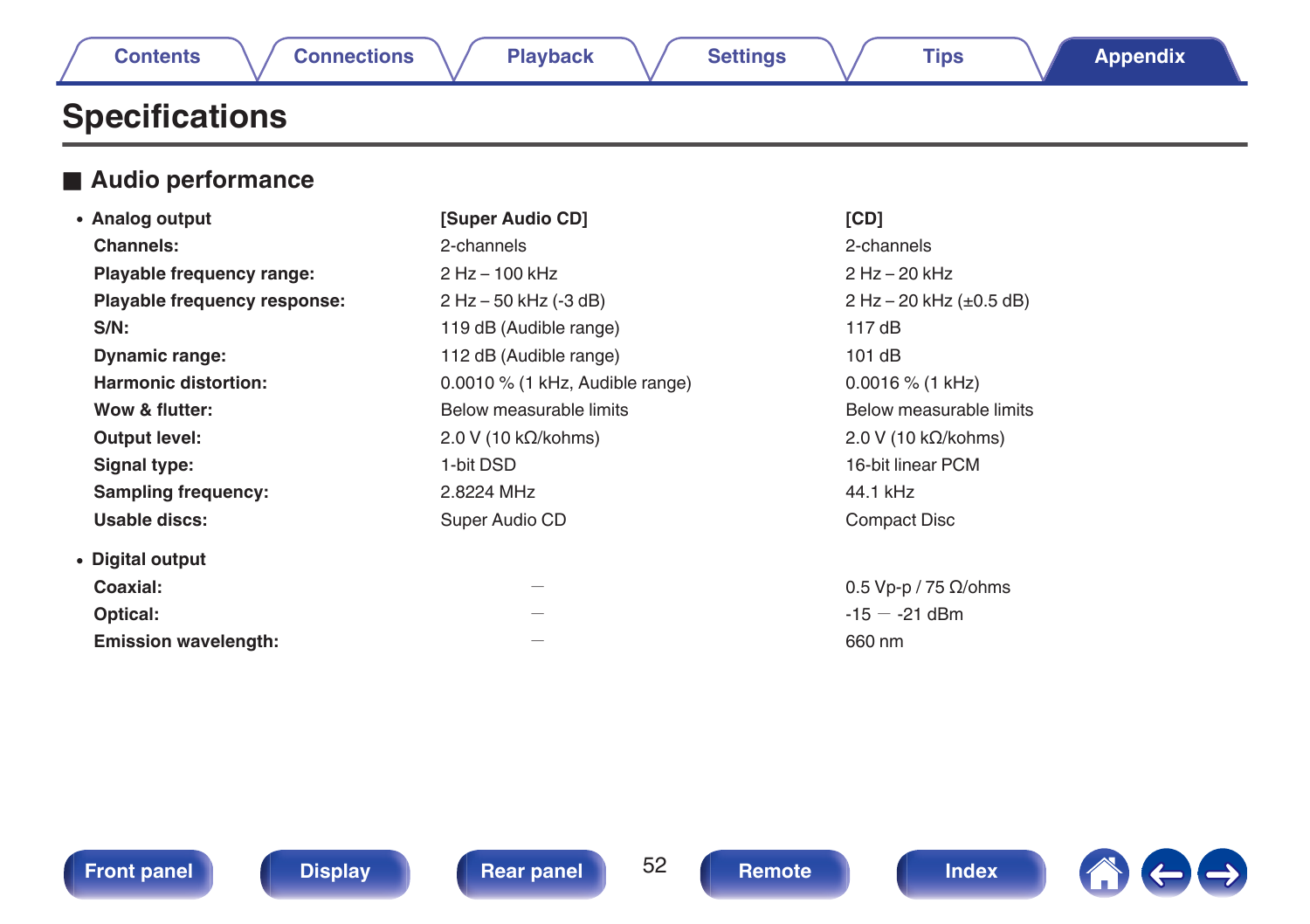| <b>Connections</b><br><b>Contents</b>                           |                       | <b>Playback</b> | <b>Settings</b> | Tips | <b>Appendix</b> |  |
|-----------------------------------------------------------------|-----------------------|-----------------|-----------------|------|-----------------|--|
| <b>1 General</b>                                                |                       |                 |                 |      |                 |  |
| Power supply:                                                   |                       | AC 120 V, 60 Hz |                 |      |                 |  |
| <b>Power consumption:</b><br>Power consumption in standby mode: | 24 W<br>0.1 W or less |                 |                 |      |                 |  |
|                                                                 |                       |                 |                 |      |                 |  |

For the purpose of improvement, the specifications and design are subject to change without notice.





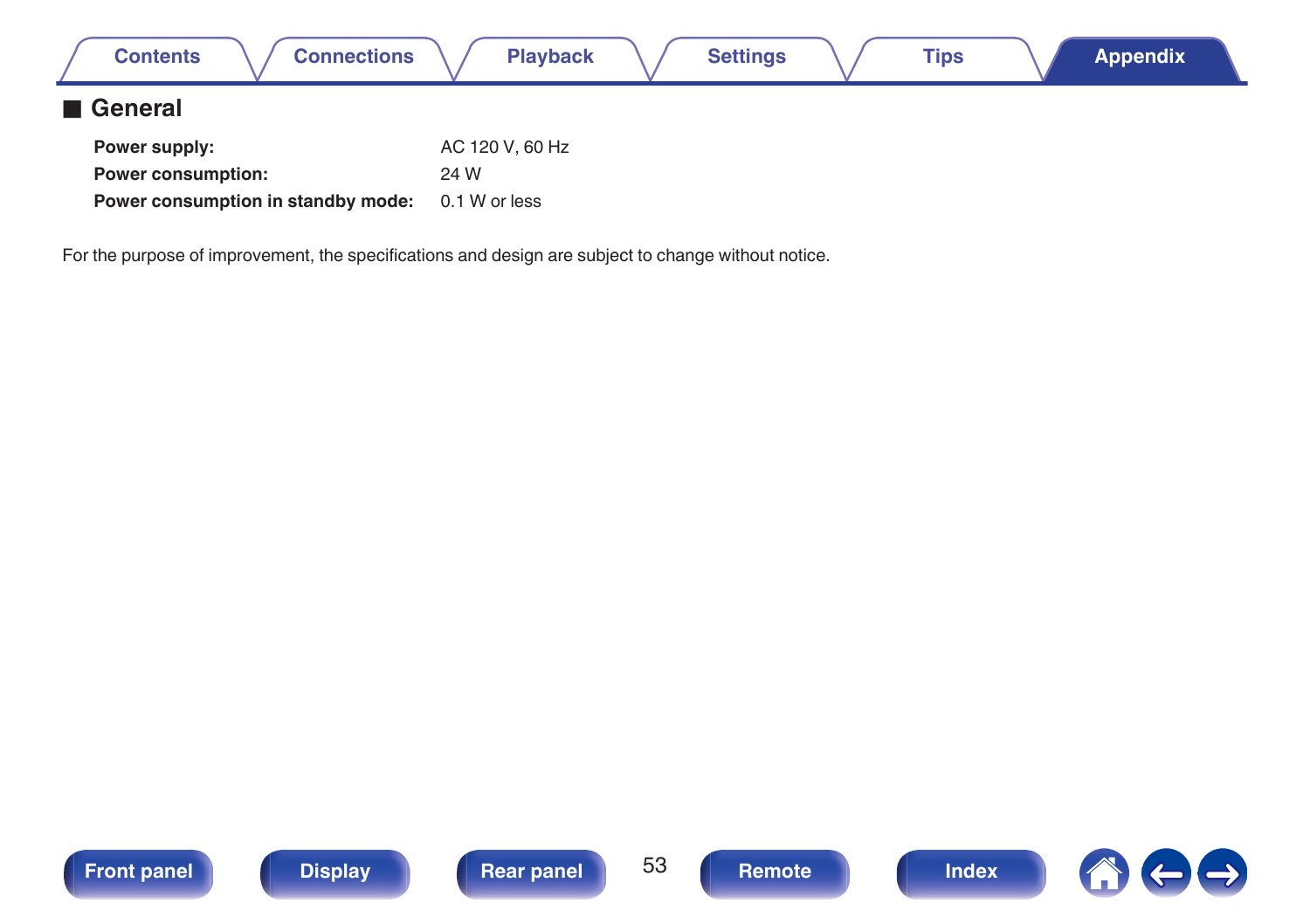

**[Front panel](#page-7-0) [Display](#page-9-0) [Rear panel](#page-10-0) B [Remote](#page-11-0) Remote [Index](#page-54-0)** 

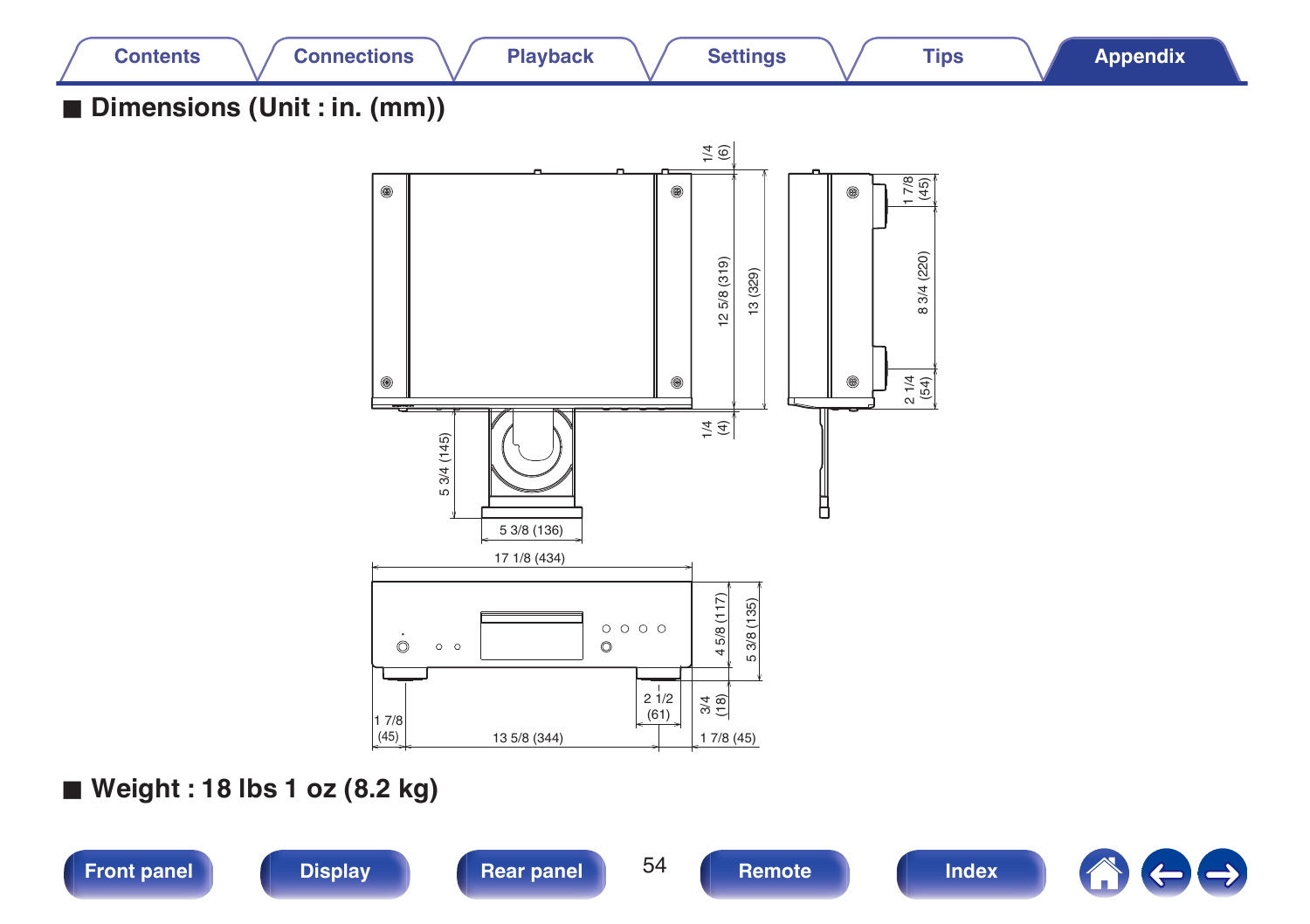# <span id="page-54-0"></span>**Index**

**Contents** 

| $E \oplus A$ |  |
|--------------|--|
|              |  |
|              |  |
|              |  |

| - 61 |  |
|------|--|

| CPD |  |
|-----|--|
|     |  |
|     |  |
|     |  |
|     |  |

## t**</mark>**F

|--|--|--|

**Settings** 

#### $CPR$

#### $F$  T

### lg了P

**Connections** 

**Playback**